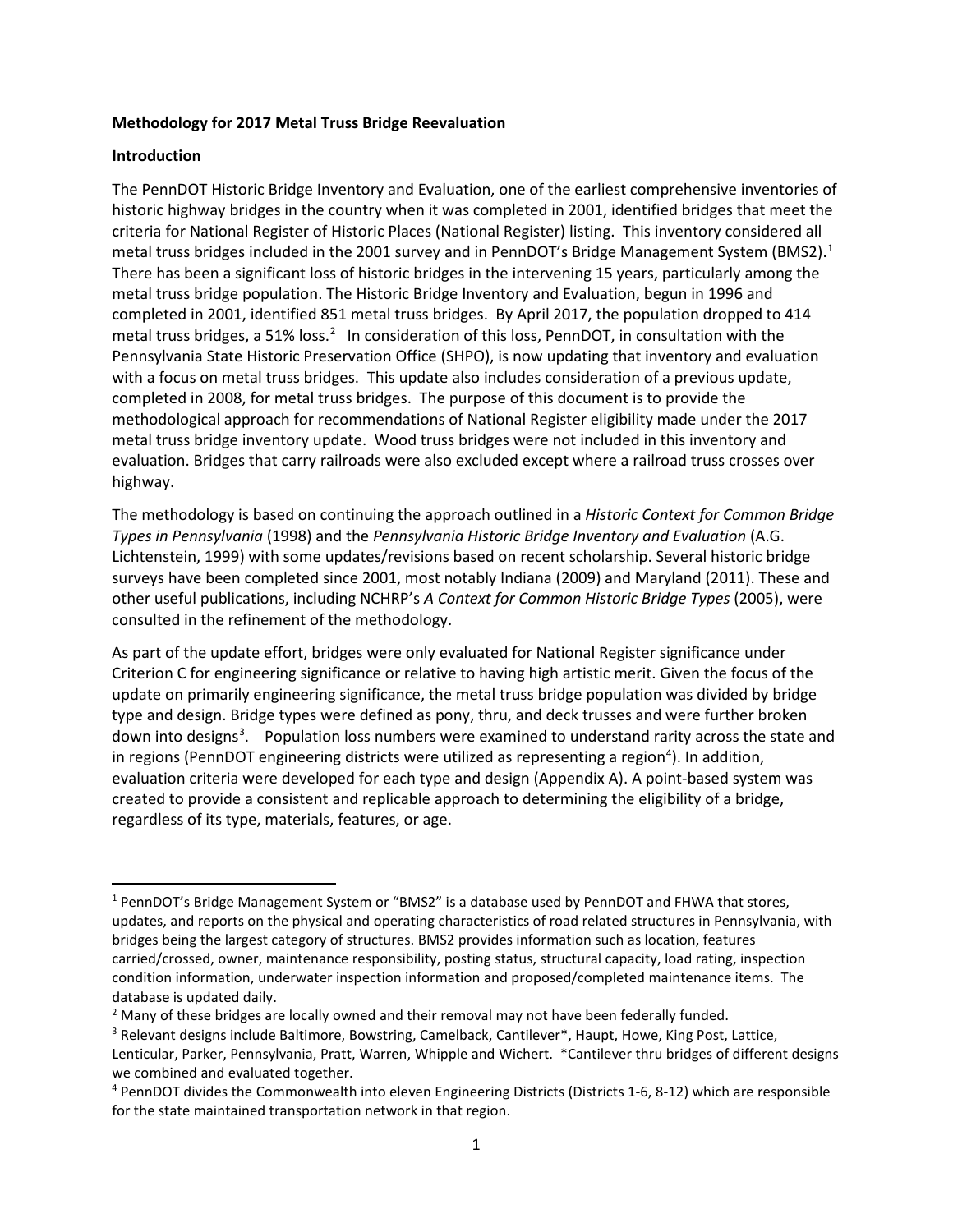Bridges determined not eligible for the National Register during the inventory update lack integrity due to alterations; are part of a remaining population that includes earlier and more complete examples; or are late examples of designs which do not possess engineering significance in Pennsylvania. Of the 414 remaining metal truss bridges, 193 bridges are recommended not individually eligible after the bridge inventory update.

Truss bridges recommended to be National Register eligible during this 2017 inventory update include: 28 thru trusses, 17 pony trusses, and 7 deck trusses. A total of 52 trusses were elevated as National Register eligible and they include: 24 Pratt trusses, 10 Warren trusses, 8 Parker trusses, 4 Baltimore trusses, 3 Pennsylvania trusses, and one each of Cantilever, Howe, and Wichert trusses.

Three hundred twenty-two (322) metal truss bridges were identified as eligible or listed in the National Register during either the 2001 statewide inventory or during the 2008 metal truss bridge inventory update. The 2017 reevaluation found that only 181 of these bridges remained (a 44% loss in the eligible/listed population). The 2017 reevaluation identified 52 bridges to be potentially elevated to the National Register, bringing the number of eligible and listed bridges to a total of 209. This number reflects the removal of 13 previously eligible bridges that are recommended not eligible by the 2017 reevaluation; 1 bridge that was determined not eligible by the Keeper of the National Register in 2010; and 10 eligible bridges that were moved or adaptively reused as part of the Historic Bridge Marketing Program.

The eligibility recommendations for the 54 additional bridges identified through this 2017 update as meeting National Register criteria will be sent to the PennDOT engineering districts, the FHWA, and the public for input prior to being finalized. It is possible that the final list will be different from the recommendations included in this document.

## **Research**

In preparation for this inventory update, background research included an examination of the following sources and consultation with the following people:

- PennDOT's *Historic Context for Common Bridge Types in Pennsylvania* (1998)
- PennDOT's *Pennsylvania Historic Bridge Inventory and Evaluation* (1999)
- NCHRP's *A Context for Common Historic Bridge Types* (2005)
- Indiana *Historic Bridge Inventory: Volume* I: National Register Eligibility Results (2009)
- *Historic Highway Bridges in Maryland: 1631-1960, Historic Context Report* (1995)
- PennDOT standard bridge plans
- Gerry Kunzio and Mary McCahan, historians who worked on the 2001 Pennsylvania historic bridge inventory
- Mike Cuddy, Historic Bridge Engineer, Transystems
- PennDOT Historic Bridge Survey database (2001)
- PennDOT Bridge Management System (BMS2)
- PA SHPO files related to bridges, including survey records, Historic American Engineering Record forms, nominations for National Register listing, and determinations of eligibility
- Historic Bridges website [www.historicbridges.org](http://www.historicbridges.org/)
- Bridge Hunters website [www.bridgehunter.com](http://www.bridgehunter.com/)
- Bridges & Tunnels of Allegheny County and Pittsburgh, PA website [www.pghbridges.com](http://www.pghbridges.com/)
- Bridge Mapper [www.bridgemapper.com](http://www.bridgemapper.com/)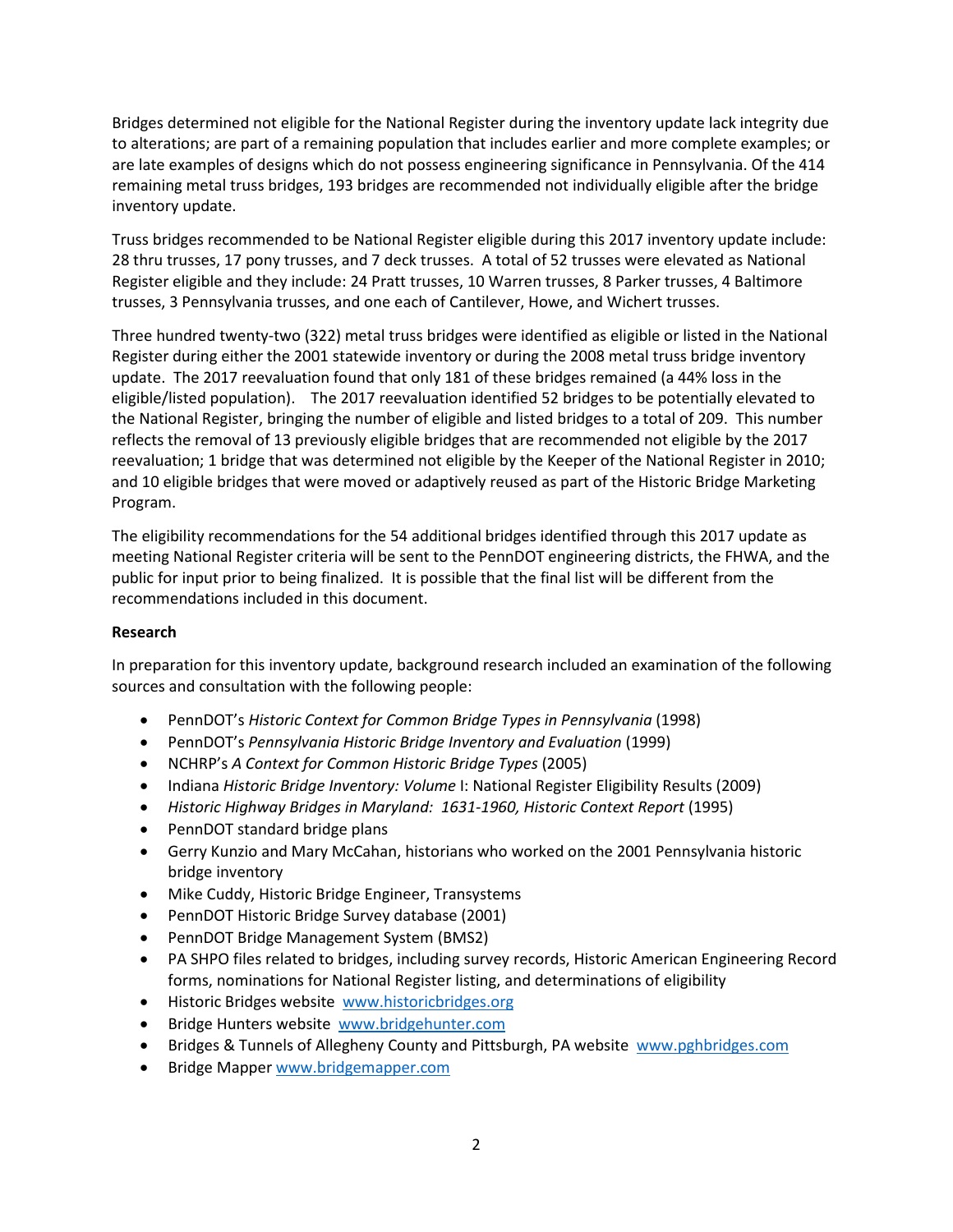- Bradford County's Truss Bridges Bridge Fabrication Companies website <http://www.skellyloy.com/bctb/bm.htm>
- Google Maps/Google Earth

A list of all metal truss bridges from the 2001 Statewide Historic Bridge Inventory was compiled and an effort was undertaken by PennDOT interns and SHPO staff to reconcile the data. The data reconciliation effort consisted of:

- Identifying extant and demolished bridges
- Verifying Bridge Key numbers<sup>[5](#page-2-0)</sup> and Bridge Management System (BMS) identification numbers<sup>[6](#page-2-1)</sup>
- Linking bridges with current photo documentation from online resources such as: HistoricBridges.org, [bridgehunter.com](http://www.bridgehunter.com/) , pghbridges.com, bridgemapper.com, BMS2 inspection photos, and/or Google Maps or Earth
- Verifying bridge types and design

The *Historic Context for Common Bridge Types in Pennsylvania* (1998) provides the framework to understand the significant broad patterns of roadway transportation development and bridge design and construction in Pennsylvania. The understanding of relevant themes that emerged from the context study shaped the methodology for evaluating the National Register significance of bridges as part of this update for metal truss bridges. The *Pennsylvania Historic Bridge Inventory and Evaluation* (1999) and National Register eligibility evaluation justifications from the accompanying database, as well as the 2008 metal truss bridge reevaluation, were also consulted in the development of the methodology for the 2017 metal truss inventory and evaluation update.

Information sources on bridge alterations consulted in assessing the integrity of these bridges included: the 2001 Statewide Historic Bridge Inventory and Evaluation, recent photographs available on relevant bridge websites (e.g.historicbridges.org, bridgehunter.com, pghbridges.com, Google maps), and PennDOT's bridge inspection files and photographs (reviewed by PennDOT's Bridge Engineers and Cultural Resources Personnel).<sup>[7](#page-2-2)</sup>.

# **Approach**

The revaluation of National Register eligibility for metal truss bridges recorded in PennDOT's BMS2 was carried out by a committee that included staff of the agencies of PennDOT (Kara Russell) and the Pennsylvania SHPO (Barbara Frederick, Tyra Guyton, and Cheryl Nagle). In meetings, bridges were individually examined within their relevant context (by type and design, as well as within the regional and statewide populations) using established National Register registration requirements. Questions requiring further research were tabled for review and revisited in subsequent committee meetings.

It was discovered through these meetings that the previous (2001) Statewide Historic Bridge Inventory presented inconsistencies in National Register eligibility evaluations and an inconsistent level of detail regarding character defining features. For example, the inventory provided more detailed information for early bridges, calling out design features or characteristics (e.g. unique floorbeam hangers, or the

<span id="page-2-0"></span><sup>&</sup>lt;sup>5</sup> Bridge Key or BK numbers refer to the bridge structure itself and are a second structure reference number established by PennDOT for the Bridge Management System 2 (BMS2) database to provide each bridge structure with a unique identification number that will not change for the life of the bridge.

<span id="page-2-1"></span><sup>6</sup> Bridge Management System (BMS) identification numbers or BMS numbers are a 14-digit structure identification number assigned to each bridge location and may be subject to change.

<span id="page-2-2"></span> $<sup>7</sup>$  In a few cases, site visits were made by PennDOT staff to collect updated information on integrity</sup>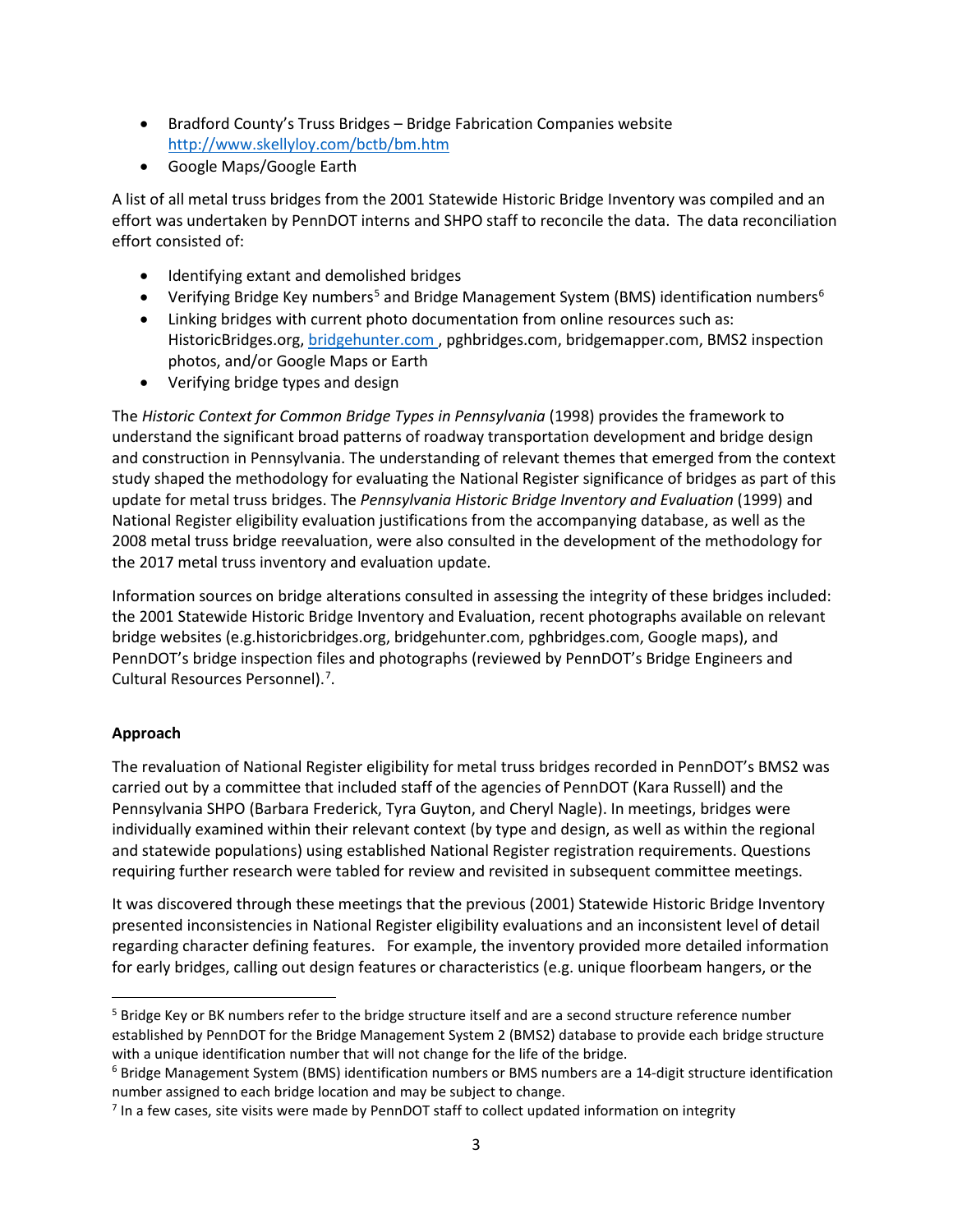work of a prominent builder). Other bridges with the same characteristics would be described as "traditionally composed" or a "late example" with little descriptive information beyond "no unusual or noteworthy features." The inconsistencies and lack of consistent information on character defining features of previously evaluated bridges made it difficult to formulate a consistent approach for the revaluation effort.

For some bridge designs the previous approach to metal truss evaluation was determined to be no longer viable. For example, in the 2001 inventory those bridges with minor alterations were determined not eligible because those types and designs were "common in the county and region"; only the most complete examples were considered significant. For some truss bridge designs, only a few early or complete examples remain in 2017. In addition, the previous inventory did not reevaluate National Register eligibility of preexisting determinations of eligibility (DOEs). This included state owned truss bridges listed in the National Register in 1988 following the 1983-1986 inventory. These earlier determinations often neglected to include any information on engineering significance or notable features.

After developing an understanding of the shortcomings of the 2001 inventory and 2008 update and reviewing more recent inventories from other states, the team revaluating the metal truss bridge population decided on a points-based system to produce a more consistent application of the National Register Criteria for Evaluation. The point system awards points to all bridges with distinctive characteristics, special features, or innovations, as well as early and rare bridges and subtracts points for loss of distinctive characteristics and features. The system is similar to that used in the evaluation of the state of Indiana's historic bridge population (2009). The point system was applied to all metal truss bridges in BMS. Previously determined eligible and listed bridges helped guide which distinctive characteristics, special features and important innovations were awarded points. Truss bridges that were previously not evaluated for individual significance due to their status as contributing to a historic district were evaluated for individual significance under Criterion C.

The evaluation system is based on the application of National Register Criterion C. Although truss bridges may be eligible for the National Register under any of the National Register criteria, only Criterion C was considered for this reevaluation. Assessment of significance under National Register Criterion A was not undertaken but notes were made when a need for evaluation of potential historic significance under Criterion A was identified. It was not practical or feasible to evaluate bridges for associative value under Criterion A or B as part of this effort. Criterion A assessments, including contributing status to historic districts, will be ongoing, and generally undertaken on a case-by-case basis during future Section 106 project reviews. In most cases, bridges will not be individually eligible under Criterion A but may be contributing components of historic districts or historic sites.

Like any resource evaluation, the significance of a historic bridge is best judged and explained when the bridge is evaluated within its historic context, in this case the context emphasizes engineering significance as manifested in particular types and designs. Consideration was also given to the work of important bridge builders. An understanding of the historic context for bridges in Pennsylvania informed the development of the point system used to evaluate each bridge type. The point based system includes three steps:

- 1) Establish significance
- 2) Assess integrity
- 3) Determine eligibility

More detail on the points-based system is provided below and in Appendix A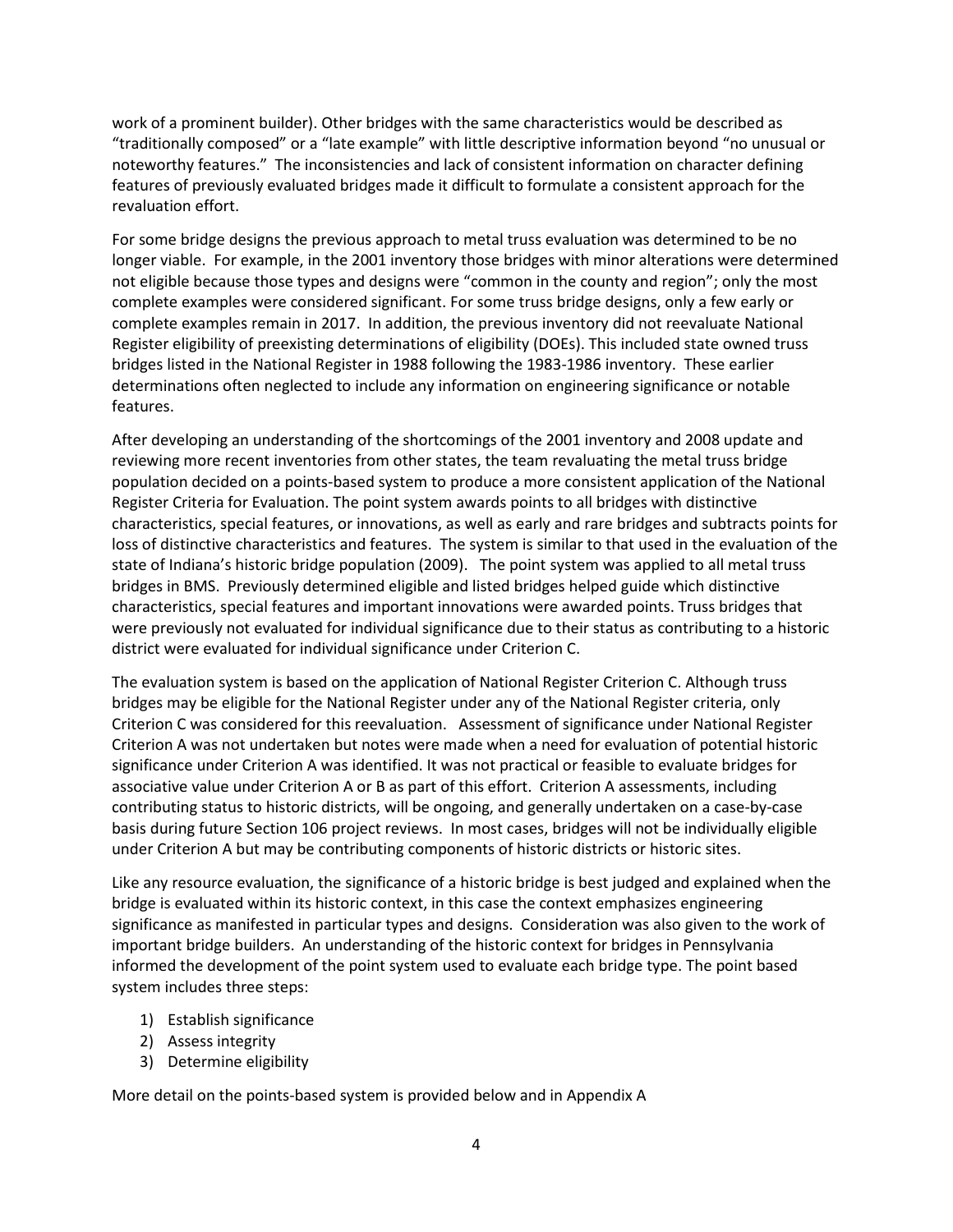### **Recent Loss of the Metal Truss Bridge Population**

The reassessment of National Register eligibility considers the significant loss of metal truss bridges both regionally and statewide since the conclusion of the statewide inventory in 2001.<sup>[8](#page-4-0)</sup> In the previous inventory, 847 metal truss bridges were identified. The 2017 reevaluation identified 4 additional bridges that were not included in the 2001 survey. These bridges were added to the 2001 population numbers to account for their inclusion in the 2017 population, bringing the total population of metal truss bridges to 851. The 2017 reevaluation found that only 414 metal truss bridges remained as of March 2017, a population loss of 51%. Table 1 summarizes the loss of historic metal truss bridges by bridge type and design. The remaining example of Baltimore deck, King Post pony, Lattice pony, and Pratt combination truss bridges have been lost. The largest percentage of loss involved the Warren pony, Pratt pony, and Pratt thru trusses; more than 50% of the population of these types and designs have been lost since 2001. In the previous inventory, these were the bridge types/designs with the largest populations. The Warren Pony truss population fell from 116 to 39, a 66% loss; Pratt pony bridges declined from 238 to 100, a 58% loss; and Pratt thru truss bridges decreased from 185 bridges to 85, a 54% population loss.

Table 2 summarizes the loss of historic trusses by type. The biggest loss (57%) is seen in the pony truss population which went from 421 to 179. Thru trusses declined from 373 to 203, a 46% decline. Table 3 summarizes the loss of historic trusses by design (irrespective of truss type); Warren, Pratt, and Pennsylvania trusses had a 50% or more loss.

<span id="page-4-0"></span><sup>&</sup>lt;sup>8</sup> Bridges that were repurposed for a non-vehicular adaptive reuse are included in the extant population and do not count towards the loss in population.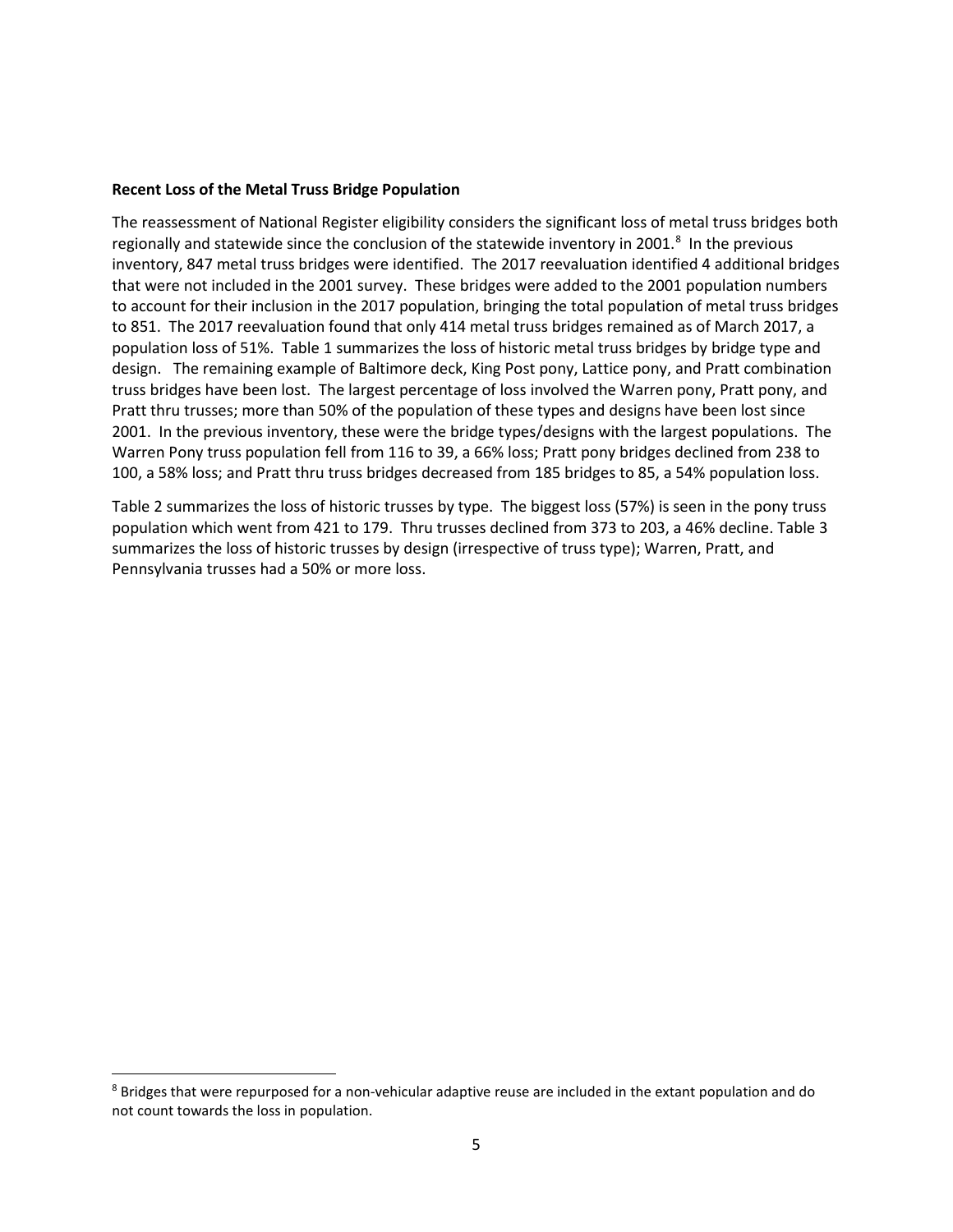Table 1. Summary of Historic Metal Truss Bridge Population Loss between 2001 and 2017 by Type and Design

r.

|                                                                                                                                                                                                                    |                  |                             |                | <b>Extant</b>  |          |  |
|--------------------------------------------------------------------------------------------------------------------------------------------------------------------------------------------------------------------|------------------|-----------------------------|----------------|----------------|----------|--|
| Design                                                                                                                                                                                                             | <b>Type</b>      | Date Range                  | 2001<br>2017   |                | %        |  |
|                                                                                                                                                                                                                    |                  |                             | Population     | Population     | Loss     |  |
| <b>Baltimore Deck</b>                                                                                                                                                                                              | Deck             | 1891                        | 1              | 0              | 100      |  |
| <b>King Post</b>                                                                                                                                                                                                   | Pony             | 1875ca                      | $\mathbf{1}$   | 0              | 100      |  |
| Lattice                                                                                                                                                                                                            | Pony             | 1883ca.                     | $\mathbf{1}$   | 0              | 100      |  |
| <b>Pratt Combination</b>                                                                                                                                                                                           | <b>Half Thru</b> | 1934                        | $\mathbf{1}$   | $\mathbf 0$    | 100      |  |
| Warren                                                                                                                                                                                                             | Pony             | 1879-1953                   | 116            | 39             | 66       |  |
| Miscellaneous*                                                                                                                                                                                                     |                  | 1832-1997                   | 24             | 9              | 63       |  |
| Pratt**                                                                                                                                                                                                            | Pony             | 1870ca.-1954                | 238            | 100            | 58       |  |
| Pratt                                                                                                                                                                                                              | Thru             | 1880ca.-1949                | 185            | 85             | 54       |  |
| Bowstring**                                                                                                                                                                                                        | Thru             | 1870-1928                   | 4              | $\overline{2}$ | 50       |  |
| Pennsylvania**                                                                                                                                                                                                     | Thru             | 1890-1937                   | 26             | 13             | 50       |  |
| Howe**                                                                                                                                                                                                             | Pony             | 1896-1927                   | $\overline{2}$ | 1              | 50       |  |
| Double Intersection Warren                                                                                                                                                                                         | Thru             | 1890ca.-1911                | 9              | 5              | 44       |  |
| Camelback                                                                                                                                                                                                          | Thru             | 1884-1922                   | 5              | 3              | 40       |  |
| Parker                                                                                                                                                                                                             | Pony             | 1903-1952                   | 55             | 33             | 40       |  |
| Parker                                                                                                                                                                                                             | Thru             | 1888ca.-1948                | 89             | 55             | 38       |  |
| Warren                                                                                                                                                                                                             | Thru             | 1871-1937                   | 20             | 13             | 35       |  |
| <b>Bowstring</b>                                                                                                                                                                                                   | Pony             | 1869-1880ca                 | 6              | 4              | 33       |  |
| Cantilever                                                                                                                                                                                                         | Thru             | 1887-1949                   | 6              | 4              | 33       |  |
| <b>Baltimore</b>                                                                                                                                                                                                   | Thru             | 1894-1935                   | 13             | 9              | 31       |  |
| Pratt                                                                                                                                                                                                              | Deck             | 1908-1952                   | 18             | 13             | 28       |  |
| Warren                                                                                                                                                                                                             | Deck             | 1892ca.-1956                | 11             | 8              | 27       |  |
| Whipple                                                                                                                                                                                                            | Thru             | 1871-1904                   | 11             | 9              | 18       |  |
| Haupt                                                                                                                                                                                                              | Pony             | 1850ca                      | 1              | 1              | $\Omega$ |  |
| Howe                                                                                                                                                                                                               | Thru             | 1910                        | 1              | 1              | $\Omega$ |  |
| Lenticular                                                                                                                                                                                                         | Pony             | 1890ca.                     | $\mathbf{1}$   | $\mathbf{1}$   | $\Omega$ |  |
| Lenticular                                                                                                                                                                                                         | Thru             | 1878-1889                   | 3              | 3              | $\Omega$ |  |
| Quadruple intersection Warren                                                                                                                                                                                      | Thru             | 1890                        | $\mathbf{1}$   | $\mathbf{1}$   | 0        |  |
| Wichert                                                                                                                                                                                                            | Deck             | 1936-1938                   | $\overline{2}$ | $\overline{2}$ | $\Omega$ |  |
|                                                                                                                                                                                                                    |                  | <b>Total of All Bridges</b> | 851            | 414            | 51       |  |
| *Miscellaneous bridges include modern truss bridges, wood truss bridges, and truss bridges of<br>unknown design.<br>** The 2017 reevaluation identified 4 bridges that were not included on the 2001 survey. These |                  |                             |                |                |          |  |
| bridges have been added into the 2001 survey numbers (bridges include a Bowstring Thru, Howe                                                                                                                       |                  |                             |                |                |          |  |
| Pony, Pennsylvania Thru (camelback design), and a Pratt Pony.                                                                                                                                                      |                  |                             |                |                |          |  |

Table 2. Summary of Historic Metal Truss Bridge Population Loss between 2001 and 2017 by Type

|             |                                                                       |            | Extant     |        |
|-------------|-----------------------------------------------------------------------|------------|------------|--------|
| Type        | Date Range                                                            | 2001       | 2017       | % Loss |
|             |                                                                       | Population | Population |        |
| Pony        | 1832-1995                                                             | 421        | 179        | 57     |
| Thru        | 1870-1949                                                             | 373        | 203        | 46     |
| <b>Deck</b> | 1891-1956                                                             | 32         | 23         | 28     |
|             | Does not include Miscellaneous bridges or Pratt Combination Half Thru |            |            |        |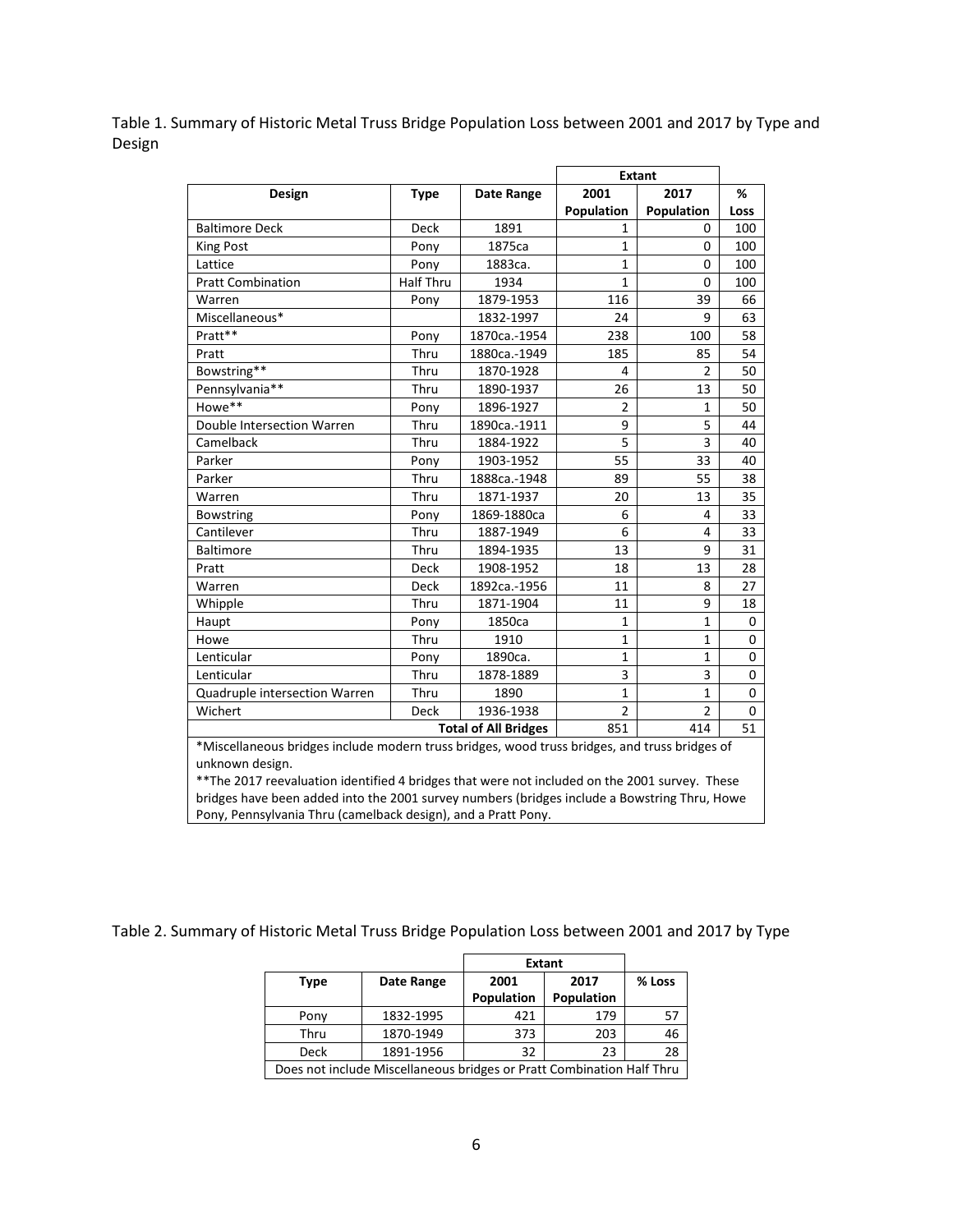|                  |                                                                 |                | <b>Extant</b>  |      |
|------------------|-----------------------------------------------------------------|----------------|----------------|------|
| <b>Type</b>      | Date Range                                                      | 2001           | 2017           | ℅    |
|                  |                                                                 | Population     | Population     | Loss |
| King Post        | 1875ca.                                                         | 1              | 0              | 100  |
| Lattice          | 1883ca.                                                         | 1              | 0              | 100  |
| Miscellaneous*   |                                                                 | 24             | 9              | 63   |
| Warren           | 1879-1956                                                       | 157            | 66             | 58   |
| Pratt            | 1870ca.-1954                                                    | 453            | 207            | 54   |
| Pennsylvania     | 1890-1937                                                       | 26             | 13             | 50   |
| <b>Bowstring</b> | 1869-1928                                                       | 10             | 6              | 40   |
| Camelback        | 1884-1922                                                       | 5              | 3              | 40   |
| Parker           | 1888ca.-1952                                                    | 144            | 88             | 39   |
| <b>Baltimore</b> | 1894-1935                                                       | 14             | 9              | 36   |
| Cantilever       | 1884-1922                                                       | 6              | 4              | 33   |
| Howe             | 1896-1889                                                       | 3              | $\overline{2}$ | 33   |
| Haupt            | 1850ca                                                          | 1              | 1              | 0    |
| Lenticular       | 1878-1889                                                       | 4              | 4              | 0    |
| Wichert          | 1936-1938                                                       | $\overline{2}$ | $\overline{2}$ | 0    |
|                  | *Miscellaneous bridges include modern truss bridges, wood truss |                |                |      |
|                  | bridges, and truss bridges of unknown design.                   |                |                |      |

Table 3. Summary of Historic Metal Truss Bridge Population Loss between 2001 and 2017 by Design

## **Recent Loss of the National Register Eligible Metal Truss Bridge Population**

The statewide historic bridge inventory identified 851 metal truss bridges. Prior to the 2017 reevaluation, 322 of those 851 bridges were considered eligible for, or listed in, the National Register of Historic Places. This included bridges determined eligible in 2008 as part of a metal truss bridge reevaluation, and bridges that were determined eligible after 2001 as part of the Section 106 review process. [9](#page-6-0)

National Register eligible or listed metal truss bridges remain extant in slightly higher percentages than the non-eligible population of metal truss bridges with 44% loss overall. The 2017 reevaluation found 181 National Register eligible or listed bridges remain. Table 4 summarizes the loss of all National Register eligible metal truss bridges by type and design. The Commonwealth's Lattice pony, King Post pony, and Baltimore deck truss populations, all of which were eligible or listed, were lost. Warren Pony trusses experienced a 58% loss (from 33 to 14). Both Warren thru trusses and Parker pony trusses experienced a 57% loss (both went from 7 eligible bridges to 3). There was a 50% loss in the population of Howe Pony (from 2 to 1), Parker thru (from 20 bridges to 10), Baltimore thru (from 6 to 3) and Warren deck trusses (from 2 to 1).

Table 5 summarizes the loss of National Register eligible and listed bridges by type. National Register eligible and listed pony trusses experienced the greatest loss at 46% (from 136 to 73), with thru truss

<span id="page-6-0"></span> <sup>9</sup> Bridges determined to be contributing components of a National Register eligible historic district but not individually eligible are not included in this number.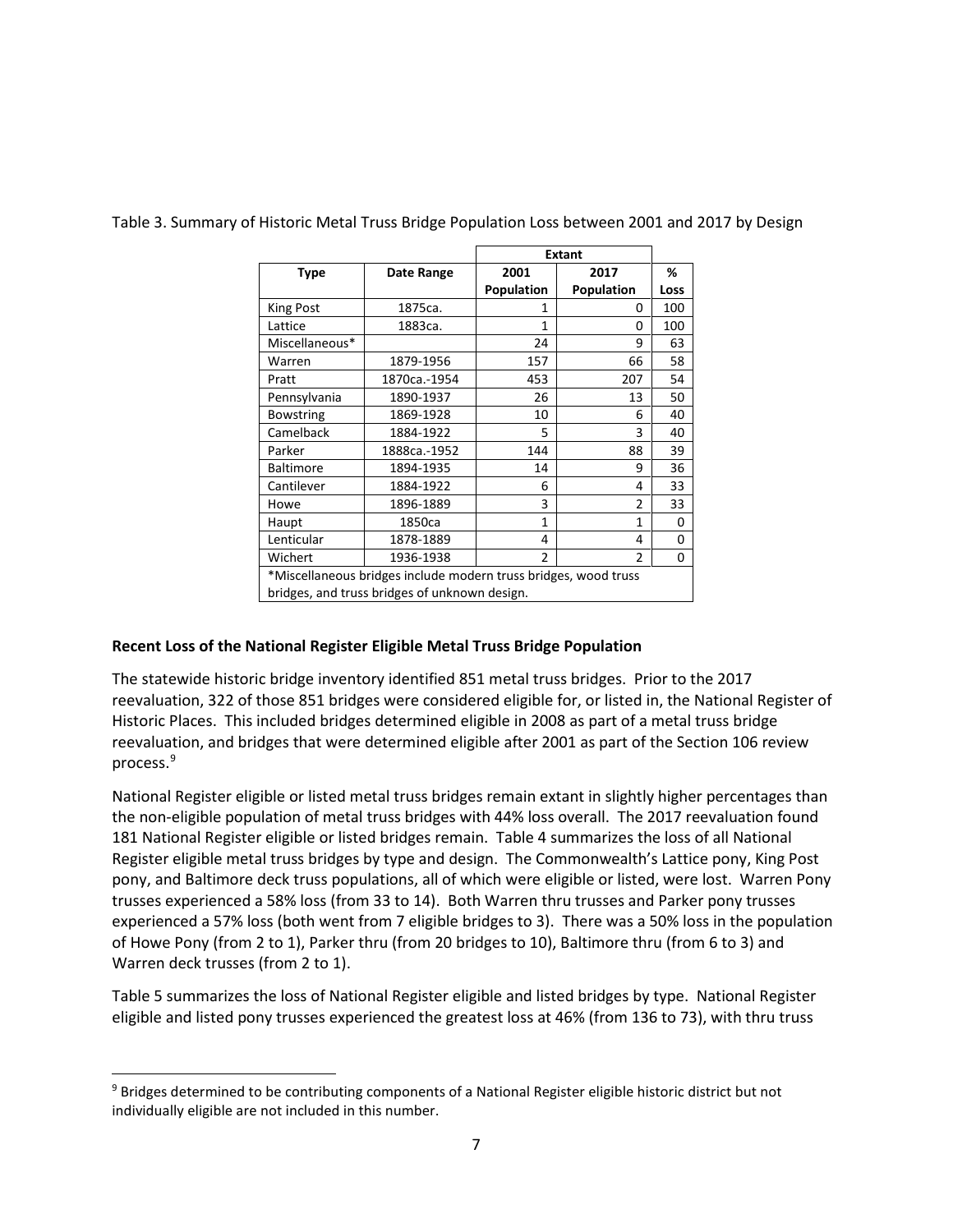bridges experiencing a 41% loss (from 175 to 103) and deck trusses experiencing a 38% loss (from 8 to 5).

Table 6 summarizes the loss of National Register eligible and listed bridges by design. The remaining examples of King Post and Lattice designs were demolished. Baltimore trusses experienced a 57% loss (from 7 to 3). Warren trusses experiences a 54% loss (from 50 to 23) and Parker trusses experienced a 52% loss (from 27 to 13). Howe trusses experienced a 50% loss in population when one of the remaining two examples was demolished.

Some general assumptions can be made from the pattern of truss bridge loss. Bridges that are at the greatest risk for demolition are older and narrower bridges with weight and height restrictions. Bridges that are retained and rehabilitated as part of the transportation system are generally younger and wider bridges, with no or limited height constraints. Larger bridges that go over major river crossings are usually retained although a number of major river crossing bridges have also been demolished, primarily in areas where there is no redundancy in the regional network (e.g. large detours for heavier vehicles).

|                                                                                                               |             |                    | <b>NR Eligible Bridges</b> |                |             |
|---------------------------------------------------------------------------------------------------------------|-------------|--------------------|----------------------------|----------------|-------------|
| Design                                                                                                        | <b>Type</b> | Date Range         | Prior to                   | 2017           | %           |
|                                                                                                               |             |                    | Reevaluation**             | Population     | Loss        |
| Lattice                                                                                                       | Pony        | 1883ca.            | $\mathbf{1}$               | $\Omega$       | 100         |
| King Post                                                                                                     | Pony        | 1875ca             | $\mathbf{1}$               | $\Omega$       | 100         |
| <b>Baltimore Deck</b>                                                                                         | Deck        | 1891               | 1                          | $\Omega$       | 100         |
| Miscellaneous*                                                                                                |             | 1903ca             | $\overline{2}$             | $\Omega$       | 100         |
| <b>Pratt Combination</b>                                                                                      | Half Thru   | 1934               | 1                          | $\Omega$       | 100         |
| Warren                                                                                                        | Pony        | 1879-1935          | 33                         | 14             | 58          |
| Warren                                                                                                        | Thru        | 1871-1851          | $\overline{7}$             | 3              | 57          |
| Parker                                                                                                        | Pony        | 1903-1940          | 7                          | 3              | 57          |
| Howe                                                                                                          | Pony        | 1896-1927          | $\overline{2}$             | 1              | 50          |
| Parker                                                                                                        | Thru        | 1888ca.-1932       | 20                         | 10             | 50          |
| <b>Baltimore</b>                                                                                              | Thru        | 1894-1901          | 6                          | 3              | 50          |
| Warren                                                                                                        | <b>Deck</b> | 1892ca.-1928       | $\overline{2}$             | $\mathbf{1}$   | 50          |
| Pratt                                                                                                         | Thru        | 1880ca-1936        | 96                         | 53             | 45          |
| Double Intersection Warren                                                                                    | Thru        | 1890ca.-1907       | 7                          | 4              | 43          |
| Pratt                                                                                                         | Pony        | 1870ca.-1936       | 86                         | 50             | 42          |
| Pennsylvania                                                                                                  | Thru        | 1890-1937          | 15                         | 10             | 33          |
| Camelback                                                                                                     | Thru        | 1884-1905          | 3                          | $\overline{2}$ | 33          |
| Cantilever                                                                                                    | Thru        | 1887-1949          | 4                          | 3              | 25          |
| Pratt                                                                                                         | <b>Deck</b> | 1908-1940          | 4                          | 3              | 25          |
| <b>Bowstring</b>                                                                                              | Pony        | 1869-1875ca.       | 4                          | $\overline{3}$ | 25          |
| Whipple                                                                                                       | Thru        | 1871-1904          | 11                         | 9              | 18          |
| Bowstring                                                                                                     | Thru        | 1870               | 2                          | $\overline{2}$ | $\mathbf 0$ |
| Wichert                                                                                                       | Deck        | 1938               | 1                          | 1              | $\mathbf 0$ |
| Quadruple intersection Warren                                                                                 | Thru        | 1890               | $\mathbf{1}$               | 1              | $\mathbf 0$ |
| Lenticular                                                                                                    | Thru        | 1878-1889          | 3                          | 3              | $\mathbf 0$ |
| Lenticular                                                                                                    | Pony        | 1890ca.            | $\mathbf{1}$               | $\mathbf{1}$   | 0           |
| Haupt                                                                                                         | Pony        | 1850ca             | $\mathbf{1}$               | 1              | $\Omega$    |
| Howe                                                                                                          | Thru        | 1910               | $\Omega$                   | $\Omega$       |             |
| * Miscellaneous bridges include modern truss bridges, wood truss bridges, and truss bridges of unknown design |             | <b>All Bridges</b> | 322                        | 181            | 44          |

Table 4: Summary of National Register Eligible Metal Truss Bridge Loss between 2001 and 2017

 $\cdot$  modern truss bridges, wood truss bridges, and truss bridg \*\*This number includes bridges determined individually eligible by the previous bridge inventory, 2008 metal truss

bridge reevaluation, and through the Section 106 review process.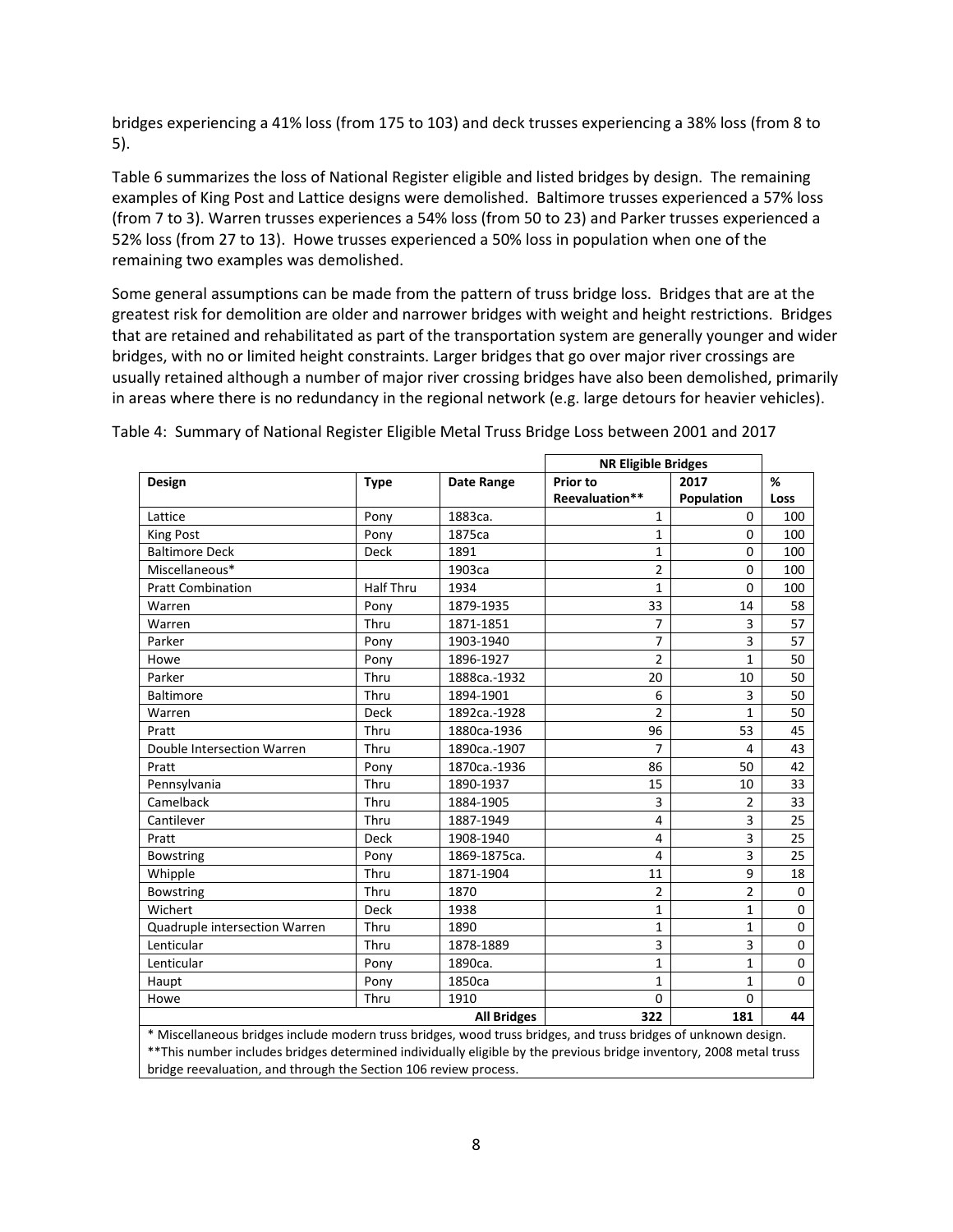|                                                                             |                                 | <b>NR Eligible Bridges</b>                                              |            |        |
|-----------------------------------------------------------------------------|---------------------------------|-------------------------------------------------------------------------|------------|--------|
| Type                                                                        | Date Range                      | <b>Prior to</b>                                                         | 2017       | % Loss |
|                                                                             |                                 | Reevaluation**                                                          | Population |        |
| Pony                                                                        | 1869-1940                       | 136                                                                     | 73         | 46     |
| Thru                                                                        | 1871-1949                       | 175                                                                     | 103        | 41     |
| <b>Deck</b>                                                                 | 1891-1940                       | 8                                                                       | 5          | 38     |
|                                                                             |                                 | ** This number includes bridges determined individually eligible by the |            |        |
| previous bridge inventory, 2008 metal truss bridge reevaluation and through |                                 |                                                                         |            |        |
|                                                                             | the Section 106 review process. |                                                                         |            |        |

Table 5: Summary of National Register Eligible Metal Truss Bridge Loss between 2001 and 2017 by Type

Table 6: Summary of National Register Eligible Metal Truss Bridge Loss between 2001 and 2017 by Design

|                                 |                                      | <b>NR Eligible Bridges</b>                                                  |               |        |
|---------------------------------|--------------------------------------|-----------------------------------------------------------------------------|---------------|--------|
| Design                          | Date Range                           | <b>Prior to</b>                                                             | 2017          | % Loss |
|                                 |                                      | Reevaluation**                                                              | Population    |        |
| <b>King Post</b>                | 1875ca                               | 1                                                                           | 0             | 100    |
| Lattice                         | 1883ca.                              | 1                                                                           | $\Omega$      | 100    |
| Miscellaneous*                  |                                      | 2                                                                           | O             | 100    |
| <b>Baltimore</b>                | 1894-1901                            | 7                                                                           | 3             | 57     |
| Warren                          | 1871-1935                            | 50                                                                          | 23            | 54     |
| Parker                          | 1888ca.-1940                         | 27                                                                          | 13            | 52     |
| Howe                            | 1896-1927                            | 2                                                                           | 1             | 50     |
| Pratt                           | 1870ca.-1940                         | 198                                                                         | 115           | 42     |
| Camelback                       | 1884-1905                            | 3                                                                           | $\mathcal{P}$ | 33     |
| Pennsylvania                    | 1890-1937                            | 15                                                                          | 10            | 33     |
| Cantilever                      | 1887-1949                            | 4                                                                           | 3             | 25     |
| <b>Bowstring</b>                | 1869-1875                            | 6                                                                           | 5             | 17     |
| Haupt                           | 1850ca                               | 1                                                                           | 1             | 0      |
| Lenticular                      | 1878-1890ca.                         | 4                                                                           | 4             | 0      |
| Wichert                         | 1938                                 | 1                                                                           | 1             | 0      |
|                                 |                                      | * Miscellaneous bridges include modern truss bridges, wood truss bridges,   |               |        |
|                                 | and truss bridges of unknown design. |                                                                             |               |        |
|                                 |                                      | **This number includes bridges determined individually eligible by the      |               |        |
|                                 |                                      | previous bridge inventory, 2008 metal truss bridge reevaluation and through |               |        |
| the Section 106 review process. |                                      |                                                                             |               |        |

#### **Regional Population of Metal Truss Bridges**

The population of metal truss bridges was analyzed at the regional level to determine which regions had experienced the greatest loss since the previous bridge inventory, the earliest remaining bridges in a region, and regional distribution of bridge types and designs. Each of the 11 PennDOT engineering districts was considered a region for the purposes of this evaluation. The District 6 region lost the least number of metal truss bridges with a 23% loss in truss bridges (from 86 bridges to 66) and District 10 region had the greatest loss in truss population at 71% (from 55 bridges to 16).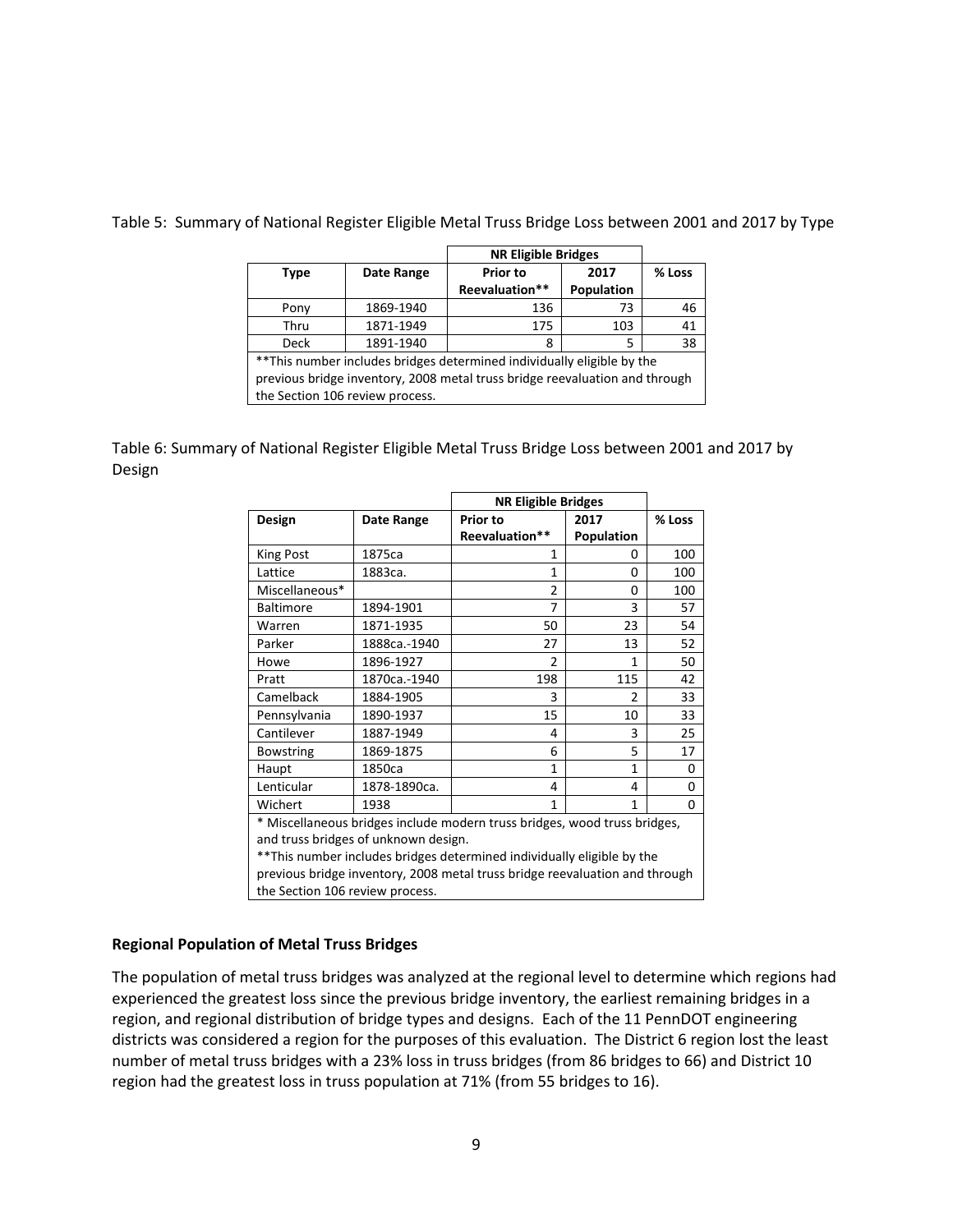|                  |             |              |             | # Extant Bridges in 2017 Reevaluation/# Bridges extant in 2001 Inventory by District |             |             |             |             |             |             |          |             |             |              |
|------------------|-------------|--------------|-------------|--------------------------------------------------------------------------------------|-------------|-------------|-------------|-------------|-------------|-------------|----------|-------------|-------------|--------------|
| Design           | <b>Type</b> | Date Range   | 1           | $\overline{2}$                                                                       | 3           | 4           | 5.          | 6           | 8           | 9           | 10       | 11          | 12          | <b>Total</b> |
| Baltimore        | Thru        | 1894-1935    | 0/1         | 0/1                                                                                  | 3/4         | 2/2         | 0           | 1/1         | 1/2         | 1/1         | 1/1      | $\mathbf 0$ | $\Omega$    | 9/13         |
| Baltimore        | Deck        | 1891         | $\mathbf 0$ | $\mathbf 0$                                                                          | 0           | $\mathbf 0$ | $\mathbf 0$ | $\mathbf 0$ | $\Omega$    | $\Omega$    | 0        | 0/1         | $\mathbf 0$ | 0/1          |
| Bowstring        | Thru        | 1870-1928    | 1/1         | 0                                                                                    | $\mathbf 0$ | $\mathbf 0$ | 1/1         | $\mathbf 0$ | $\mathbf 0$ | $\mathbf 0$ | 0        | 0/2         | $\mathbf 0$ | 2/4          |
| <b>Bowstring</b> | Pony        | 1869-1880ca  | 0/1         | $\mathbf 0$                                                                          | 0/1         | $\Omega$    | 1/1         | 1/1         | 1/1         | $\mathbf 0$ | 1/1      | $\mathbf 0$ | $\mathbf 0$ | 4/6          |
| Camelback        | Thru        | 1884-1922    | 1/2         | 0                                                                                    | 1/2         | 1/1         | $\mathbf 0$ | 0           | $\Omega$    | $\Omega$    | $\Omega$ | $\mathbf 0$ | $\mathbf 0$ | 3/5          |
| Cantilever       | Thru        | 1887-1949    | $\mathbf 0$ | $\mathbf 0$                                                                          | $\Omega$    | $\Omega$    | 1/1         | 1/1         | $\Omega$    | $\Omega$    | $\Omega$ | 2/3         | 0/1         | 4/6          |
| Double           |             |              |             |                                                                                      |             |             |             |             |             |             |          |             |             |              |
| Intersection     |             |              | $\Omega$    | 0/1                                                                                  | 3/3         | $\mathbf 0$ | 1/2         | 1/1         | $\mathbf 0$ | $\mathbf 0$ | 0        | 0/1         | 0/1         | 5/9          |
| Warren           | Thru        | 1890ca.-1911 |             |                                                                                      |             |             |             |             |             |             |          |             |             |              |
| Haupt            | Pony        | 1850ca       | $\mathbf 0$ | $\mathbf 0$                                                                          | $\Omega$    | $\Omega$    | 0           | 1/1         | $\Omega$    | $\mathbf 0$ | $\Omega$ | $\mathbf 0$ | $\mathbf 0$ | 1/1          |
| Howe             | Pony        | 1896-1927    | $\mathbf 0$ | 1/1                                                                                  | $\Omega$    | $\Omega$    | $\mathbf 0$ | $\mathbf 0$ | 0/1         | $\Omega$    | $\Omega$ | $\mathbf 0$ | $\Omega$    | 1/2          |
| Howe             | Thru        | 1910         | $\Omega$    | 0                                                                                    | $\Omega$    | $\Omega$    | $\mathbf 0$ | $\mathbf 0$ | $\Omega$    | $\Omega$    | $\Omega$ | $\mathbf 0$ | 1/1         | 1/1          |
| King Post        | Pony        | 1875ca       | 0/1         | $\mathbf 0$                                                                          | $\mathbf 0$ | $\mathbf 0$ | $\mathbf 0$ | $\mathbf 0$ | $\Omega$    | $\mathbf 0$ | $\Omega$ | $\mathbf 0$ | $\mathbf 0$ | 0/1          |
| Lattice          | Pony        | 1883ca.      | $\mathbf 0$ | $\mathbf 0$                                                                          | $\Omega$    | $\Omega$    | 0/1         | $\mathbf 0$ | $\Omega$    | $\Omega$    | $\Omega$ | $\mathbf 0$ | $\Omega$    | 0/1          |
| Lenticular       | Thru        | 1878-1889    | $\mathbf 0$ | 0                                                                                    | 1/1         | 1/1         | $\mathbf 0$ | $\mathbf 0$ | $\Omega$    | $\Omega$    | $\Omega$ | 1/1         | $\Omega$    | 3/3          |
| Lenticular       | Pony        | 1890ca.      | $\Omega$    | $\Omega$                                                                             | $\Omega$    | $\Omega$    | $\mathbf 0$ | $\Omega$    | 1/1         | $\Omega$    | $\Omega$ | $\mathbf 0$ | $\Omega$    | 1/1          |
| Miscellaneous    |             | 1832-1997    | 0/1         | 0/1                                                                                  | 0/4         | $\Omega$    | $\Omega$    | 8/10        | $\Omega$    | 0/1         | 0/3      | 0/1         | 1/3         | 9/24         |
| Parker           | Thru        | 1888ca.-1948 | 4/10        | 6/9                                                                                  | 17/22       | 5/13        | 1/3         | 1/1         | 2/2         | 2/4         | 4/5      | 8/13        | 5/7         | 55/89        |
| Parker           | Pony        | 1903-1952    | 1/2         | 4/9                                                                                  | 12/15       | 3/4         | $\mathbf 0$ | 1/1         | 1/1         | 7/9         | 0/3      | 0/1         | 4/10        | 33/55        |
| Pennsylvania     | Thru        | 1890-1937    | 2/3         | $\mathbf 0$                                                                          | 0/4         | 2/2         | 1/1         | 0           | 4/4         | 1/1         | 0/1      | 1/3         | 2/7         | 13/26        |
| Pratt            | Pony        | 1870ca.-1954 | 7/26        | 4/13                                                                                 | 5/17        | 13/23       | 5/9         | 30/38       | 6/25        | 5/14        | 4/26     | 2/4         | 19/43       | 100/238      |
| Pratt            | Thru        | 1880ca.-1949 | 16/34       | 4/16                                                                                 | 14/29       | 1/9         | 7/10        | 10/13       | 8/19        | 11/20       | 1/4      | 4/16        | 9/15        | 85/185       |
| Pratt            | Deck        | 1908-1952    | 1/2         | 1/1                                                                                  | $\Omega$    | $\Omega$    | 3/5         | $\mathbf 0$ | $\Omega$    | $\Omega$    | 1/2      | 7/8         | $\Omega$    | 13/18        |
| Pratt            | Half        |              | 0/1         | 0                                                                                    | 0           | $\Omega$    | $\mathbf 0$ | $\mathbf 0$ | $\Omega$    | $\Omega$    | 0        | $\mathbf 0$ | $\Omega$    | 0/1          |
| Combination      | Thru        | 1934         |             |                                                                                      |             |             |             |             |             |             |          |             |             |              |
| Quadruple        |             |              |             |                                                                                      |             |             |             |             |             |             |          |             |             |              |
| intersection     |             |              | $\Omega$    | 0                                                                                    | 1/1         | $\Omega$    | 0           | 0           | $\Omega$    | $\Omega$    | $\Omega$ | 0           | 0           | 1/1          |
| Warren           | Thru        | 1890         |             |                                                                                      |             |             |             |             |             |             |          |             |             |              |
| Warren           | Pony        | 1879-1953    | 3/15        | 1/7                                                                                  | 6/19        | 3/11        | 1/4         | 6/12        | 4/13        | 0/4         | 3/6      | 7/10        | 5/15        | 39/116       |
| Warren           | Thru        | 1871-1937    | $\Omega$    | 0                                                                                    | 1/1         | 2/2         | 0/1         | 4/4         | 0/1         | 2/5         | 0/2      | 3/3         | 1/1         | 13/20        |
| Warren           | Deck        | 1892ca.-1956 | $\Omega$    | 0                                                                                    | 0           | 1/1         | 1/1         | 0/1         | 0           | 0           | 1/1      | 4/5         | 1/2         | 8/11         |
| Whipple          | Thru        | 1871-1904    | 1/2         | 2/2                                                                                  | 0           | $\Omega$    | 1/1         | 1/1         | 2/3         | $\mathbf 0$ | $\Omega$ | 1/1         | 1/1         | 9/11         |
| Wichert          | Deck        | 1936-1938    | $\Omega$    | 0                                                                                    | $\Omega$    | $\Omega$    | $\Omega$    | $\mathbf 0$ | $\Omega$    | $\Omega$    | $\Omega$ | 2/2         | $\Omega$    | 2/2          |
|                  |             | <b>Total</b> | 37/102      | 23/61                                                                                | 64/123      | 34/69       | 24/41       | 66/86       | 30/73       | 29/59       | 16/55    | 42/75       | 49/107      | 414/851      |
|                  |             | % Loss       | 64          | 62                                                                                   | 48          | 51          | 41          | 23          | 59          | 51          | 71       | 44          | 54          | 51           |

## Table 7. District Population of Bridges by Type and Design, 2017 and 2001

#### **National Register Significance—Criterion C**

Metal truss bridges may be eligible for the National Register under Criterion C in the areas of engineering and/or architecture for their age, technological significance, as the work of a master, or for aesthetics. As per PennDOT's *Pennsylvania Historic Bridge Inventory and Evaluation* (1999)

Criterion C . . . addresses bridges that meet at least one of the following characteristics: they embody distinctive characteristics of a type, period, or method of construction; they are the work of a master; they possess high artistic value. . . The criterion affords recognition of the evolution of bridge types and bridge building technology over time, as well as the importance of the engineer/engineering firm who designed a bridge and the fabricator/contractor who erected it. Architectonic and aesthetic bridges, bridges with unusual construction details or rare surviving examples of a type that was significant in the development of a bridge technology . . . can be eligible under Criterion C.

Common types will be evaluated to identify which examples are technologically significant. Priority will be placed on identifying examples that mark the introduction of a particular technology, illustrate engineering advances within a technology, and/or have distinguishing details. This often means that significant examples are the earlier, longer, or more complicated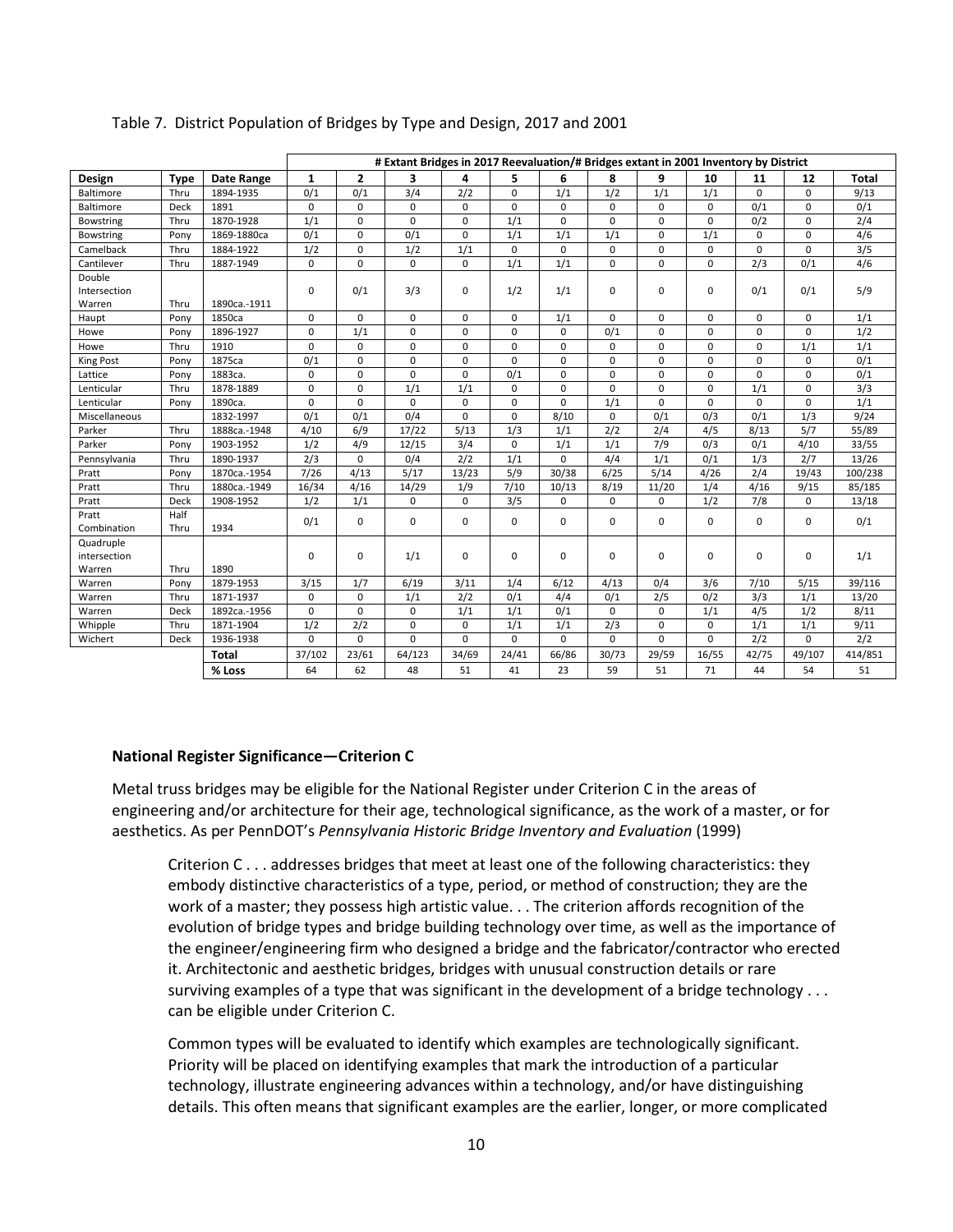bridges. Evaluation of common bridge types and designs will be done at a regional and statewide basis to ensure the most significant examples are identified.

As explained above, the team revaluating the metal truss bridge population decided on a points-based system to foster a consistent application of the National Register Criteria for Evaluation. The point system awards points to bridges with distinctive characteristics, special features, or innovations as well as early and rare bridges. The points based system is organized by bridge type and design.

Bridges were awarded points for items under the following categories which correspond with the requirements of National Register Criterion C:

- Distinctive characteristics of type, period, or method of construction
- A variation, evolution, and/or transition of a type that reflects an important phase in bridge construction
- High artistic value
- Work of a master/builder

## *Distinctive characteristics of a type, period, and method of construction*

**Early** examples of a bridge usually represent the pioneering period for a bridge type and design. Bridges built in the 19<sup>th</sup> century are increasingly rare, therefore all bridges built before 1900 were awarded points. The previous bridge inventory methodology and context provided a date range that was considered early for each bridge type and design; points were assigned to bridges built before this date. This assessment was made using the current state and PennDOT engineering district populations.

Increasingly **rare** bridge types important in the development of metal truss bridge technology were awarded points. As outlined in the 1999 methodology, "Unique, rare, or infrequent surviving types . . . are also evaluated as having engineering significance under Criterion C . . . the unique, rare or infrequent criterion will be evaluated on a county and statewide basis." The 2017 update examined rarity based on the remaining statewide and engineering district populations. Regional rarity was defined as 3 or fewer remaining examples of a bridge type and design in an engineering district.

Rarity is also seen in materials and types of construction. For example, additional points were awarded to bridges constructed of cast or wrought iron and deck trusses that were continuous or cantilevered. Bridges of a distinctive, or uncommon, design in the current population were also awarded points; these include Warren thru trusses with a polygonal top, Wichert deck trusses, Pratt pony trusses with continuous design, Double Intersection Warren trusses, Bowstring pony trusses, Camelback trusses, Lenticular trusses, and Whipple trusses. Bridges types and designs that are the only known highway example in the state (Howe truss, Quadruple Intersection Warren truss, Bowstring thru truss, and Lenticular Pony truss) were assigned points for rarity.

Examples of **early standard plan** examples from the State Highway Department were also recognized because of the important role the Pennsylvania Department of Highways played in the development of the state's bridges. As outlined in the previous statewide bridge inventory methodology, this includes bridges that demonstrate early use, or evolution of, State Highway Department design types. Based on an examination of PennDOT bridge plans available, the Parker thru and pony bridges were found to have a state standard plan, both created in 1932; the rest of the truss types and designs of this period do not appear to be associated with state standard designs. Additional points were awarded to all 1932 Parker bridges as these are the earliest bridges to reflect state standard designs.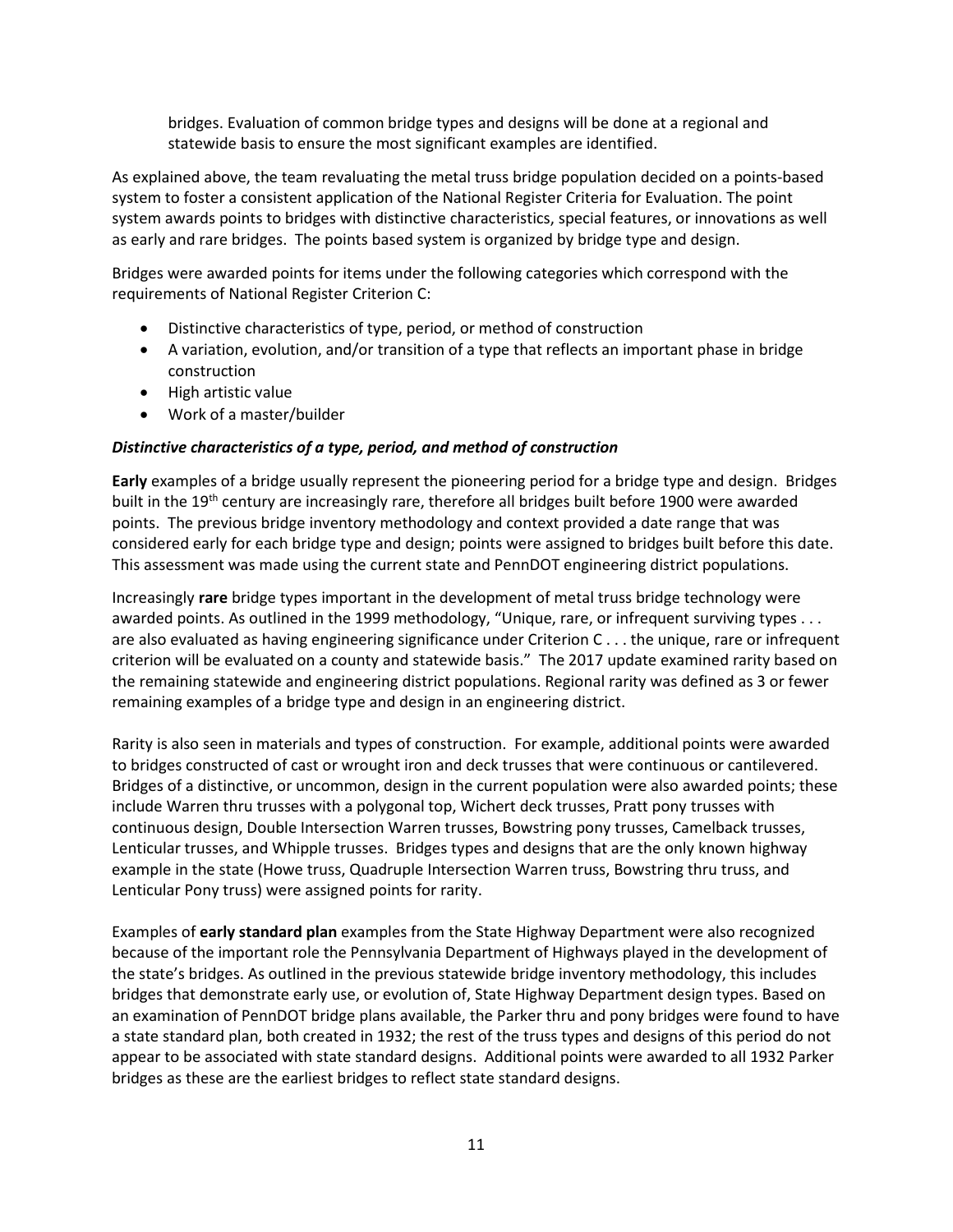## *Variation, evolution, or transition that reflects an important phase in bridge construction.*

Points were awarded to features or innovations that illustrate an **important change, transition, or experimentation in technology within the remaining bridge population**. This refers to notable design details related to engineering innovations or variations or refinements within a type and design including connection transitions (i.e. transition from pin connections to rivets or from rivets to welds). The previous bridge inventory often indicated when a change, transition, or technology was considered early and important and generally only the earliest examples were evaluated as significant. However, considering the amount of demolition that has occurred over the past 15 years, these date ranges are no longer valid in terms of the extant population. For example, the previous bridge inventory established the important transition period from pins to rivets for Pratt thru bridges to be 1895 to 1905. In 2017, the earliest remaining riveted Pratt thru trusses date to 1905 and 1910. Given the remaining bridge population, the period reflecting the important transition period from pins to rivets in Pratt thru bridges in Pennsylvania has shifted to 1905 to 1915; four riveted Pratt thru bridges built between 1905 and 1915 were awarded points for this transition period.

Bridges with **special features or innovations** reflect innovations by engineers, designers, fabricators, or builders, compared to common designs and features for a type. These innovations include patented designs such as Phoenix columns and idiosyncratic features. These innovations and features were generally identified in the previous bridge inventory and points were applied to all bridges that exhibited these innovations. In a few cases, idiosyncratic features were noted by bridge historians that were not noted in the statewide inventory and, upon validation, points were awarded.

Points were also awarded for bridges that show **notable technological achievement**, including those bridges that were uncommonly constructed due to the challenging nature of their design and/or construction, typically due to topographical conditions. This includes bridges that test the limits of a particular type or design in relation to span length, skew, and incline. Points were awarded to bridges with exceptional span length and bridges with exceptional overall length in the statewide highway population. Bridge length was not considered on a regional/district level. Exceptional lengths were sometimes noted in the 2001 Statewide Historic Bridge Inventory and these numbers were used to assess exceptional technological achievement. For example, a Pennsylvania thru truss (bridge key #28915) is noted as "pushing the single span truss design to the limit at 550'" so a baseline was set at 500' for this type and points were given to the bridges that exceeded the baseline. If no specifics related to technological achievements were noted in the Statewide Historic Bridge Inventory, the statewide population of a particular type and design were compared and the longest bridges were awarded points.

Bridges with multiple examples of special features, innovations, and notable technological achievements reflect a more dynamic change or transition in a type, technology, or material and are highly significant. These bridges represent a greater accomplishment and are awarded additional points.

## *Possesses High Artistic Values*

Several bridges evaluated in the 2017 evaluation have outstanding ornamentation, style, or architectural treatments that could be considered "high artistic value" as outlined under National Register Criterion C. This ornamentation ranges from cresting or finials to unusual design features; for example, the large arch portal and smooth curved appearance of the Boston Bridge in Allegheny County. This also includes simpler features such as lattice portal and bracing on a more modest thru truss. Bridges with ornamental or architectural treatment in the overall design were awarded points. Notable but isolated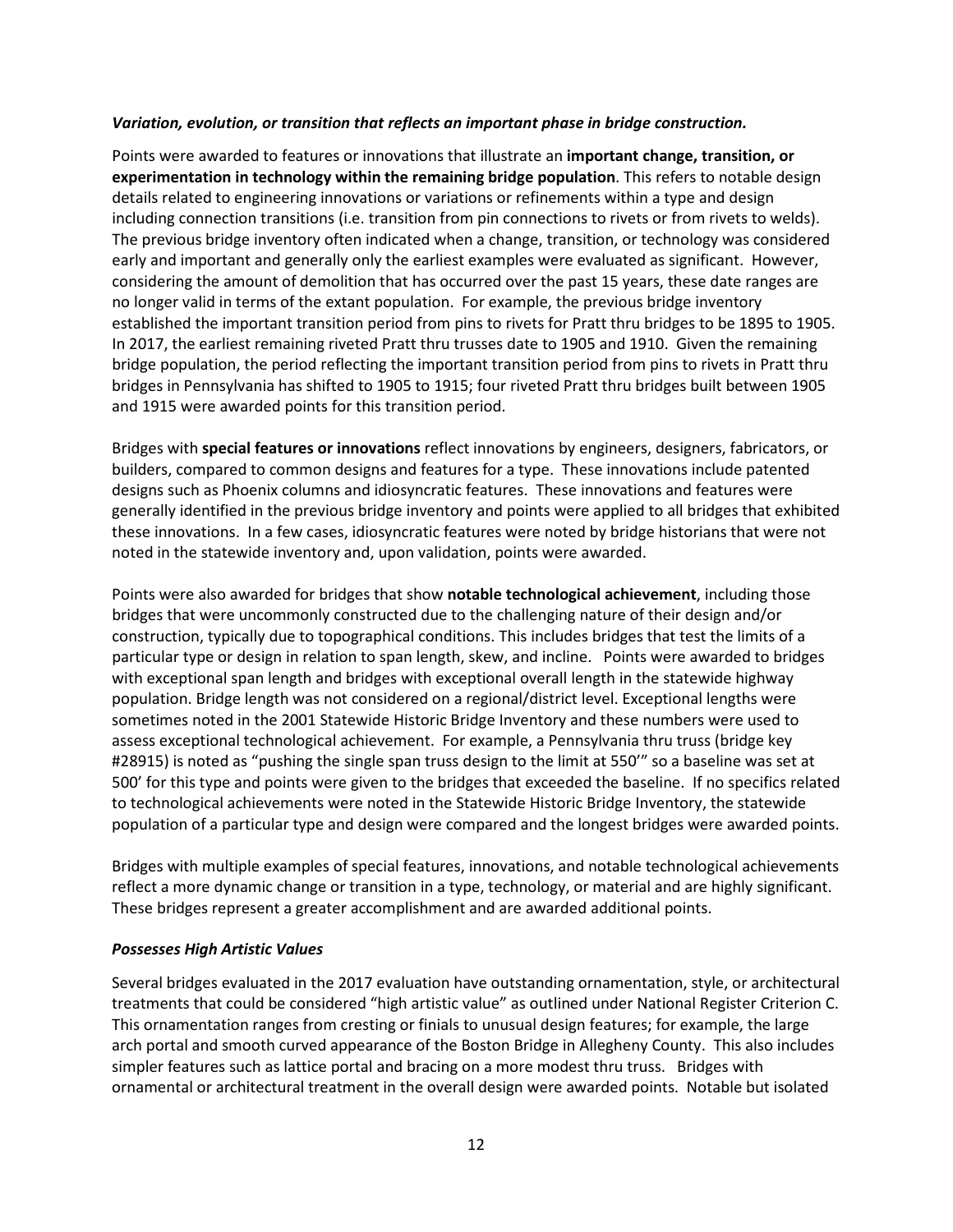ornamentation, such as decorative railings or end posts, also received recognition but were assigned less points than those bridges that incorporated ornamentation into their overall design.

## *Work of a Master*

Bridges were evaluated as the work of a master if they were documented as attributable to specific engineers, designers, fabricators, or builders of national recognition, or Pennsylvania-based individuals or firms that designed and built bridges within the state and whose work is distinguishable. Bridges built by out-of-state builders without national recognition were not considered to be the work of a master unless unusual evidence suggests otherwise. All bridges attributable to a master through distinguishing design features were awarded points. Work of a master was considered important in conjunction with other features, such as a high artistic value or unusual features or innovations. Therefore, to meet the point threshold for significance, "work of a master" bridges had to receive points for other characteristics as well.

Following is a list of builders that were identified in the previous bridge inventory as significant as either a major bridge builder in Pennsylvania or a region or as a significant innovator in bridge construction in the nation.

| <b>Bridge Company</b>                                       | <b>Historic Location</b> | <b>Significance</b>                                                                                                                                                                                                                                                                                                                 |
|-------------------------------------------------------------|--------------------------|-------------------------------------------------------------------------------------------------------------------------------------------------------------------------------------------------------------------------------------------------------------------------------------------------------------------------------------|
|                                                             |                          | (Information from previous bridge study)                                                                                                                                                                                                                                                                                            |
| Denithorne Bros.                                            | Phoenixville PA          | Also, John Denithorne and Son or James Denithorne and Co. Considered a<br>leading fabricator of metal truss highway bridges in the county and<br>region.                                                                                                                                                                            |
| Farris Engineering Co.                                      | Pittsburgh, PA           | Prolific regional bridge builder                                                                                                                                                                                                                                                                                                    |
| Groton Bridge Co.                                           | Groton, NY               | Prolific regional bridge builder.                                                                                                                                                                                                                                                                                                   |
| King Bridge Co.                                             | Cleveland, OH            | Important early national bridge building company and one of the largest<br>and most diversified bridge fabricators of the late 19th century.                                                                                                                                                                                        |
| Morse Bridge Co.                                            | Youngstown, OH           | Short lived but prolific regional bridge fabricator.                                                                                                                                                                                                                                                                                |
| Nelson & Buchanan                                           | Chambersburg, PA         | Noted as a prolific instate fabricator, also an agent that erected bridges<br>for Pittsburgh Bridge Co.                                                                                                                                                                                                                             |
| Penn Bridge Works or<br>Penn Bridge Co. or<br>T. & S. White | Beaverfalls, PA          | One of many bridge companies producing truss bridges for a regional<br>market in the late 19th and early 20th centuries. Founded in 1868 in New<br>Brighton, Beaver County, Penn Bridge moved to Beaver Falls in 1879 and<br>changed its name from West Penn Bridge Co. Referred to early on as T &<br>S White of New Brighton, PA. |
| Phoenix Bridge Co.                                          | Phoenixville, PA         | Company was instrumental in refining and popularizing metal truss bridge<br>technology during the last half of the 19th century.                                                                                                                                                                                                    |
| Pittsburgh Bridge Co.                                       | Pittsburgh, PA           | One of the state's most prolific fabricators of local highway bridges from<br>1878 to 1901.                                                                                                                                                                                                                                         |
| West Penn Bridge Co.                                        | New Brighton, PA         | In 1879, this company changed its name to Penn Bridge Works of Beaver<br>Falls.                                                                                                                                                                                                                                                     |
| Wrought Iron Bridge Co.                                     | Canton, OH               | Prominent fabricator of metal truss bridges and among the best known<br>and most successful builders to establish a national market for its bridges.                                                                                                                                                                                |
| York Bridge Co.                                             | York, PA                 | According to Skelly and Loy website on Bridge Fabrication Companies,<br>they were a small regional fabricator of metal truss bridges                                                                                                                                                                                                |

## Table 8. Notable Metal Truss Bridge Fabricators and Builders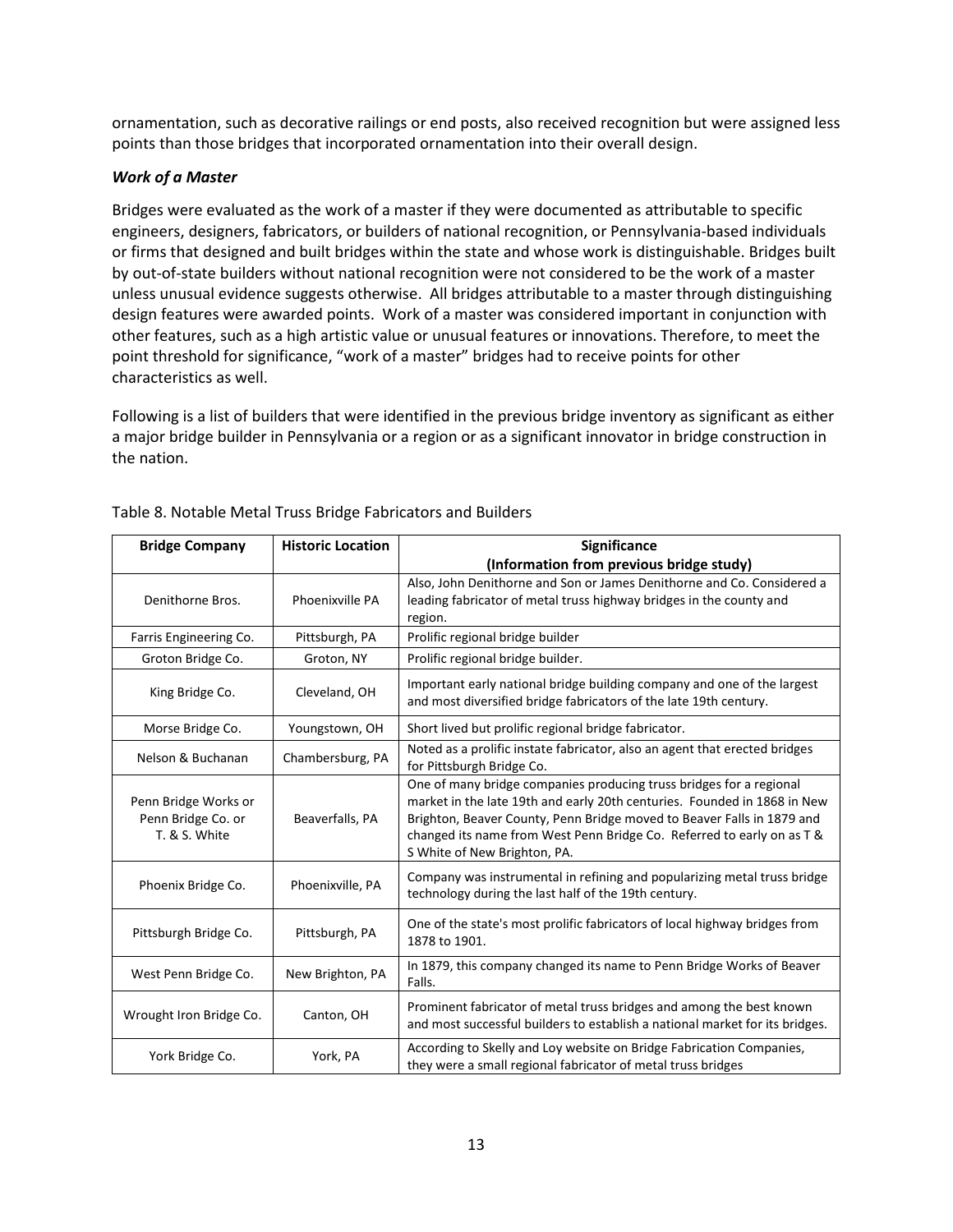## **National Register Significance Assessment (Appendix A)**

A matrix to assess significance was developed for each bridge type (Appendix A). Accordingly, those bridges with more points represent the earliest bridges with distinctive characteristics, special features, and important innovations. Any bridge that received 13 or more points was determined to have significance and was advanced for an assessment of integrity.

## **National Register Integrity Assessment (Appendix B)**

National Register eligibility is a combination of significance and integrity. Integrity is the ability of a resource to convey its significance. In accordance with National Register Criterion C, integrity is directly related to whether a bridge retains sufficient integrity of materials, design and workmanship- those aspects of integrity that allow a structure to convey its physical features as well as characterize the type, period, or method of construction. In the points-based system of eligibility assessment, points were deducted for those bridges that have lost integrity of materials, design, and workmanship.

In assessing retention of integrity, consideration was given to the following factors:

- extent of change to historic character (appearance from the period of significance)
- importance of character defining features
- continued ability of bridge to convey historic significance (engineering function)
- visibility of the alteration to the public
- craftsmanship

Integrity loss was divided into 4 categories, as outlined in more detail in Appendix B:

Level 1 integrity loss involves limited replacement, alterations, or additions to character defining features in accordance with the Secretary of the Interior's (SOI) Standards as well as replacement or alterations to non-character defining features. Bridges with limited integrity loss received a deduction of 1 point from their overall significance score. If a bridge had one issue of integrity loss under this category, then a total of 1 point was deducted from its overall score. Multiple issues of integrity loss under this category moved it to Level 2.

Level 2 integrity loss involves replacement, removal, alterations, or additions to essential character defining features in accordance with the SOI Standards. It also involves replacement, removal, additions, or alterations to secondary character defining features. <sup>10</sup> If a bridge had one issue of integrity loss under this category, then a total of 3 points were deducted from its overall score. Multiple issues of integrity loss under this category moved it to Level 3.

Level 3 integrity loss involves replacement, removal, alterations, or additions, to essential character defining features not in accordance with the SOI Standards. If a bridge had one issue of integrity loss under this category, then a total of 7 points was deducted from its overall score. Multiple issues of integrity loss under this category moved it to Level 4.

Level 4 integrity loss involves excessive replacement, removal, alterations, or additions, to essential character defining features not in accordance with the SOI Standards in a manner that significantly affects historic character and the ability to convey engineering significance.

<span id="page-13-0"></span> $10$  The SHPO developed guidance for the application of the Secretary of the Interior's Standards for the treatment of historic bridges. This guidance defines the secondary character defining features of a metal truss bridge and can be found a[t https://www.paprojectpath.org/docs/default-source/penndot-crm---general-documents/draft](https://www.paprojectpath.org/docs/default-source/penndot-crm---general-documents/draft-secretary-of-interior-standards-for-historic-bridges-in-pa-6-1-17.pdf?sfvrsn=2)[secretary-of-interior-standards-for-historic-bridges-in-pa-6-1-17.pdf?sfvrsn=2](https://www.paprojectpath.org/docs/default-source/penndot-crm---general-documents/draft-secretary-of-interior-standards-for-historic-bridges-in-pa-6-1-17.pdf?sfvrsn=2)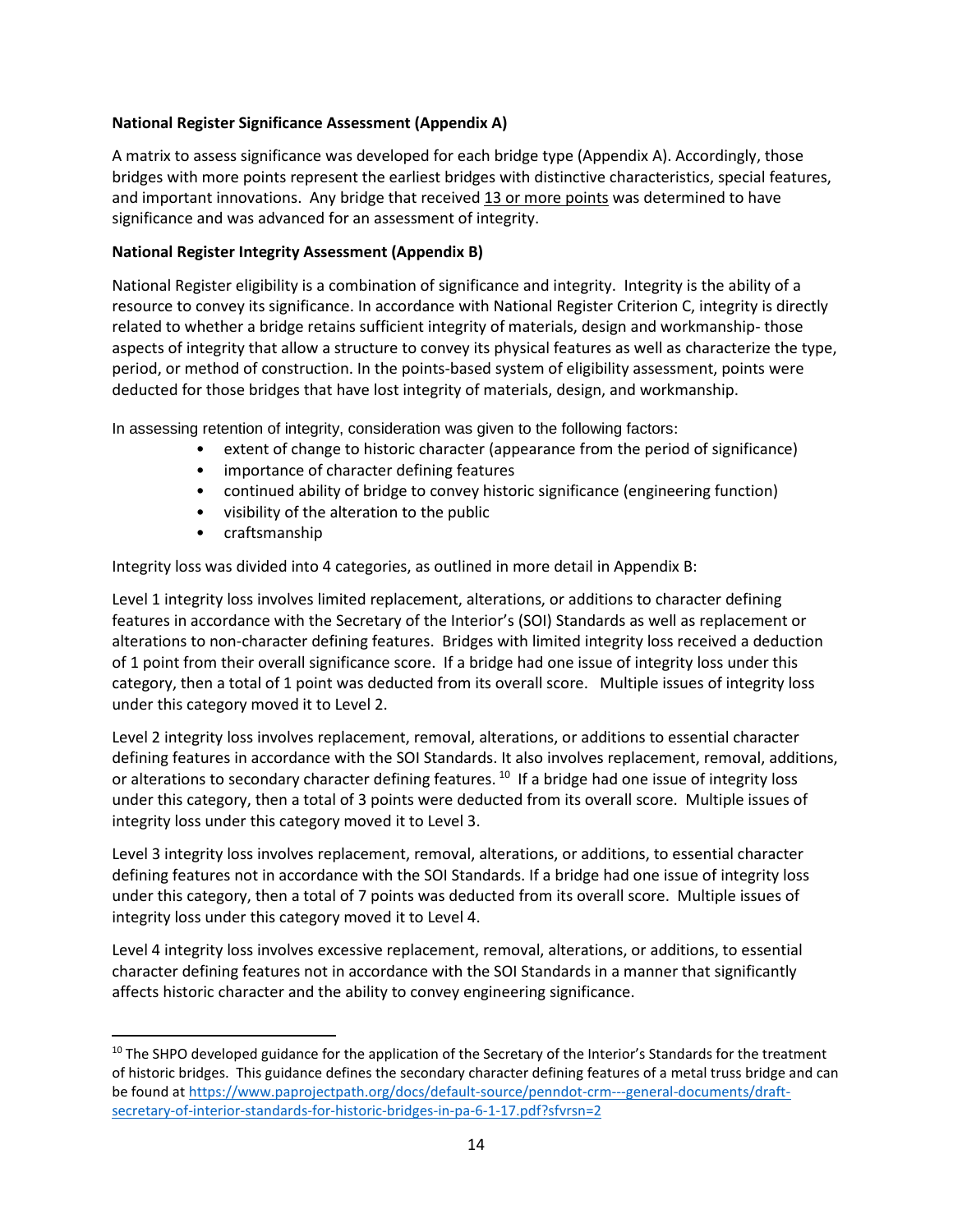The 1999 methodology from the Statewide Historic Bridge Inventory states, "When a resource type or detail becomes so infrequent or rare that losing one or two examples will mean that it is no longer represented in the bridge population, then the integrity question is secondary to recognizing the worthiness of preserving a disappearing bridge type or design." The point system recognizes a lower threshold for integrity is sometimes acceptable for bridges that are extraordinarily rare. More points are awarded to rare bridges which allows for more points to be deducted for integrity loss while still staying within the point range for eligibility. Therefore, bridge types with few other extant examples are justified in accepting a greater degree of alteration or fewer remaining physical features to convey the engineering significance of the type.

In general, any bridge that no longer functioned as a truss, such that the truss was not carrying live loads and/or its own weight, was considered to have excessive integrity loss and was recommended as not eligible. However, some trusses were considered so rare that integrity was secondary to recognizing the significance of the design. For example, a Henszey bowstring pony truss (bridge key #21911) is one of only two bowstrings in the country attributed to Joseph G. Henszey's patented design. All that remains of the bridge is the historic trusses which were attached decoratively to the bridge and no longer carry a live load<sup>11</sup>. Because of the exceptionally rare design, integrity is considered secondary to recognizing the historical and technological significance of this bridge as it represents the early developmental era of metal truss bridge technology.

## **Recommendations of National Register Eligibility**

Following the significance and integrity assessments, a bridge received a total point value. Bridges that met the established point threshold (13 points) were recommended eligible for the National Register or recommended to remain National Register eligible if previously determined eligible. Those bridges that did not meet the threshold were recommended not eligible except for bridges that were previously listed in the National Register. These bridges remain listed regardless of points.<sup>[12](#page-14-1)</sup> See Appendix C for a significance statement for each elevated bridge and the associated rationale for the eligibility recommendation. See Appendix D for a significance statement and the associated rationale for each bridge that remains eligible. See Appendix E for a list of previously determined eligible bridges that will be recommended not eligible as a result of this reevaluation. Table 9 summarizes all the bridges that are recommended eligible or recommended to remain National Register eligible. Geospatial data and images of each bridge recommended elevated or demoted can be found at the following website: [http://pennshare.maps.arcgis.com/apps/webappviewer/index.html?id=e4c8112754b14cb18a21a615dc](http://pennshare.maps.arcgis.com/apps/webappviewer/index.html?id=e4c8112754b14cb18a21a615dc2d8aae) [2d8aae.](http://pennshare.maps.arcgis.com/apps/webappviewer/index.html?id=e4c8112754b14cb18a21a615dc2d8aae)

<span id="page-14-0"></span><sup>&</sup>lt;sup>11</sup> This bridge has since been successfully marketed to a non-profit organization. The historic Henszey trusses, which were decoratively attached to a non-historic bridge that was slated for demolition, were removed and placed in storage. The new owners plan to rehab the trusses and apply them decoratively to a new bridge on their property.

<span id="page-14-1"></span> $12$  Only one listed bridge did not retain sufficient points in the evaluation. This bridge was retrofitted with a steel arch and no longer functions as a truss, therefore the bridge cannot convey its engineering significance.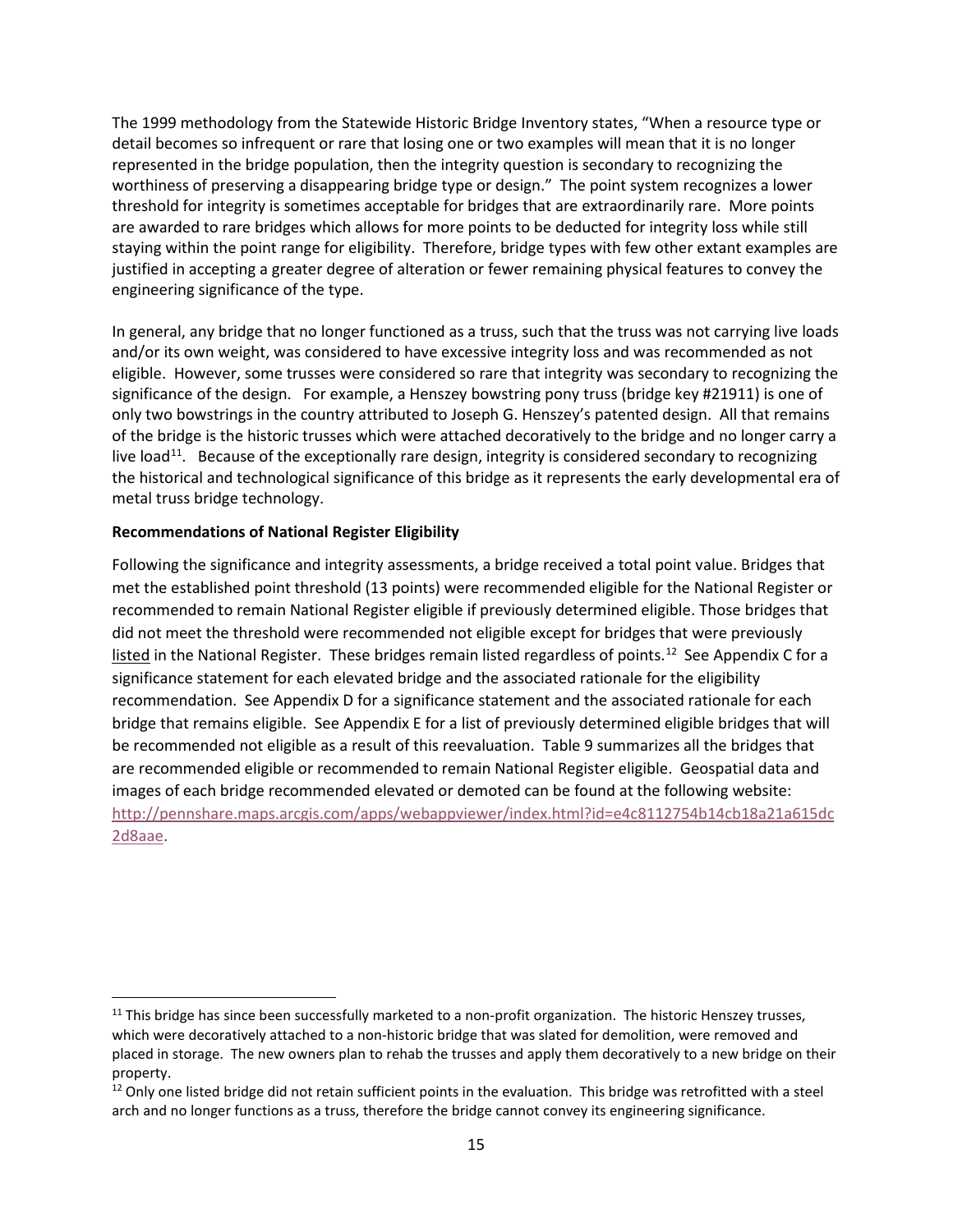|                               |             |              |                            |                |                |              | Population of Eligible Bridges by District |              |              |                |              |              |                |                |
|-------------------------------|-------------|--------------|----------------------------|----------------|----------------|--------------|--------------------------------------------|--------------|--------------|----------------|--------------|--------------|----------------|----------------|
| Design                        | <b>Type</b> | Date Range   | Eligible<br><b>Bridges</b> | $\mathbf{1}$   | $\overline{2}$ | 3            | 4                                          | 5            | 6            | 8              | 9            | 10           | 11             | 12             |
| Baltimore                     | Thru        | 1895-1935    | 7                          | $\Omega$       | 0              | $\mathbf{1}$ | $\overline{2}$                             | $\Omega$     | $\mathbf{1}$ | 1              | $\mathbf{1}$ | $\mathbf{1}$ | $\Omega$       | $\Omega$       |
| Bowstring                     | Thru        | 1875ca.-1876 | $\overline{2}$             | 1              | 0              | $\Omega$     | 0                                          | 1            | 0            | $\Omega$       | $\Omega$     | $\Omega$     | $\Omega$       | $\Omega$       |
| Camelback                     | Thru        | 1897-1905    | $\overline{2}$             | $\mathbf{1}$   | $\mathbf 0$    | $\Omega$     | $\mathbf{1}$                               | $\Omega$     | $\mathbf 0$  | $\Omega$       | $\Omega$     | $\Omega$     | $\Omega$       | $\Omega$       |
| Cantilever                    | Thru        | 1896-1951    | 4                          | 0              | 0              | $\Omega$     | 0                                          | 1            | $\mathbf{1}$ | $\Omega$       | $\Omega$     | $\Omega$     | $\overline{2}$ | $\Omega$       |
| Double Intersection Warren    | Thru        | 1904-1907    | 5                          | $\Omega$       | $\Omega$       | 3            | $\Omega$                                   | $\mathbf{1}$ | $\mathbf{1}$ | $\Omega$       | $\Omega$     | $\Omega$     | $\Omega$       | $\Omega$       |
| Howe                          | Pony        | 1902         | 1                          | $\Omega$       | $\mathbf{1}$   | $\Omega$     | 0                                          | $\Omega$     | $\Omega$     | $\Omega$       | $\Omega$     | $\Omega$     | $\Omega$       | 0              |
| Howe                          | Thru        | 1910         | 1                          | 0              | 0              | $\Omega$     | 0                                          | $\Omega$     | 0            | 0              | 0            | 0            | 0              | 1              |
| Lenticular                    | Pony        | 1890ca.      | 1                          | 0              | 0              | $\Omega$     | 0                                          | 0            | 0            | 1              | $\Omega$     | 0            | $\Omega$       | $\Omega$       |
| Lenticular                    | Thru        | 1883-1889    | $\overline{2}$             | $\Omega$       | 0              | $\mathbf{1}$ | 0                                          | $\Omega$     | 0            | $\Omega$       | $\Omega$     | $\Omega$     | $\mathbf{1}$   | $\Omega$       |
| Parker                        | Pony        | 1903-1932    | 3                          | $\Omega$       | $\mathbf 0$    | $\Omega$     | 0                                          | $\Omega$     | $\mathbf{1}$ | 1              | $\Omega$     | $\Omega$     | $\Omega$       | $\mathbf{1}$   |
| Parker                        | Thru        | 1902-1937    | 17                         | $\Omega$       | 1              | 3            | 2                                          | $\mathbf{1}$ | 1            | $\Omega$       | 0            | 2            | 4              | 3              |
| Pennsylvania                  | Thru        | 1890-1937    | 13                         | $\overline{2}$ | 0              | $\Omega$     | $\overline{2}$                             | $\mathbf{1}$ | 0            | 4              | $\mathbf{1}$ | $\Omega$     | $\mathbf{1}$   | $\overline{2}$ |
| Pratt                         | Deck        | 1928-1949    | 6                          | 0              | $\mathbf 0$    | $\Omega$     | 0                                          | 1            | 0            | 0              | 0            | $\Omega$     | 5              | $\Omega$       |
| Pratt                         | Pony        | 1883-1936    | 50                         | 4              | $\overline{2}$ | $\mathbf{1}$ | 10                                         | 3            | 17           | $\overline{2}$ | 3            | $\mathbf{1}$ | 2              | 6              |
| Pratt                         | Thru        | 1880ca-1936  | 57                         | 12             | $\mathbf{1}$   | 7            | 0                                          | 4            | 9            | 6              | 9            | $\mathbf{1}$ | $\overline{2}$ | 7              |
| Quadruple intersection Warren | Thru        | 1890         | 1                          | $\Omega$       | $\Omega$       | $\mathbf{1}$ | 0                                          | $\Omega$     | 0            | 0              | $\Omega$     | <sup>o</sup> | $\Omega$       | 0              |
| Warren                        | Deck        | 1892ca.-1956 | 4                          | $\Omega$       | 0              | $\Omega$     | $\mathbf{1}$                               | $\mathbf{1}$ | 0            | 0              | $\Omega$     | $\Omega$     | 1              | 1              |
| Warren                        | Pony        | 1879-1935    | 15                         | $\Omega$       | 0              | 1            | 2                                          | $\mathbf{1}$ | 4            | 3              | 0            | $\Omega$     | 2              | $\overline{2}$ |
| Warren                        | Thru        | 1826-1851    | 6                          | 0              | 0              | $\Omega$     | $\mathbf{1}$                               | $\Omega$     | 2            | 0              | $\Omega$     | $\Omega$     | 2              | $\mathbf{1}$   |
| Whipple                       | Thru        | 1876-1889    | 8                          | 0              | $\overline{2}$ | $\Omega$     | 0                                          | 1            | $\mathbf{1}$ | 2              | $\Omega$     | $\Omega$     | $\mathbf{1}$   | 1              |
| Wichert                       | Deck        | 1936-1938    | $\overline{2}$             | 0              | 0              | 0            | $\Omega$                                   | 0            | 0            | 0              | $\Omega$     | $\Omega$     | 2              | $\Omega$       |
|                               |             | Total        | $209*$                     | 20             | $\overline{7}$ | 18           | 21                                         | 16           | 38           | 20             | 14           | 5            | 25             | 25             |

Table 9: Summary of National Register Eligible Bridges as a result of the 2017 Reevaluation

\*This does not include bridges that are NR eligible or listed and repurposed or moved for adaptive reuse (Includes 3 Bowstring pony, 1 Haupt pony, 1 Lenticular thru, 3 Pratt Pony, 1 Pratt thru, and 1 Whipple)

## **Public Participation**

Subsequent to the revaluation investigation, notifications will be sent by PennDOT to bridge owners, state historical societies and preservation groups, and bridge groups via ProjectPATH informing them of the metal truss historic bridge inventory update and inviting their comments. Comments will be summarized and considered for revisions of the truss bridge inventory update.

#### **Recommendations**

This document outlines the methodology for the development of eligibility recommendations for the 2017 historic metal truss bridge update. It is possible that new or additional information on significance or integrity may become known about a bridge, such as at the time of a project. This information may warrant reconsideration of eligibility. For example, an alteration that was not apparent through available records or photographs may be identified as affecting the ability of a bridge to convey its significance. The bridge should then undergo reevaluation through application of the points-based system used in the current assessment, outlined in Appendix A of this document.

The methodology that was developed for the 2017 metal truss bridge inventory update provides a consistent and replicable approach to determining the eligibility of a bridge, regardless of its type, design, materials, features, or age. This methodology can be replicated for other bridge types and designs. The 2017 amendment to the Federal Aide Programmatic Agreement between FHWA, PennDOT and the SHPO establishes a process by which the signatories to the agreement will consult at least every 10 years to determine if conditions have changed that would require updating the list of National Register eligible bridges. Future bridge updates should be completed using the methodology outlined in this document.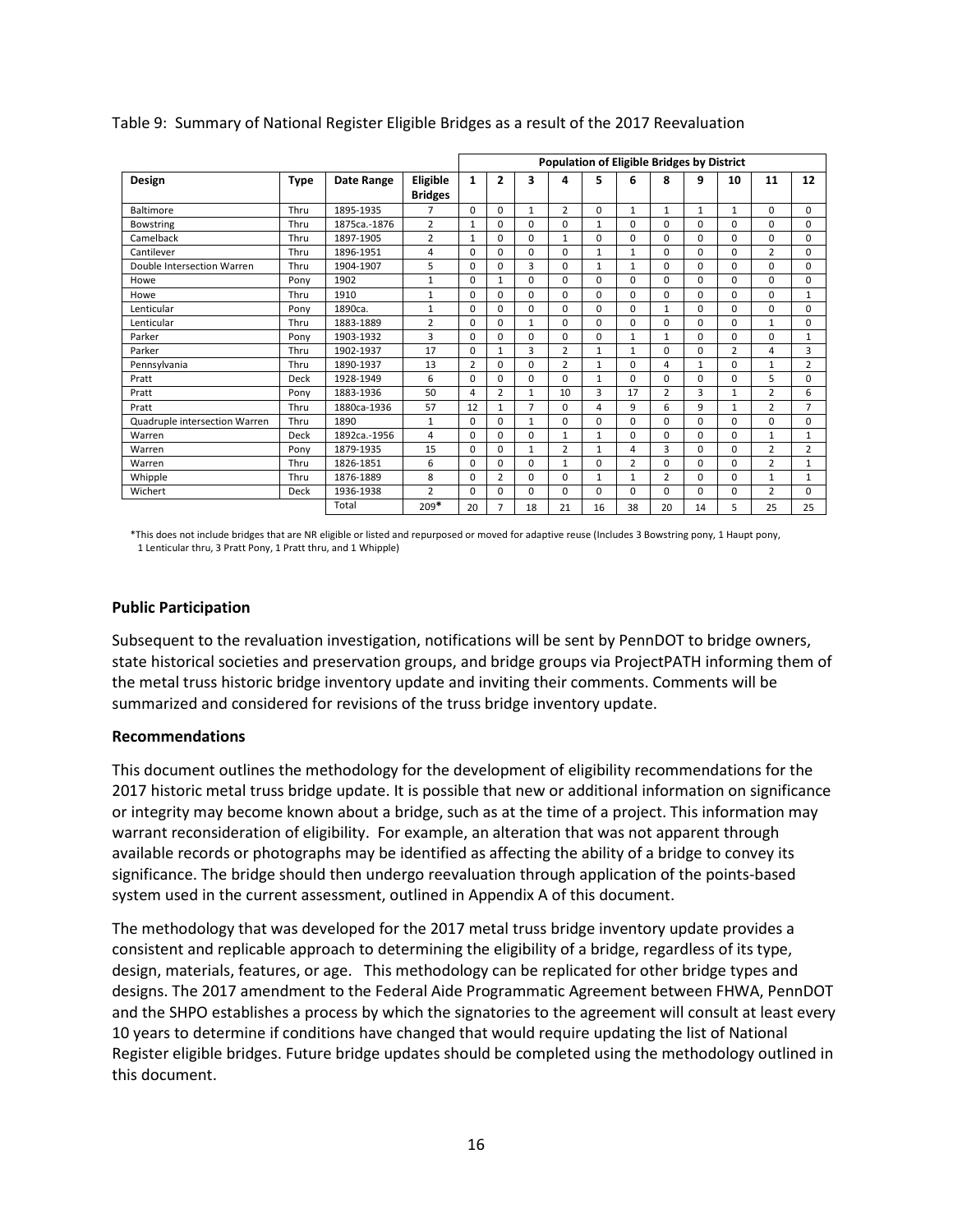| Category                                                                  | Item                                                                                     | Bridge type and<br>design                                    | Points<br>to<br>assign |
|---------------------------------------------------------------------------|------------------------------------------------------------------------------------------|--------------------------------------------------------------|------------------------|
| Distinctive characteristics of type,<br>period, or method of construction | Built before a specified year                                                            | Bridges built 1900                                           | $\overline{7}$         |
|                                                                           | <b>Building material</b><br><b>OR</b><br>Method of construction                          | Defined for each<br>bridge type and<br>design                | 7                      |
|                                                                           | Distinctive type and/or<br>uncommon type<br><b>OR</b><br>Only known example in the state | Defined for each<br>bridge type and<br>design                | 7                      |
|                                                                           | Early example in the state                                                               | 1932 Parker                                                  | 3                      |
|                                                                           | Early standard plan in the state                                                         | Defined for each<br>bridge type and<br>design                | 3                      |
|                                                                           | Earliest example in a PennDOT<br>district                                                | Defined for each<br>bridge type and<br>design                | 3                      |
|                                                                           | Rare in a PennDOT district                                                               | Three or fewer<br>examples within<br>the PennDOT<br>district | 3                      |
| Variation, evolution, and/or<br>transition of a type                      | Exceptional length of main span                                                          | Defined for each<br>bridge type and<br>design                | 3                      |

# APPENDIX A CRITERION C POINT APPLICATION FOR SIGNIFICANCE BY METAL TRUSS BRIDGE TYPE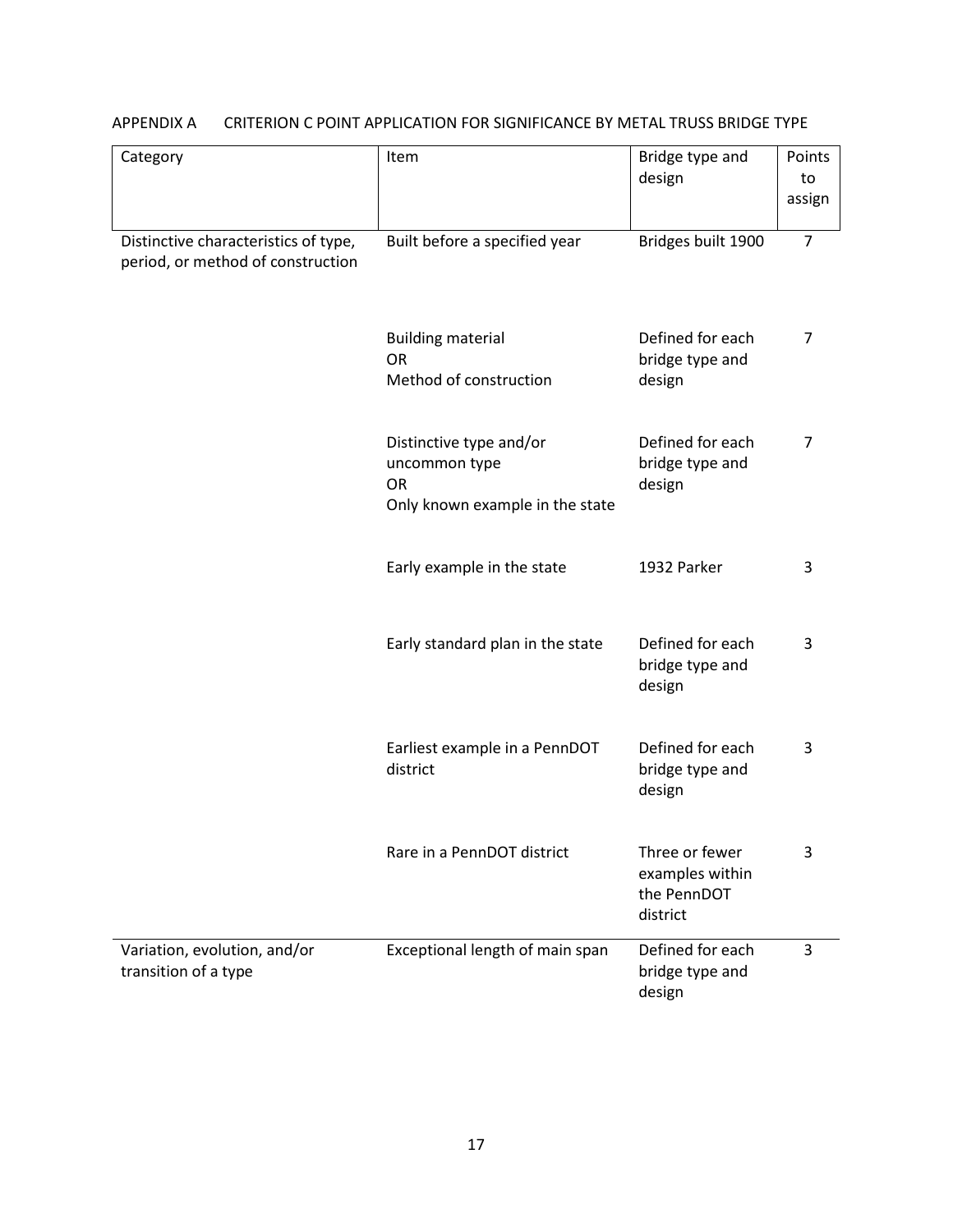|                     | <b>Exceptional length overall</b>                                            | Defined for each<br>bridge type and<br>design | 3 |
|---------------------|------------------------------------------------------------------------------|-----------------------------------------------|---|
|                     | Special features/innovations -<br>important or unusual                       | Defined for each<br>bridge type and<br>design | 3 |
|                     | Special features/innovations -<br>highly important or unusual                | Defined for each<br>bridge type and<br>design | 4 |
|                     | Outstanding technological<br>achievement                                     | Defined for each<br>bridge type and<br>design | 7 |
| High artistic value | Selected ornamentation, notable<br>but isolated                              | Single decorative<br>feature                  | 3 |
|                     | Outstanding ornamentation or<br>architectural treatment in overall<br>design | Highly artistic or<br>decorative              | 6 |
| Work of a master    | Prolific or important<br>designer/builder/engineer                           |                                               | 3 |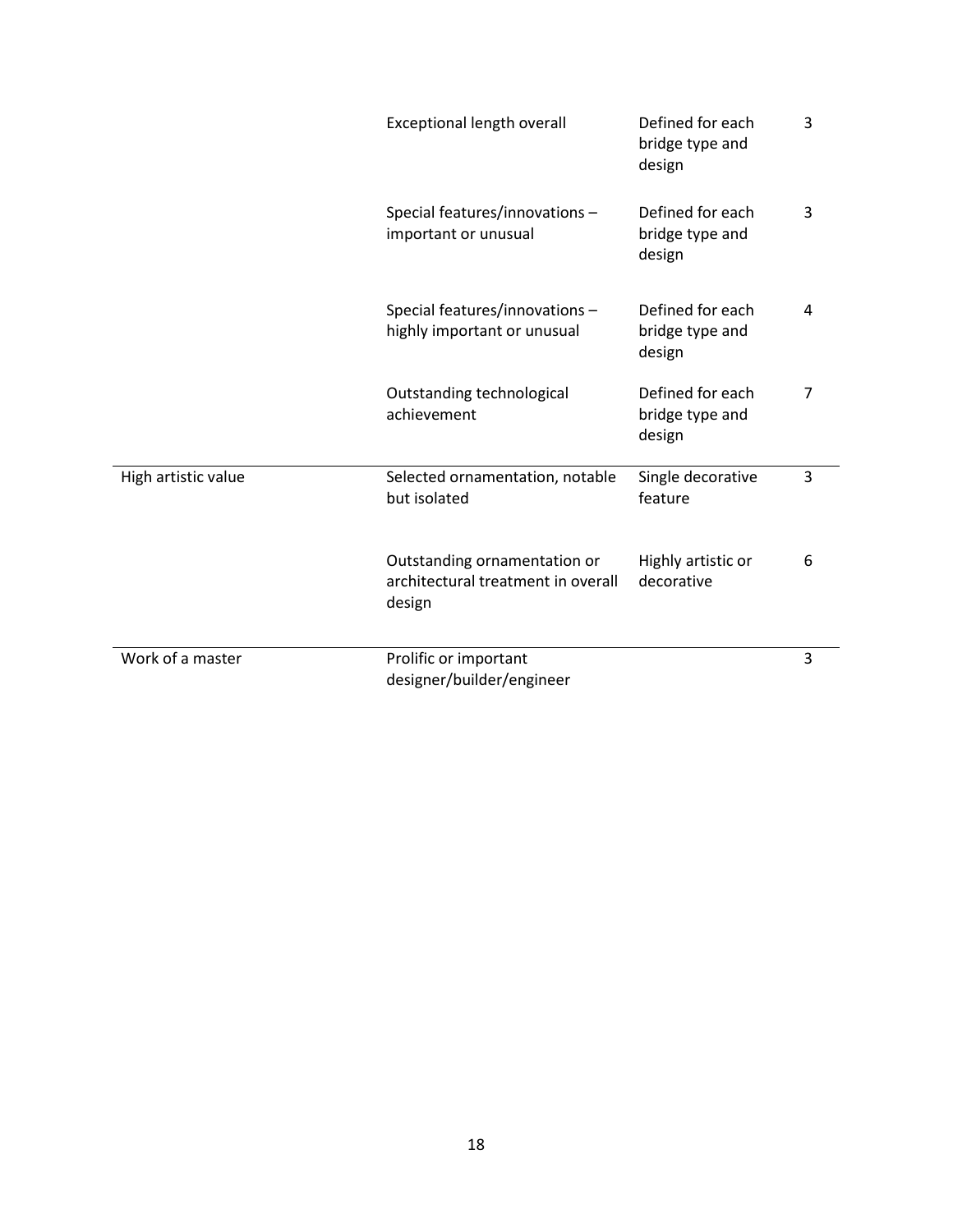| Level 1<br>Integrity<br>Loss | Replacement in kind <sup>13</sup> | Replacement of a limited amount of character<br>defining features such as:<br>Elements of a built-up member (i.e., battens,<br>v-lacing, lattice, angles, or cover plates)<br>Top and bottom lateral bracing, struts, sub-<br>$\bullet$<br>struts or ties, portal bracing, or sway bracing<br><b>Bearings</b><br>$\bullet$<br>3 or less verticals and/or diagonals and/or<br>$\bullet$<br>end posts | $-1$ |
|------------------------------|-----------------------------------|-----------------------------------------------------------------------------------------------------------------------------------------------------------------------------------------------------------------------------------------------------------------------------------------------------------------------------------------------------------------------------------------------------|------|
|                              | Replacement not in kind           | Replacing non-character defining features such as:<br>floorbeams and stringers<br>limited number of rivets with modern bolts<br>$\bullet$                                                                                                                                                                                                                                                           | $-1$ |
|                              | Alterations/Additions             | Limited functional and safety improvements in<br>accordance with the SOI Standards <sup>14</sup><br>Minor increase of vertical clearance by<br>$\bullet$<br>removal of knee bracing<br>Removable improvements such as the<br>٠<br>addition of safety (Jersey) barriers                                                                                                                              | $-1$ |
|                              |                                   | Limited strengthening in accordance with the SOI<br>Standards**<br>Post tensioning<br>$\bullet$<br>Adding plates of small size and/or number                                                                                                                                                                                                                                                        | $-1$ |
| Level 2<br>Integrity<br>Loss | Replacement in kind               | Replacing essential character defining features:<br>Upper chord<br>$\bullet$<br>Lower chord including eyebars<br>$\bullet$<br>Connections including pins, hangers, pin<br>٠<br>plates<br>Verticals and/or diagonals and/or end posts                                                                                                                                                                | $-3$ |
|                              | Replacement not in kind           | Replacing secondary character defining features such<br>as<br><b>Fishbelly floorbeams</b><br>$\bullet$<br>Top and bottom lateral bracing, struts, sub-<br>struts or ties, portal bracing, or sway bracing                                                                                                                                                                                           | -3   |

## APPENDIX B CRITERION C POINT APPLICATION FOR INTEGRITY BY METAL TRUSS BRIDGE TYPE

<span id="page-18-0"></span><sup>&</sup>lt;sup>13</sup> In kind replacement refers to Secretary of the Interior's Standards for Rehabilitation, Standard 6: Where the severity of deterioration requires replacement of a distinctive feature, the new feature shall match the old in design, color, texture, and other visual qualities and, where possible, materials. Replacement of missing features shall be substantiated by documentary, physical, or pictorial evidence.

<span id="page-18-1"></span><sup>&</sup>lt;sup>14</sup> With regards to additions and alterations, The Secretary of the Interior's Standards for Rehabilitation, Standard 9 states: New additions, exterior alterations, or related new construction shall not destroy historic materials that characterize the property. The new work shall be differentiated from the old and shall be compatible with the massing, size, scale, and architectural features to protect the historic integrity of the property and its environment. The Secretary of the Interior's Standards for Rehabilitation, Standard 10 states: New additions and adjacent or related new construction shall be undertaken in such a manner that if removed in the future, the essential form and integrity of the historic property and its environment would be unimpaired.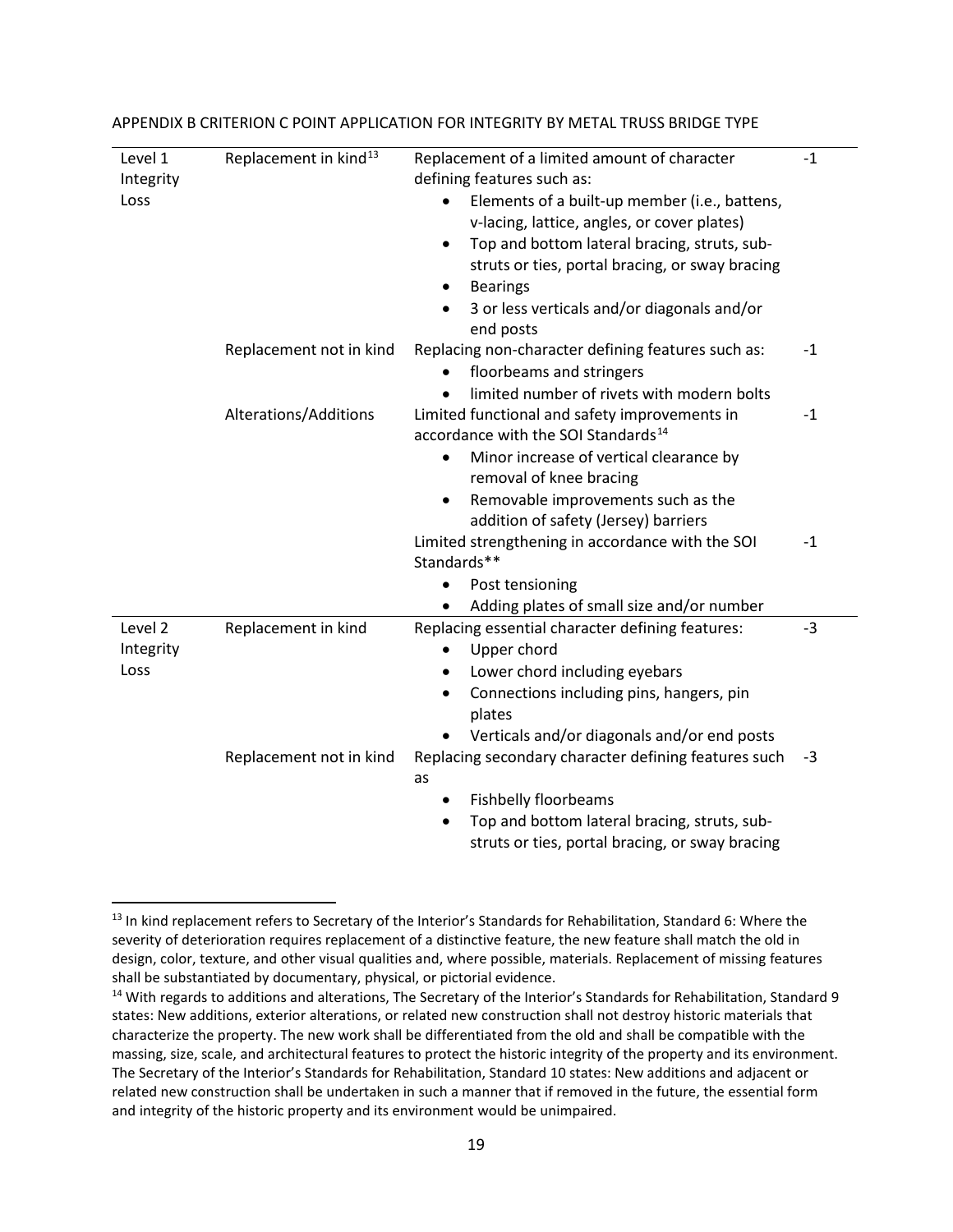|                              | Alterations/Additions   | Removal of secondary character defining features<br>such as                                                                                                                                                                                                                                      | $-3$         |
|------------------------------|-------------------------|--------------------------------------------------------------------------------------------------------------------------------------------------------------------------------------------------------------------------------------------------------------------------------------------------|--------------|
|                              |                         | Original outriggers<br>٠<br>Ornamentation commonly found during the<br>٠<br>period of significance (railings)<br>Strengthening not in accordance with the SOI<br>Standards                                                                                                                       | $-3$         |
|                              |                         | Adding a significant number of plates<br>Adding large plates<br>Functional and Safety Improvement not in<br>accordance with the SOI Standards such as:<br>Minor widening (less than a lane width)<br>$\bullet$                                                                                   | $-3$         |
|                              |                         | Widening through sidewalk extension<br>$\bullet$<br>Increasing vertical clearance                                                                                                                                                                                                                |              |
|                              |                         | Two or more examples from the Level 1 Integrity loss category                                                                                                                                                                                                                                    | -3           |
| Level 3<br>Integrity<br>Loss | Replacement not in kind | Replacing essential character defining features<br>Upper chord<br>٠<br>Lower chord including eyebars<br>Connections including pins, hangers, pin<br>٠<br>plates<br>Verticals and/or diagonals and/or end posts<br>٠<br>Large number of rivets with bolts in highly<br>$\bullet$<br>visible areas | $-7$         |
|                              | Additions/Alterations   | Removal of character defining features such as<br>Ornamentation that conveys high artistic<br>value or craftsmanship (portals)<br>Strengthening not in accordance with the SOI                                                                                                                   | $-7$<br>$-7$ |
|                              |                         | Standards<br>Alteration of method of connection such as<br>$\bullet$<br>welding pin connections<br>Concrete encasement of lower chord<br>connections                                                                                                                                             |              |
|                              |                         | Functional and Safety Improvement not in<br>accordance with the SOI Standards<br>Widening<br>Increasing vertical clearance                                                                                                                                                                       | $-7$         |
|                              |                         | Two or more examples from the Level 2 Integrity loss category                                                                                                                                                                                                                                    | -7           |
| Level 4<br>Integrity         |                         | Two or more examples from the Level 3 Integrity loss category                                                                                                                                                                                                                                    | $-10$        |

loss

Note: Bridges that no longer function as a truss are considered not eligible for listing as they cannot convey their engineering significance.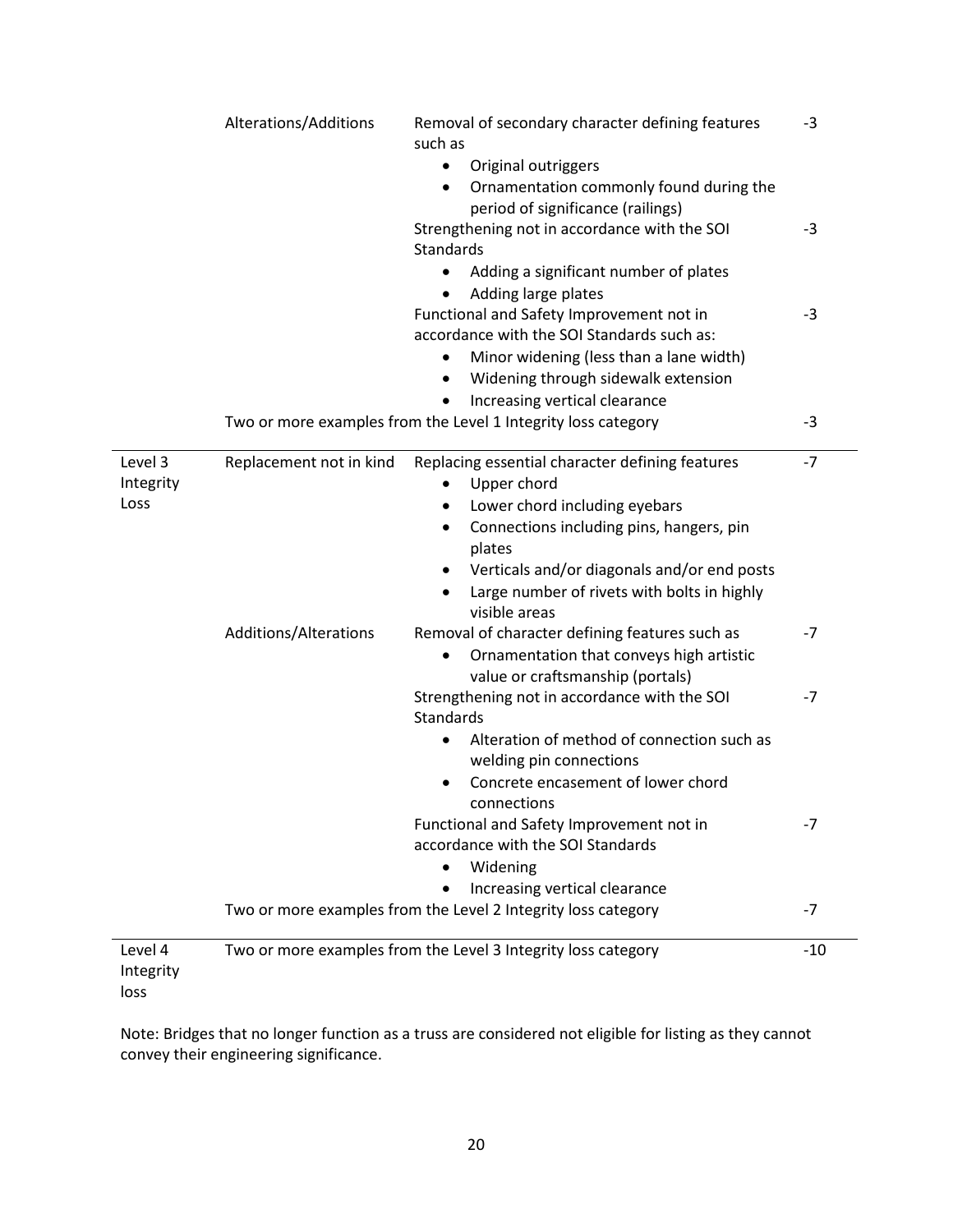# APPENDIX C BRIDGES ELEVATED TO ELIGIBLE UNDER CRITERION C[15](#page-20-0)

| County       | <b>District</b> | <b>Bridge</b><br>Key# | <b>BMS#</b>    | Design              | Significance                                                                                                                                                                                                           |
|--------------|-----------------|-----------------------|----------------|---------------------|------------------------------------------------------------------------------------------------------------------------------------------------------------------------------------------------------------------------|
| Allegheny    | 11              | 712                   | 02005101100000 | <b>Warren Thru</b>  | · Unusual design for a Warren<br>• Regionally rare<br>· Exceptional span length<br>· Multiple spans<br>· Main span holds a suspended deck<br>. Designed with oval cutouts instead of V lacing and<br>lattice           |
| Allegheny    | 11              | 1108                  | 02036600600328 | <b>Pratt Deck</b>   | · Uncommon type (cantilevered)<br>• Exceptional span length<br>• Exceptional overall length<br>· Multiple spans<br>• Cantilevered with suspended sections                                                              |
| Allegheny    | 11              | 1475                  | 02103800100059 | Parker Thru         | • Exceptional span length<br>• Exceptional overall length<br>• Multiple spans<br>. Pin connected is unusual variation with Parker thru<br>construction                                                                 |
| Allegheny    | 11              | 2394                  | 02730100003005 | <b>Wichert Deck</b> | · Uncommon design<br>• Regionally rare<br>·Multiple spans<br>· Hinged quadrilateral sections over intermediate<br>piers                                                                                                |
| Allegheny    | 11              | 2461                  | 02730100003115 | Parker Thru         | • Early use of riveting<br>· Early use of rolled metal truss member<br>· Decorative railing on sidewalk                                                                                                                |
| Allegheny    | 11              | 2579                  | 02742322882394 | Cantilever<br>Thru  | · Uncommon design<br>• Regionally rare<br>• Exceptional overall length<br>· Multiple spans<br>. Retains period lamp posts, light fixtures, and<br>bridge plaques                                                       |
| Allegheny    | 11              | 2653                  | 02744900002146 | <b>Pratt Deck</b>   | · Uncommon design (cantilevered)<br>· Multiple spans<br>• Cantilevered with suspended sections                                                                                                                         |
| Beaver       | 11              | 3622                  | 04035101600000 | <b>Warren Deck</b>  | . Early example of type/design in the state<br>· Earliest example of type/design in district 11<br>. Rare variation of Warren truss where Warren<br>pattern is broken up in the center by an x pattern<br>of diagonals |
| <b>Berks</b> | 5               | 5364                  | 06721507619463 | <b>Pratt Thru</b>   | . Early use of rolled metal truss members<br>. Floorbeams connected to pins by riveted pin plates<br>instead of U shaped hangers marking the transition<br>from all pinned to riveted connections<br>· Artistic value  |

<span id="page-20-0"></span> $^{15}$  Geospatial data and images of elevated bridges can be found here:

<http://pennshare.maps.arcgis.com/apps/webappviewer/index.html?id=e4c8112754b14cb18a21a615dc2d8aae>

To search for bridges on the website: Open the link, click on the filter option in the upper right corner, enter the bridge key number under elevated bridges, and turn the search function on by sliding the dot across from "Elevated Bridges" to the right. An elevated bridge will appear as a green diamond on the map and an image of the bridge can be viewed by clicking on the diamond. It may be necessary to zoom out of the map to access the crossing information for the bridge.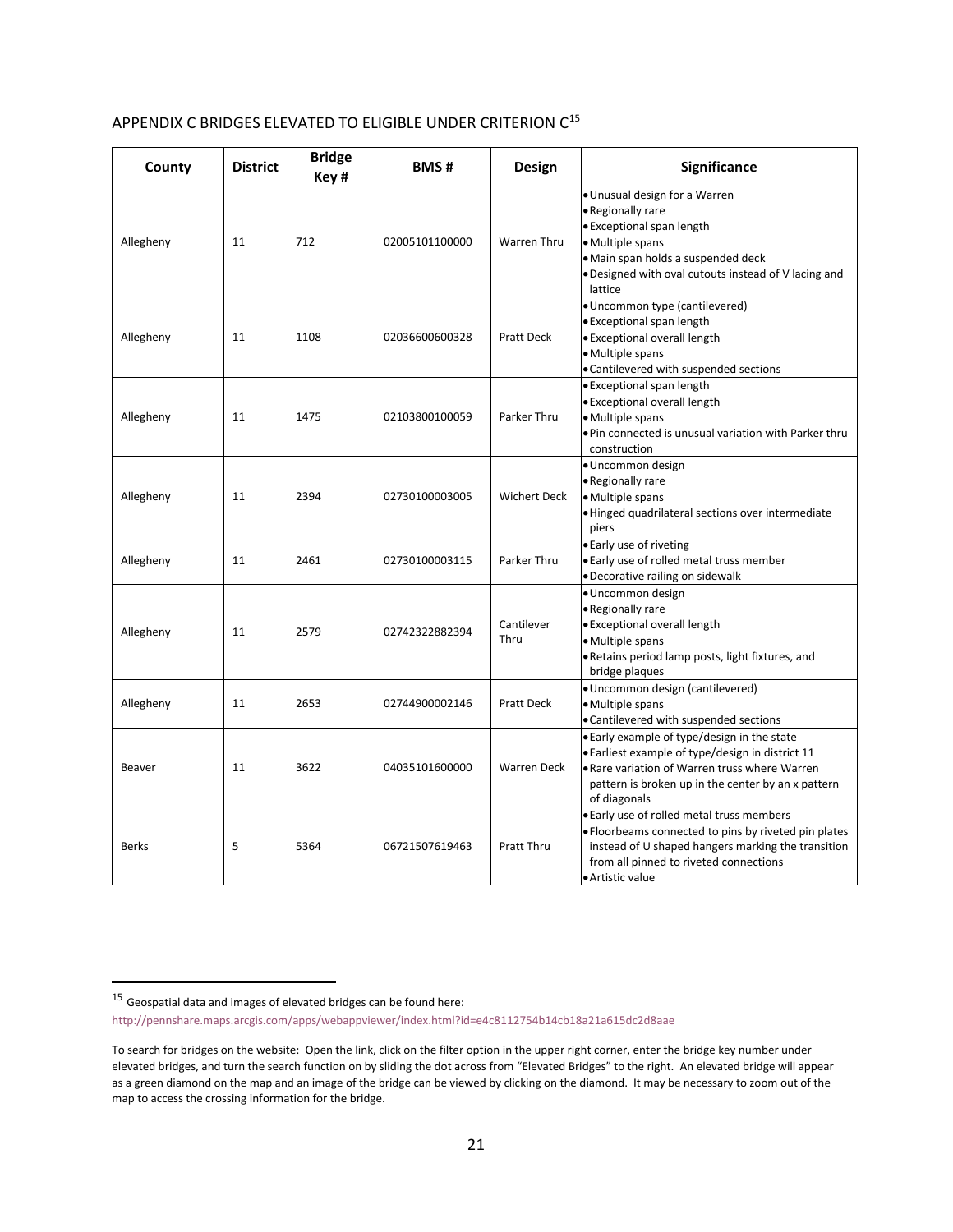| <b>Bradford</b> | 3              | 6576  | 08720605520006 | Pratt Thru                            | • Early use of riveting<br>· Artistic value<br>· Important designer, builder, or engineer                                                                                                                                                           |
|-----------------|----------------|-------|----------------|---------------------------------------|-----------------------------------------------------------------------------------------------------------------------------------------------------------------------------------------------------------------------------------------------------|
| <b>Bradford</b> | 3              | 6593  | 08721003440014 | Pratt Pony                            | · Built before 1900<br>• Earliest example of type/design in district 3<br>. Early use of rolled metal truss members<br>· Important designer, builder, or engineer                                                                                   |
| <b>Bucks</b>    | 6              | 7118  | 09100602900282 | Pratt Pony                            | · Built before 1900<br>. Early example of type/design in the state<br>• Exceptional span length<br>. Lightweight built up floorbeams<br>. Decorative finials, plaque, and end posts                                                                 |
| <b>Bucks</b>    | 6              | 7173  | 09219000100000 | Pratt Pony                            | • Built before 1900<br>· Exceptional overall length<br>• Multiple spans                                                                                                                                                                             |
| <b>Bucks</b>    | 6              | 7528  | 09700903760339 | Pratt Pony                            | · Built before 1900<br>. Unusual lower panel point connection and<br>cruciform on outriggers<br>· Important designer, builder, or engineer                                                                                                          |
| <b>Bucks</b>    | 6              | 7561  | 09700904320361 | Pratt Pony                            | • Uncommon type (all welded)<br>• Early use of welding                                                                                                                                                                                              |
| <b>Bucks</b>    | 6              | 7640  | 09722199910005 | <b>Warren Thru</b>                    | · Uncommon design<br>. Early example of type/design in the state<br>• Earliest example of type/design in district 6<br>· Multiple spans                                                                                                             |
| <b>Bucks</b>    | 6              | 7648  | 09722499910005 | Double<br>Intersection<br>Warren Thru | · Uncommon design<br>. Early example of type/design in the state<br>• Earliest example of type/design in district 6<br>• Regionally rare<br>• Exceptional overall length<br>• Early use of riveting<br>· Multiple spans                             |
| Cambria         | 9              | 8660  | 11303900100766 | Baltimore<br>Thru                     | · Uncommon design<br>. Early example of type/design in the state<br>• Regionally rare<br>• Earliest use of riveting<br>. Engineered with incline inside the truss                                                                                   |
| Cameron         | $\overline{2}$ | 8843  | 12012002200742 | Parker Thru                           | • Earliest example of type/design in district 2<br>• Earliest use of riveting<br>. Earliest use of rolled metal truss members<br>• Artistic value – decorative lattice railing on<br>sidewalk                                                       |
| Chester         | 6              | 10361 | 15103500502222 | <b>Warren Pony</b>                    | · Uncommon design - polygonal top chord<br>· Exceptional overall length<br>• Multiple span<br>• Artistic value - decorative railing                                                                                                                 |
| Chester         | 6              | 10653 | 15701503220035 | Pratt Pony                            | · Built before 1900<br>. Wrought Iron<br>· Important designer, builder, or engineer                                                                                                                                                                 |
| Chester         | 6              | 10861 | 15725606950001 | Pratt Pony                            | · Uncommon type (all welded)<br>• Early use of welding                                                                                                                                                                                              |
| Clarion         | 10             | 10986 | 16036800100000 | Parker Thru                           | • Exceptional span length<br>• Multiple spans<br>· Built at a 6.32% grade, an important achievement<br>at the time of construction                                                                                                                  |
| Columbia        | 3              | 12760 | 19720103670048 | Pratt Thru                            | . Early use of rolled metal truss members<br>. Floorbeam connection marks the transition from<br>all pinned to riveted field connection<br>• Artistic value - decorative railing, lattice portal and<br>portal bracing, decorative builder's plaque |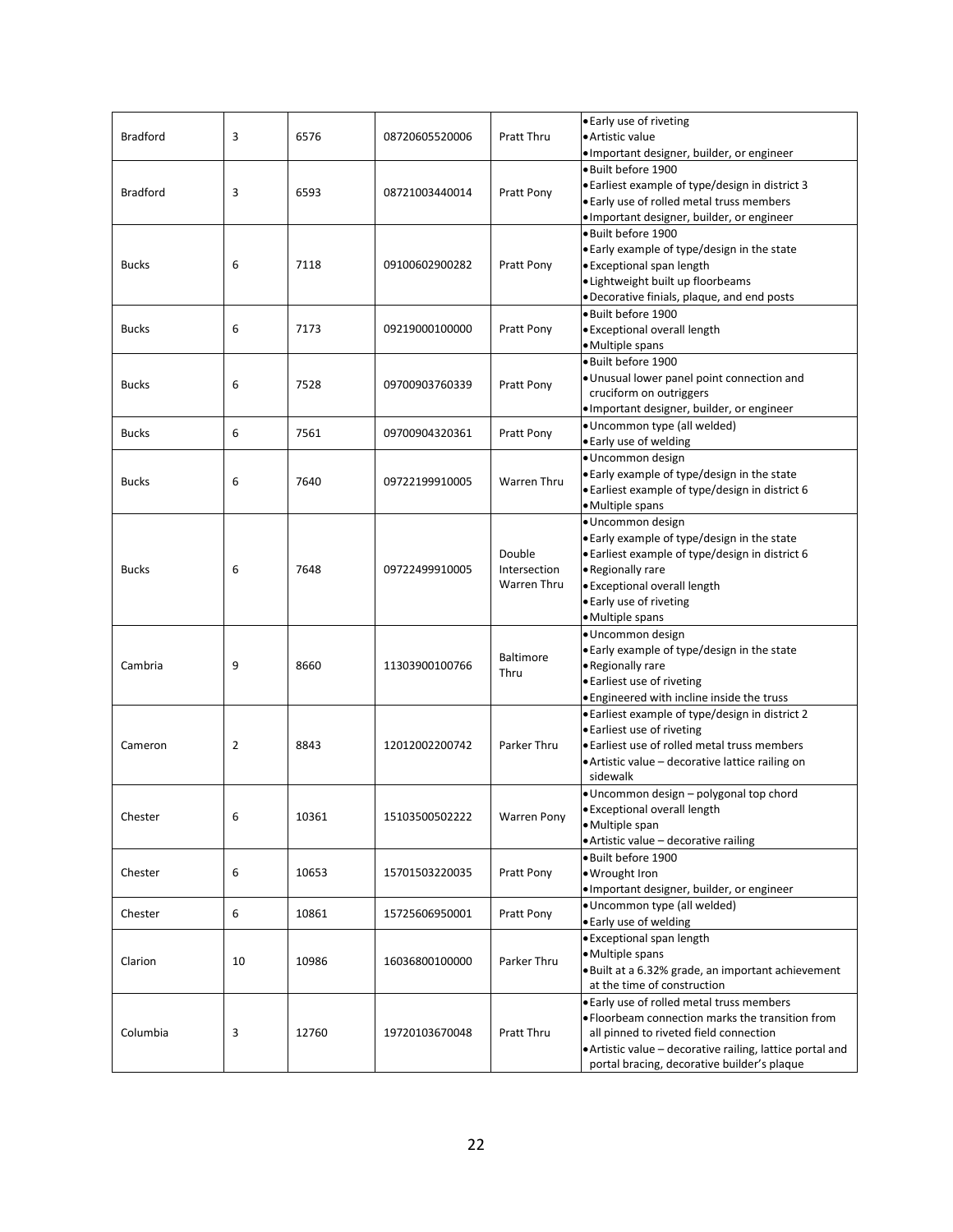| Crawford | 1            | 12905 | 20000609000114 | Pennsylvania<br>Thru     | • Uncommon type<br>. Early example of type/design in the state<br>• Regionally rare                                                                                                                                                       |
|----------|--------------|-------|----------------|--------------------------|-------------------------------------------------------------------------------------------------------------------------------------------------------------------------------------------------------------------------------------------|
| Crawford | $\mathbf{1}$ | 13421 | 20720607513008 | Pratt Pony               | · Built before 1900<br>• Artistic value - decorative railings, decorative<br>rivets on center of original lattice railings                                                                                                                |
| Greene   | 12           | 18502 | 30720505672026 | Howe Thru                | . Uncommon design - only example in the state<br>. Early example of type/design in the state<br>• Earliest example of type/design in district 12<br>• Regionally rare<br>• Early use of riveting<br>• Artistic value - decorative railing |
| Greene   | 12           | 18506 | 30720707162054 | <b>Pratt Thru</b>        | · Built before 1900<br>. Early use of rolled metal truss members<br>• Artistic value - decorative portal and portal<br>bracing<br>· Important designer, builder, or engineer                                                              |
| Greene   | 12           | 18532 | 30721503572008 | Pratt Pony               | . Early use of rolled metal truss members<br>. Floorbeams are above the lower chord<br>• Artistic value - decorative railing                                                                                                              |
| Greene   | 12           | 18564 | 30793562141300 | Pratt Pony               | • Exceptional overall length<br>. Early use of rolled metal truss members<br>· Floorbeams are above lower chord                                                                                                                           |
| Indiana  | 10           | 19276 | 32200200100000 | <b>Baltimore</b><br>Thru | · Uncommon design<br>• Earliest example of type/design in district 10<br>• Regionally rare<br>• Exceptional span length<br>• Multiple span                                                                                                |
| Lawrence | 11           | 22183 | 37001803002363 | Pennsylvania<br>Thru     | · Uncommon design<br>• Regionally rare<br>• Exceptional overall length<br>• Multiple spans                                                                                                                                                |
| Lawrence | 11           | 22341 | 37048800600000 | Pratt Thru               | ·Substantially skewed<br>• Multiple spans<br>• Artistic value - decorative lattice railing on<br>sidewalk                                                                                                                                 |
| Lawrence | 11           | 22538 | 37720603951010 | Parker Thru              | • Early standard plan<br>• Exceptional span length<br>· Substantially skewed<br>• Multiple spans                                                                                                                                          |
| Lebanon  | 8            | 22744 | 38102000100966 | Parker Pony              | • Early standard plan<br>• Earliest example of type/design in district 8<br>• Regionally rare<br>· Multiple spans<br>. Early use of rolled metal truss members<br>· Artistic value - decorative railing                                   |
| Lehigh   | 5            | 23207 | 39087301601859 | <b>Pratt Deck</b>        | . Early example of type/design in the state<br>• Earliest example of type/design in district 3<br>• Regionally rare<br>· Multiple span                                                                                                    |
| Luzerne  | 4            | 23616 | 40001107901610 | Baltimore<br>Thru        | · Uncommon design<br>• Regionally rare<br>· Multiple spans<br>• Artistic value - decorative lattice railing on<br>sidewalk                                                                                                                |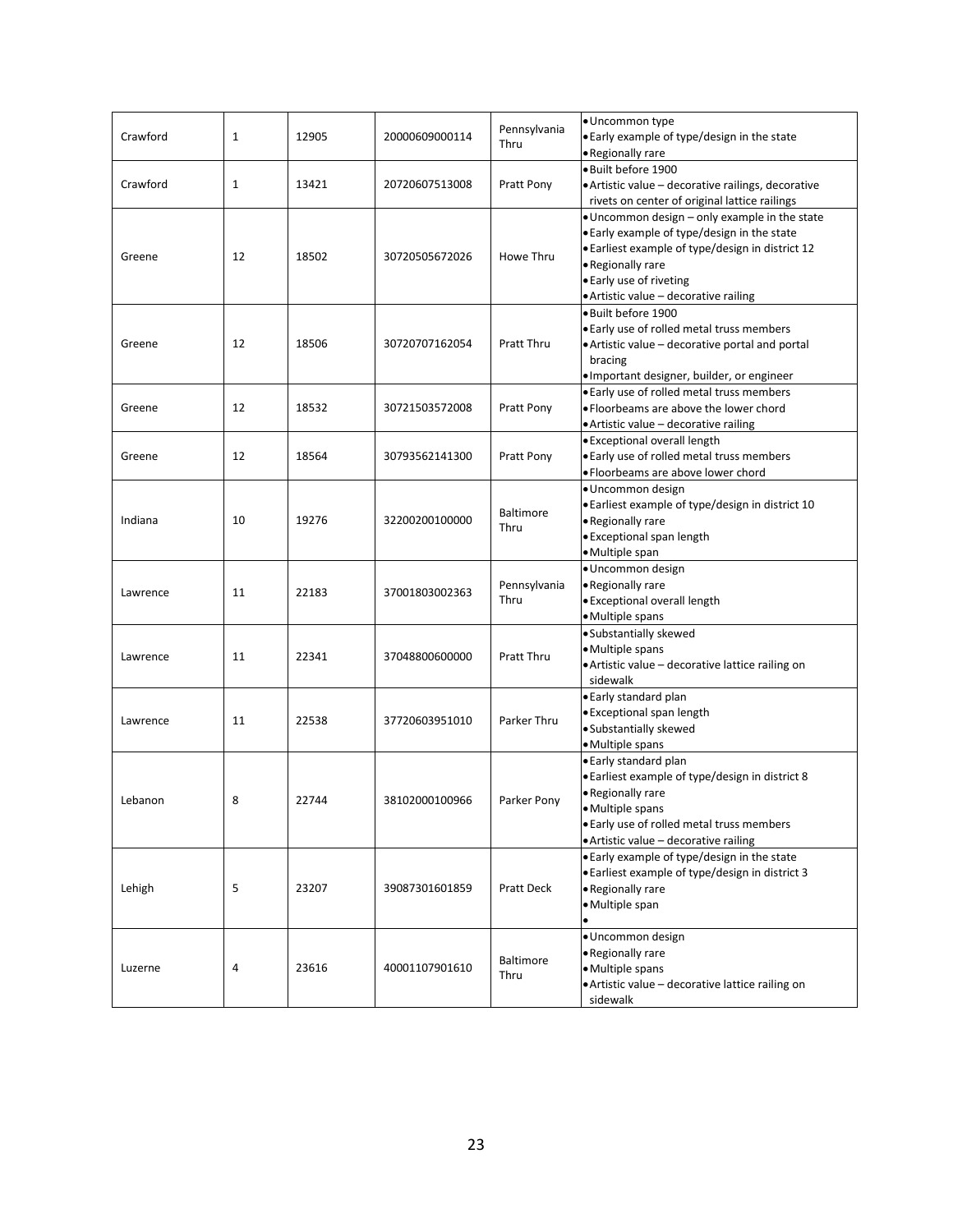| Luzerne     | 4              | 24451   | 40730202040002 | Pennsylvania<br>Thru     | · Uncommon design<br>• Regionally rare<br>· Exceptional overall length<br>· Multiple spans<br>· Unusual combination of a Pennsylvania and Parker<br>truss with multiple connection types<br>• Artistic value - decorative portal and portal<br>bracing                                                                                                     |
|-------------|----------------|---------|----------------|--------------------------|------------------------------------------------------------------------------------------------------------------------------------------------------------------------------------------------------------------------------------------------------------------------------------------------------------------------------------------------------------|
| Luzerne     | 4              | 24453   | 40730323050004 | Parker Thru              | . Early example of type/design in the state<br>· Exceptional overall length<br>• Multiple spans<br>. Pin connected is unusual variation with Parker thru<br>construction<br>. Important designer, builder, or engineer                                                                                                                                     |
| Lycoming    | 3              | 24507   | 41001402701507 | <b>Baltimore</b><br>Thru | · Uncommon design<br>• Earliest example of type/design in district 3<br>• Regionally rare<br>· Substantially skewed                                                                                                                                                                                                                                        |
| Monroe      | 5              | 26986   | 45202400100427 | <b>Warren Pony</b>       | · Uncommon design - polygonal top chord<br>· Exceptional overall length<br>• Artistic value - decorative railing                                                                                                                                                                                                                                           |
| Northampton | 5              | Unknown | 48721003710001 | Pratt Pony               | · Built before 1900<br>. Cast and wrought iron<br>· Continuous design<br>. Early example of type/design in the state<br>• Regionally rare<br>· Multiple spans<br>. Early use of rolled metal truss members<br>• Octagonal top chord<br>• Artistic value - decorative flower shape design on<br>face of top chord connection boxes and octagonal<br>members |
| Northampton | 5              | 28912   | 48730200000001 | Pratt Thru               | • Exceptional overall length<br>• Multiple spans<br>. Uncommon use of rolled I and wide flange H for<br>the top chord and end post sections representing<br>the transitions from built up to all rolled beams<br>• Artistic value - decorative railings                                                                                                    |
| Perry       | 8              | 29662   | 50300900201815 | Pratt Pony               | · Exceptional overall length<br>· Multiple spans<br>. Early use of rolled metal truss members<br>· Important designer, builder, or engineer                                                                                                                                                                                                                |
| Pike        | 4              | 30073   | 51740299940005 | Warren Deck              | • Continuous design<br>• Regionally rare<br>• Exceptional span length<br>· Exceptional overall length<br>· Multiple spans<br>• Artistic value - selected as one of ten most<br>beautiful steel bridges in the 26 <sup>th</sup> annual (1953)<br>national aesthetic bridge competition sponsored<br>by the American Institute of Steel Construction         |
| Snyder      | 3              | 31159   | 54101300400000 | Pratt Thru               | . Early use of rolled metal truss members<br>· Artistic value - some original lattice railings, lattice<br>portal and bracing<br>· Important designer, builder, or engineer                                                                                                                                                                                |
| Susquehanna | $\overline{4}$ | 32735   | 57740104800113 | Pratt Pony               | . Built before 1900<br>• Wrought iron<br>• Artistic value - lattice railing<br>· Important designer, builder, or engineer                                                                                                                                                                                                                                  |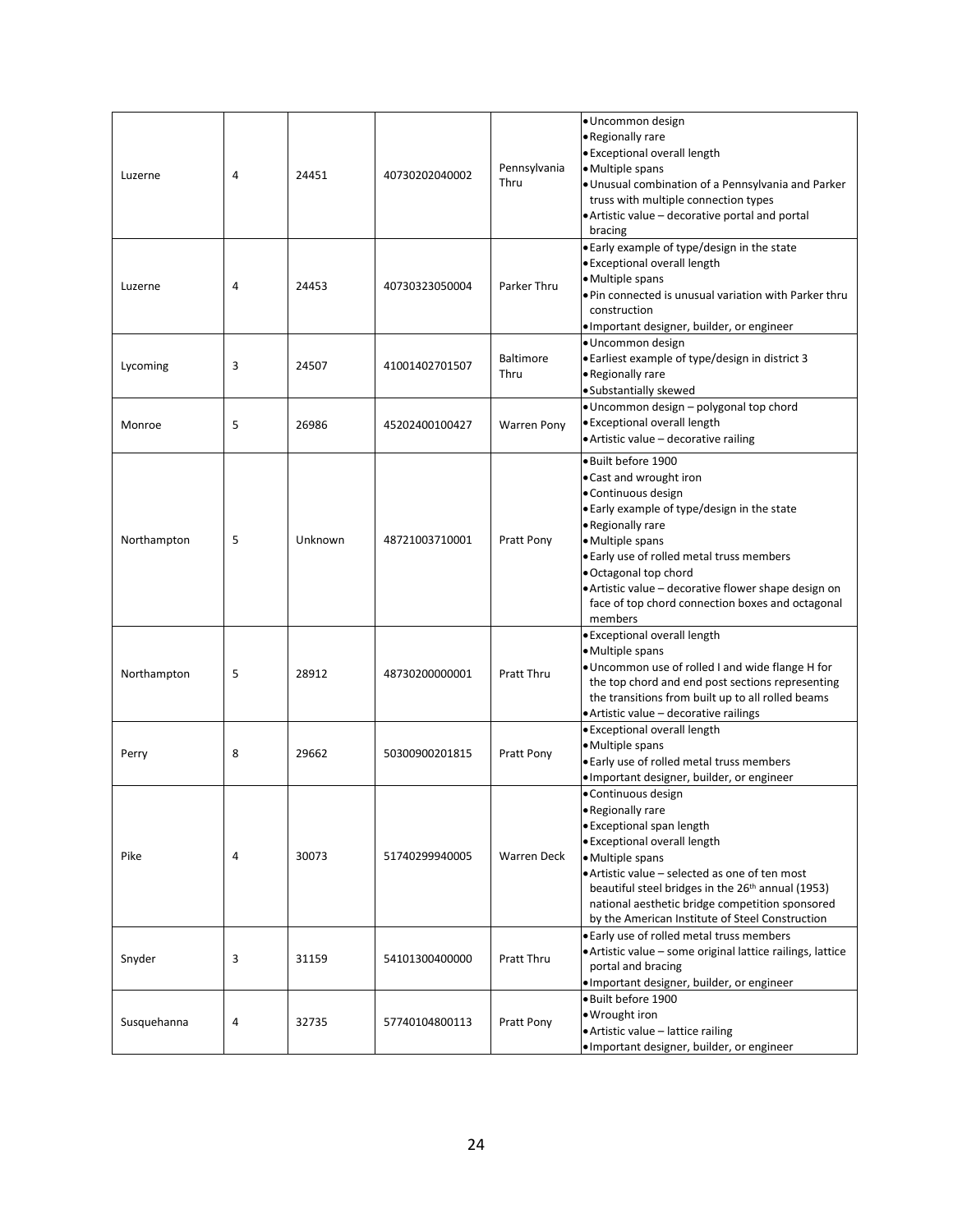| Somerset     | 9  | 31911 | 55741181423038 | Pratt Thru         | . Built before 1900<br>• Early example of type/design in the state<br>• Artistic value – lattice portal and uncommon sway<br>bracing style<br>. Important designer, builder, or engineer |
|--------------|----|-------|----------------|--------------------|------------------------------------------------------------------------------------------------------------------------------------------------------------------------------------------|
| Wayne        | 4  | 35488 | 63019112001649 | Warren Thru        | • Earliest example of type/design in district 4<br>• Regionally rare<br>• Exceptional span length<br>• Multiple span<br>. Important designer, builder, or engineer                       |
| Westmoreland | 12 | 36053 | 64007004740000 | <b>Warren Deck</b> | • Continuous design<br>• Regionally rare<br>• Exceptional span length<br>• Exceptional overall length                                                                                    |
| Westmoreland | 12 | 36137 | 64015600401528 | Parker Thru        | • Multiple spans<br>. Entire structure is composed of rolled beams<br>which is unusual                                                                                                   |
| York         | 8  | 38291 | 66742030003274 | <b>Warren Pony</b> | • Early example of type/design in the state<br>. Earliest example of type/design in district 8<br>• Early use of rivets<br>• Early use of rolled metal                                   |

# APPENDIX D BRIDGES THAT WILL REMAIN ELIGIBLE OR LISTED UNDER CRITERION C

| County    | <b>District</b> | <b>Bridge</b><br>Key# | <b>BMS#</b>    | Design             | Significance                                                                                                                                                                                                                                                                                                                                |
|-----------|-----------------|-----------------------|----------------|--------------------|---------------------------------------------------------------------------------------------------------------------------------------------------------------------------------------------------------------------------------------------------------------------------------------------------------------------------------------------|
| Adams     | 8               | 396                   | 01720206463118 | <b>Warren Pony</b> | . Early use of rolled metal truss member<br>· Multiple Span<br>. U-shaped floor beam hangers are uncommon in<br>riveted bridges<br>• Artistic value - decorative railings<br>· Important designer, builder, or engineer                                                                                                                     |
| Adams     | 8               | 422                   | 01720603293005 | Warren Pony        | · Uncommon design - polygonal top chord<br>• Early example of type/design in the state<br>• Earliest example of type/design in district 8<br>• Early use of riveting<br>• Artistic value - decorative railings<br>· Important designer, builder, or engineer                                                                                |
| Allegheny | 11              | 684                   | 02004801300203 | Warren Thru        | . Uncommon design - only one in the state<br>• Earliest example of type/design in district 11<br>· Regionally rare<br>• Exceptional span length<br>· Exceptional overall length<br>· Multiple Spans<br>. Early use of rolled metal truss member<br>• Artistic Value – Ornamental and artistic<br>· Important designer, builder, or engineer |
| Allegheny | 11              | 1380                  | 02100500200000 | <b>Pratt Deck</b>  | · Uncommon design<br>· Exceptional overall length<br>· Multiple spans<br>• Cantilevered with suspended sections                                                                                                                                                                                                                             |
| Allegheny | 11              | 1668                  | 02211400200000 | Parker Thru        | • Earliest example of type/design in district 11<br>· Exceptional span length<br>· Exceptional overall length<br>· Multiple Span<br>. Pin Connected Parkers are unusual<br>. Important designer, builder, or engineer                                                                                                                       |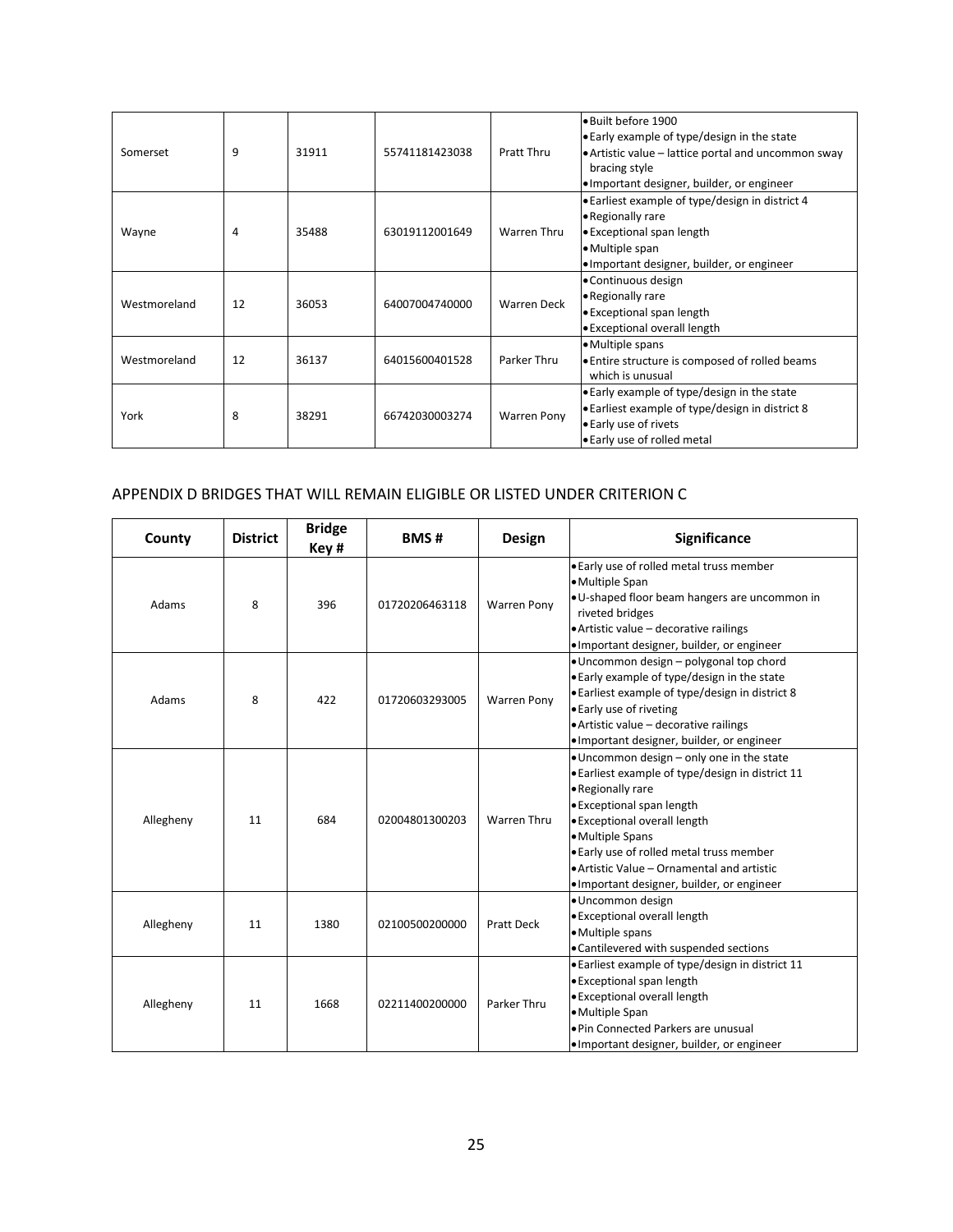| Allegheny | 11 | 1742 | 02302700200000 | Lenticular<br>Thru  | · Built before 1900<br>• Wrought iron<br>· Uncommon type<br>. Early example of type/design in the state<br>• Earliest example of type/design in district 11<br>• Regionally rare<br>• Exceptional span length<br>· Double lenticular truss<br>. Only lenticular in the country not built by the Berlin<br>Iron Co.<br>. Nationally Significant - National Historic Landmark<br>· Artistic value - decorative portal |
|-----------|----|------|----------------|---------------------|---------------------------------------------------------------------------------------------------------------------------------------------------------------------------------------------------------------------------------------------------------------------------------------------------------------------------------------------------------------------------------------------------------------------|
| Allegheny | 11 | 1808 | 02306901100150 | Pratt Deck          | · Uncommon design<br>. Early example of type/design in the state<br>• Earliest example of type/design in district 11<br>• Exceptional span length<br>· Exceptional overall length<br>• Multiple spans                                                                                                                                                                                                               |
| Allegheny | 11 | 2436 | 02730100003081 | <b>Warren Pony</b>  | • Early example of type/design in the state<br>• Early use of rivets<br>. Lower chords have built up plates and angles<br>resembling a girder<br>• Artistic value - decorative sidewalk railing and end<br>posts                                                                                                                                                                                                    |
| Allegheny | 11 | 2456 | 02730100003109 | Pratt Deck          | · Uncommon design<br>. Early example of type/design in the state<br>• Exceptional span length<br>· Multiple spans<br>• Artistic value - decorative railing                                                                                                                                                                                                                                                          |
| Allegheny | 11 | 2462 | 02730100003118 | <b>Warren Pony</b>  | . Early example of design/type in the state<br>• Early use of rivets<br>. Lower chords have built plates and angles resembling<br>a girder<br>• Artistic value - decorative sidewalk railings with end<br>posts                                                                                                                                                                                                     |
| Allegheny | 11 | 2503 | 02730130472392 | <b>Wichert Deck</b> | · Uncommon type<br>• Earliest example of type/design in district 11<br>• Regionally rare<br>· Multiple span<br>· Hinged quadrilateral sections over intermediate piers<br>· Important designer, builder, or engineer                                                                                                                                                                                                |
| Allegheny | 11 | 2610 | 02744100001001 | <b>Pratt Thru</b>   | · Built before 1900<br>• Wrought Iron<br>• Early example of type/design in the state<br>• Earliest example of type/design in district 11<br>. Unusual Z sections or corrugated built up beams on<br>the hip verticals and bottom chords<br>• Artistic value - unusual twisted railing of sidewalk<br>and decorative lattice portal and portal bracing<br>· Important designer, builder, or engineer                 |
| Armstrong | 10 | 3401 | 03722107480024 | Pratt Thru          | · Built before 1900<br>• Earliest examples of type/design in district 10<br>• Regionally rare<br>•Z shaped floorbeam hangers                                                                                                                                                                                                                                                                                        |
| Armstrong | 10 | 3157 | 03103800600080 | Parker Thru         | • Early State Standard Design (1932)<br>• Exceptional span length<br>· Multiple spans<br>• Early use of rivets                                                                                                                                                                                                                                                                                                      |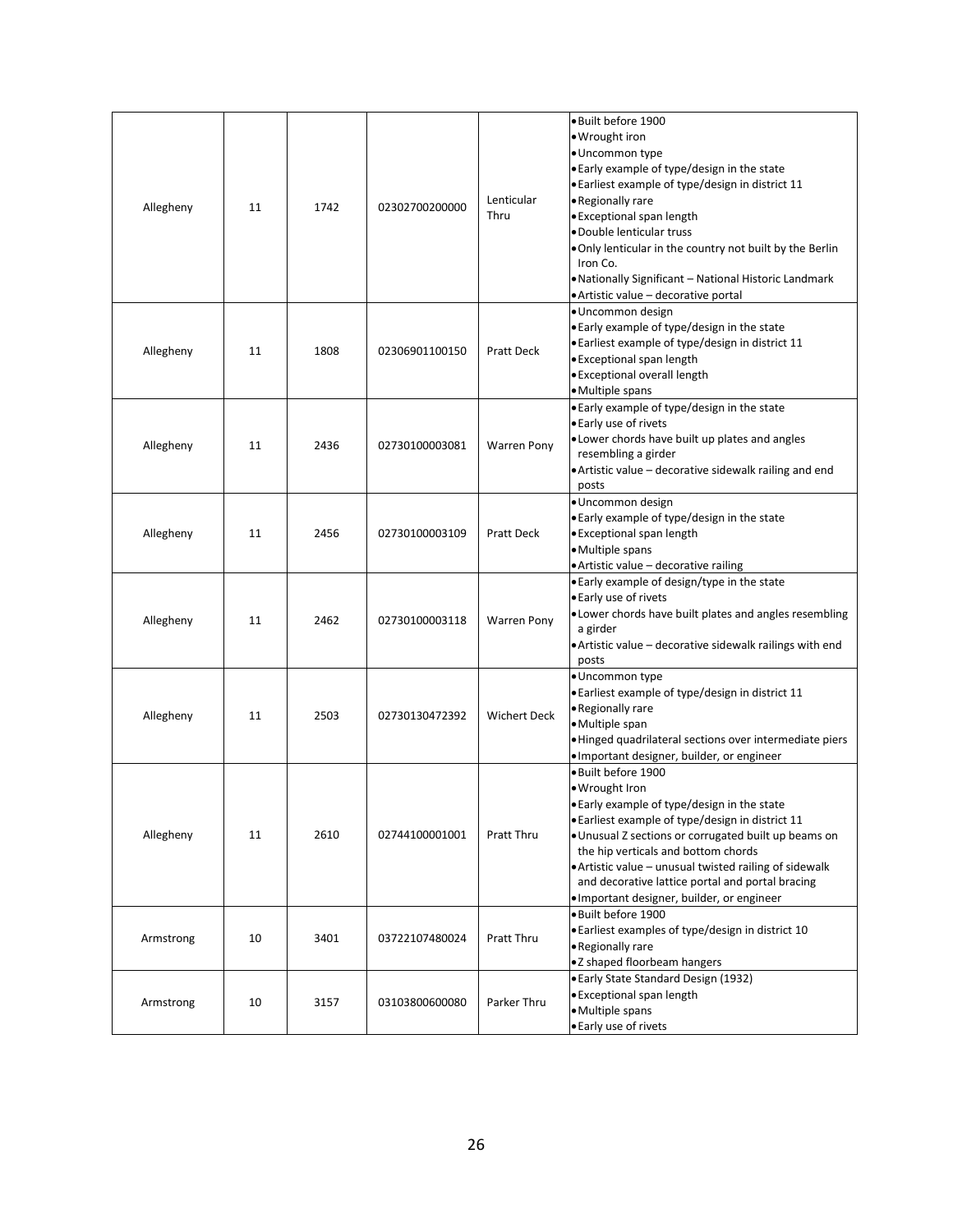| Beaver          | 11 | 3740 | 04400900600000 | Pratt Pony                                   | · Built before 1900<br>· Wrought Ion<br>· Uncommon design<br>• Early example of type/design in the state<br>• Earliest example of type/design in district 11<br>• Regionally rare<br>· Multiple spans<br>· Important designer, builder, or engineer                                                                                                                                                                                             |
|-----------------|----|------|----------------|----------------------------------------------|-------------------------------------------------------------------------------------------------------------------------------------------------------------------------------------------------------------------------------------------------------------------------------------------------------------------------------------------------------------------------------------------------------------------------------------------------|
| Beaver          | 11 | 3894 | 04740200004001 | Cantilever<br><b>Thru Trusses</b>            | · Uncommon design<br>• Early example of type/design in the state<br>· Earliest example of type/design in district 11<br>· Regionally rare<br>· Exceptional span length<br>· Exceptional overall length<br>· Multiple span<br>• Artistic value - decorative finials<br>· Important designer, builder, or engineer                                                                                                                                |
| Beaver          | 11 | 3900 | 04741200004026 | Double<br>Intersection<br>Pratt<br>(Whipple) | · Built before 1900<br>· Wrought Iron<br>· Uncommon type<br>. Early example of type/design in the state<br>• Earliest example of type/design in district 11<br>• Regionally rare<br>• Multiple Span<br>. Distinctive two pin connection detail at the ends of<br>top chords<br>• Cantilevered<br>· Artistic value - decorative railing, ornamental portal<br>and bracing, and cast iron end posts<br>• Important designer, builder, or engineer |
| Bedford         | 9  | 4498 | 05720906553004 | <b>Pratt Thru</b>                            | · Built before 1900<br>• Early example of type/design in the state<br>• Artistic value - decorative railing and lattice portal<br>and bridge plaque<br>· Important designer, builder, or engineer                                                                                                                                                                                                                                               |
| <b>Berks</b>    | 5  | 5369 | 06721507879467 | Pratt Thru                                   | • Earliest example of type/design in district 5<br>• Early use of rolled metal truss members<br>. Floorbeams connected to pins by riveted pin plates<br>instead of U shaped hangers marking the transition<br>from all pinned to riveted connections                                                                                                                                                                                            |
| <b>Berks</b>    | 5  | 5423 | 06722807499591 | Double<br>Intersection<br>Pratt<br>(Whipple) | · Built before 1900<br>· Uncommon design<br>. Early example of type/design in the state<br>• Earliest example of type/design in district 7<br>· Regionally rare<br>· Distinctive two pin connection detail at the ends of<br>top chords<br>• Artistic value – ornamental portal bracing and bridge<br>plaque<br>· Important designer, builder, or engineer                                                                                      |
| Blair           | 9  | 5962 | 07721405123048 | Pratt Thru                                   | · Built before 1900<br>• Wrought iron<br>• Artistic value – decorative railing, portal, lateral and<br>sway bracing<br>• Important designer, builder, or engineer                                                                                                                                                                                                                                                                               |
| <b>Bradford</b> | 3  | 6571 | 08720409370000 | Pratt Thru                                   | · Built before 1900<br>• Early example of type/design in the state<br>. Deep built up floorbeams suspended from lower<br>panel point<br>· Important designer, builder, or engineer                                                                                                                                                                                                                                                              |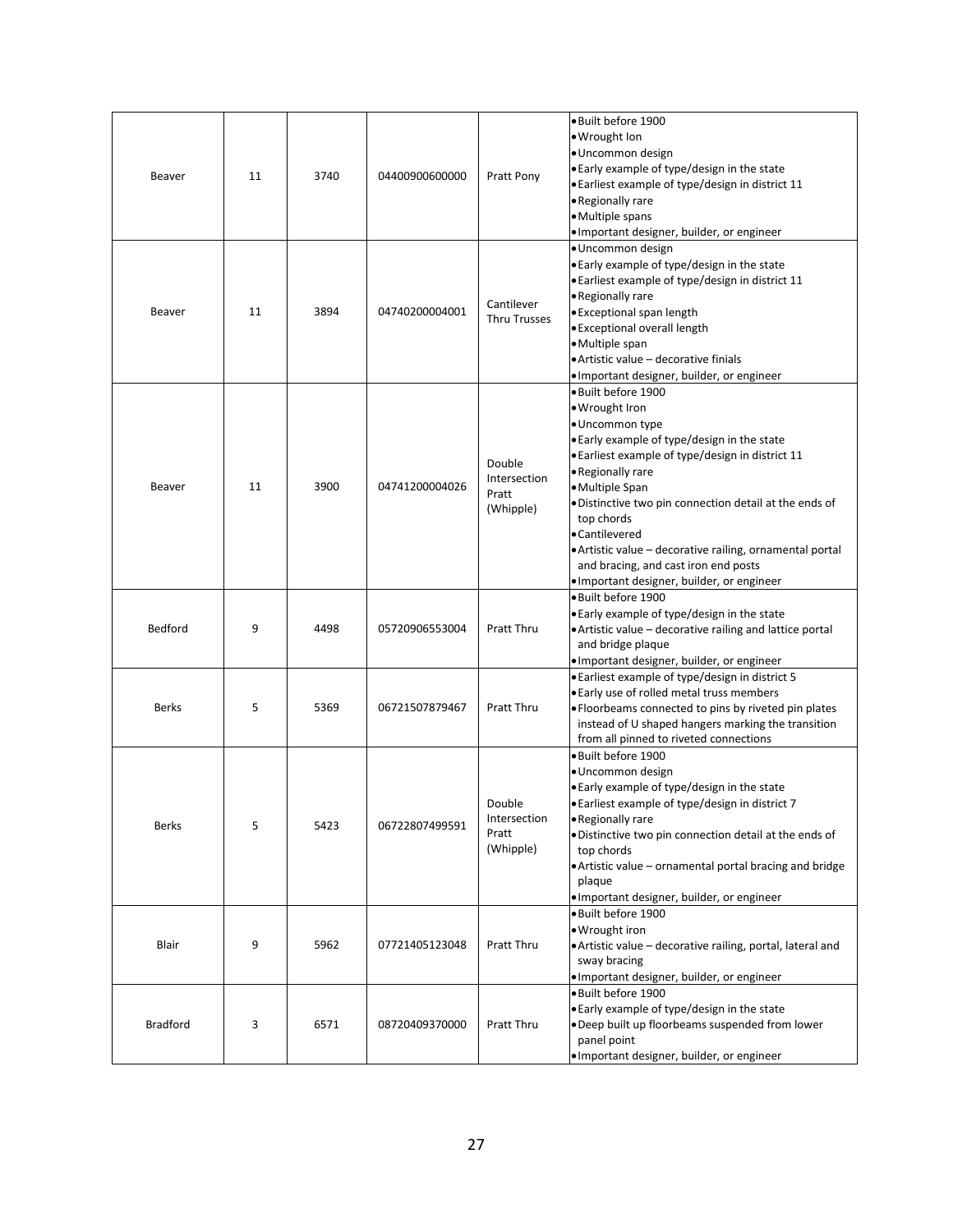| <b>Bradford</b> | 3 | 6588 | 08720903500013 | Double<br>Intersection<br>Warren Thru | · Uncommon design<br>• Early example of type/design in the state<br>• Earliest example of type/design in district 3<br>• Regionally rare<br>• Early use of rivets<br>. Early use of rolled metal truss members<br>• Artistic value – decorative railing, lattice portal and<br>portal bracing                                                    |
|-----------------|---|------|----------------|---------------------------------------|--------------------------------------------------------------------------------------------------------------------------------------------------------------------------------------------------------------------------------------------------------------------------------------------------------------------------------------------------|
| <b>Bradford</b> | 3 | 6603 | 08721203300016 | Pratt Thru                            | • Important designer, builder, or engineer<br>· Built before 1900<br>• Early example of type/design in the state<br>. Rare bottom chord connections are framed into the<br>floorbeams instead of using a U bolt hanger system<br>• Artistic Value - Lattice portal and portal bracing<br>· Important designer, builder, or engineer              |
| <b>Bradford</b> | 3 | 6650 | 08722307810027 | Warren Pony                           | · Built before 1900<br>. Early example of type/design in the state<br>• Earliest example of type/design in district 3<br>• Early use of riveting<br>· Important designer, builder, or engineer                                                                                                                                                   |
| <b>Bradford</b> | 3 | 6675 | 08723307630038 | Double<br>Intersection<br>Warren Thru | · Uncommon type<br>• Early example of type/design in the state<br>• Regionally rare<br>• Artistic value - decorative railing, lattice portal and<br>portal bracing<br>· Important designer, builder, or engineer                                                                                                                                 |
| <b>Bradford</b> | 3 | 6678 | 08723403280008 | Double<br>Intersection<br>Warren Thru | · Uncommon type<br>• Early example of type/design in the state<br>• Regionally rare<br>• Artistic value - decorative railing, lattice portal and<br>portal bracing<br>. Important designer, builder, and engineer                                                                                                                                |
| <b>Bradford</b> | 3 | 6686 | 08723704610041 | Parker Thru                           | • Early example of type/design in the state<br>• Earliest example of type/design in district 3<br>. Pin connected is unusual in Parkers<br>• Important designer, builder, or engineer                                                                                                                                                            |
| <b>Bucks</b>    | 6 | 7383 | 09401301101126 | Pratt Pony                            | • Exceptional span length<br>• Exceptional overall length<br>• Substantial skew<br>. Rare design with verticals and diagonals the same<br>size instead of compression verticals being heavier<br>than tension diagonals<br>• Artistic value - lattice sidewalk railing                                                                           |
| <b>Bucks</b>    | 6 | 7496 | 09700903340256 | Pratt Thru                            | · Built before 1900<br>• Earlier example of type/design in the state<br>. Unusual lower panel point connection detail where<br>the vertical is bolted to the top flange of the<br>floorbeam and pin joining the lower chord and<br>diagonals<br>. Artistic value - lattice portal and portal bracing<br>· Important designer builder or engineer |
| <b>Bucks</b>    | 6 | 7515 | 09700903620240 | Pratt Pony                            | · Built before 1900<br>• Wrought iron<br>. Early example of type/design in the state<br>· Important designer, builder, or engineer                                                                                                                                                                                                               |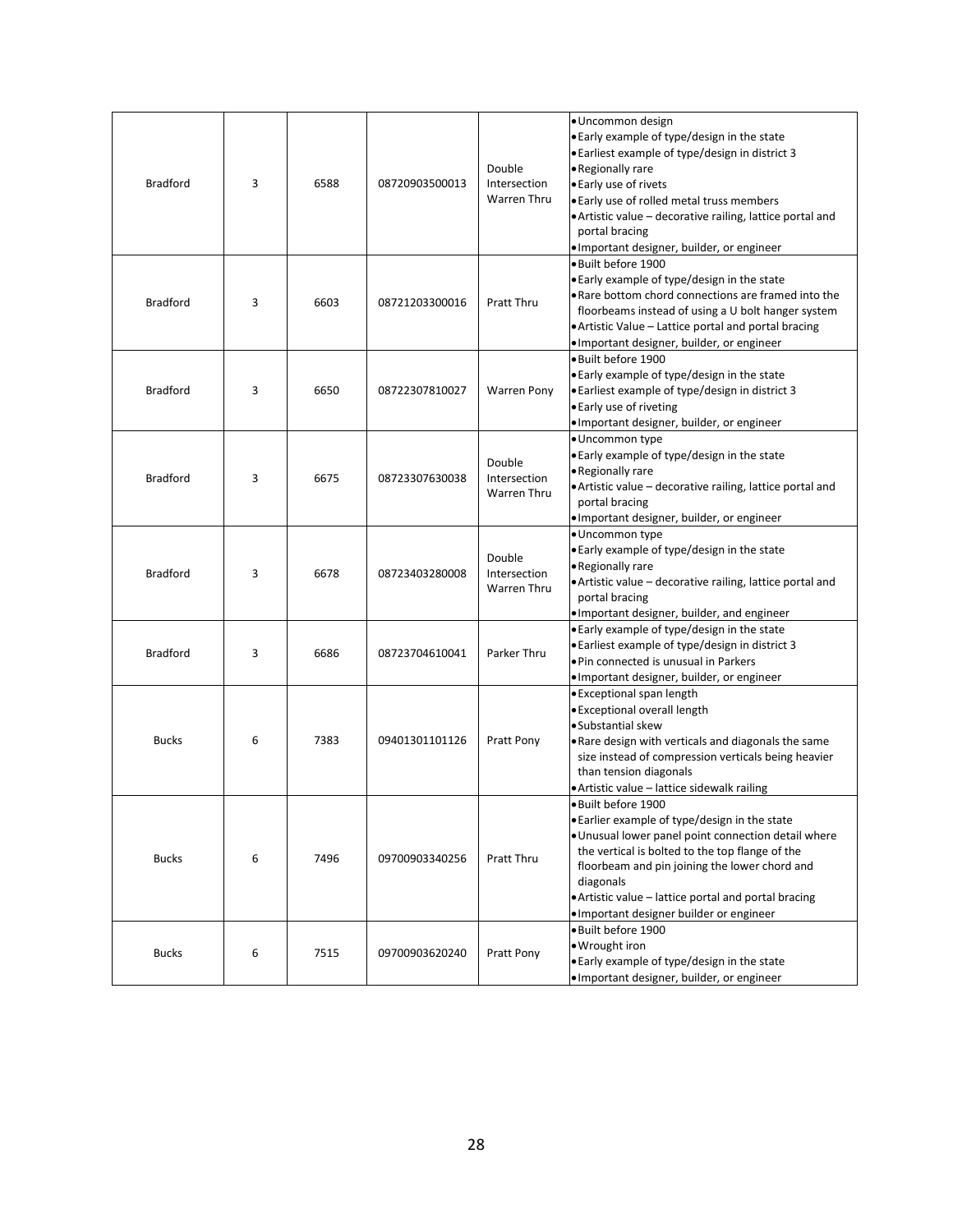| <b>Bucks</b>  | 6  | 7529  | 09700903810127 | Double<br>Intersection<br>Pratt<br>(Whipple) | · Built before 1900<br>· Wrought Iron<br>· Uncommon type<br>• Earliest example of type/design in district 6<br>• Regionally rare<br>· U shaped floorbeam hangers<br>• Multiple spans<br>. Artistic value - ornamental portal and bracing, cast<br>iron end posts                                             |
|---------------|----|-------|----------------|----------------------------------------------|--------------------------------------------------------------------------------------------------------------------------------------------------------------------------------------------------------------------------------------------------------------------------------------------------------------|
| <b>Bucks</b>  | 6  | 7535  | 09700903900151 | Pratt Pony                                   | · Built before 1900<br>. Distinctive two pin connection detail at the ends of<br>top chords<br>· Unusual "eye ended" bolts<br>• Artistic value - decorative railing<br>• Important designer, builder, or engineer                                                                                            |
| <b>Bucks</b>  | 6  | 7555  | 09700904210244 | Pratt Pony                                   | · Built before 1900<br>• Star iron or cruciform outriggers<br>· Unusual panel point connection<br>· Artistic value - decorative railing                                                                                                                                                                      |
| <b>Bucks</b>  | 6  | 7644  | 09722304320000 | Pratt Pony                                   | · Uncommon type (all welded)<br>• Early use of welding                                                                                                                                                                                                                                                       |
| <b>Bucks</b>  | 6  | 7688  | 09740999910020 | <b>Warren Thru</b>                           | . Early example of type/design in the state<br>· Exceptional overall length<br>• Multiple spans<br>. Early use of rolled metal truss members                                                                                                                                                                 |
| <b>Bucks</b>  | 6  | 7689  | 09740999910025 | Pratt Thru                                   | · Built before 1900<br>• Cast and wrought iron<br>. Early example of type/design in the state<br>· Exceptional span length<br>· Exceptional overall length<br>• Multiple spans<br>· Phoenix columns<br>• Artistic value – decorative finials and bridge plaque<br>· Important designer, builder, or engineer |
| <b>Butler</b> | 10 | 8268  | 10722303480059 | Pratt Pony                                   | · Built before 1900<br>. Rolled star iron or cruciform or outriggers<br>. Floorbeams placed above the lower chords<br>· Important designer, builder, or engineer                                                                                                                                             |
| Cambria       | 9  | 8636  | 11302200100000 | Pennsylvania<br>Thru                         | · Built before 1900<br>· Uncommon type<br>• Early example of type/design in the state<br>. Early example of type/design in district 9<br>• Regionally rare<br>Artistic value - lattice portal                                                                                                                |
| Cambria       | 9  | 8736  | 11720404593001 | Pratt Thru                                   | · Built before 1900<br>• U shaped floorbeam hangers<br>. Cast iron guide blocks for the lower chords at the<br>outside lower panel points are distinctive details<br>· Fishbelly floorbeams<br>• Artistic value - lattice portal and bracing                                                                 |
| Chester       | 6  | 10518 | 15305200100000 | Pratt Pony                                   | · Built before 1900<br>• Cast and Wrought iron<br>. Early example of type/design in the state<br>· Phoenix Columns<br>· Important designer, builder, or engineer                                                                                                                                             |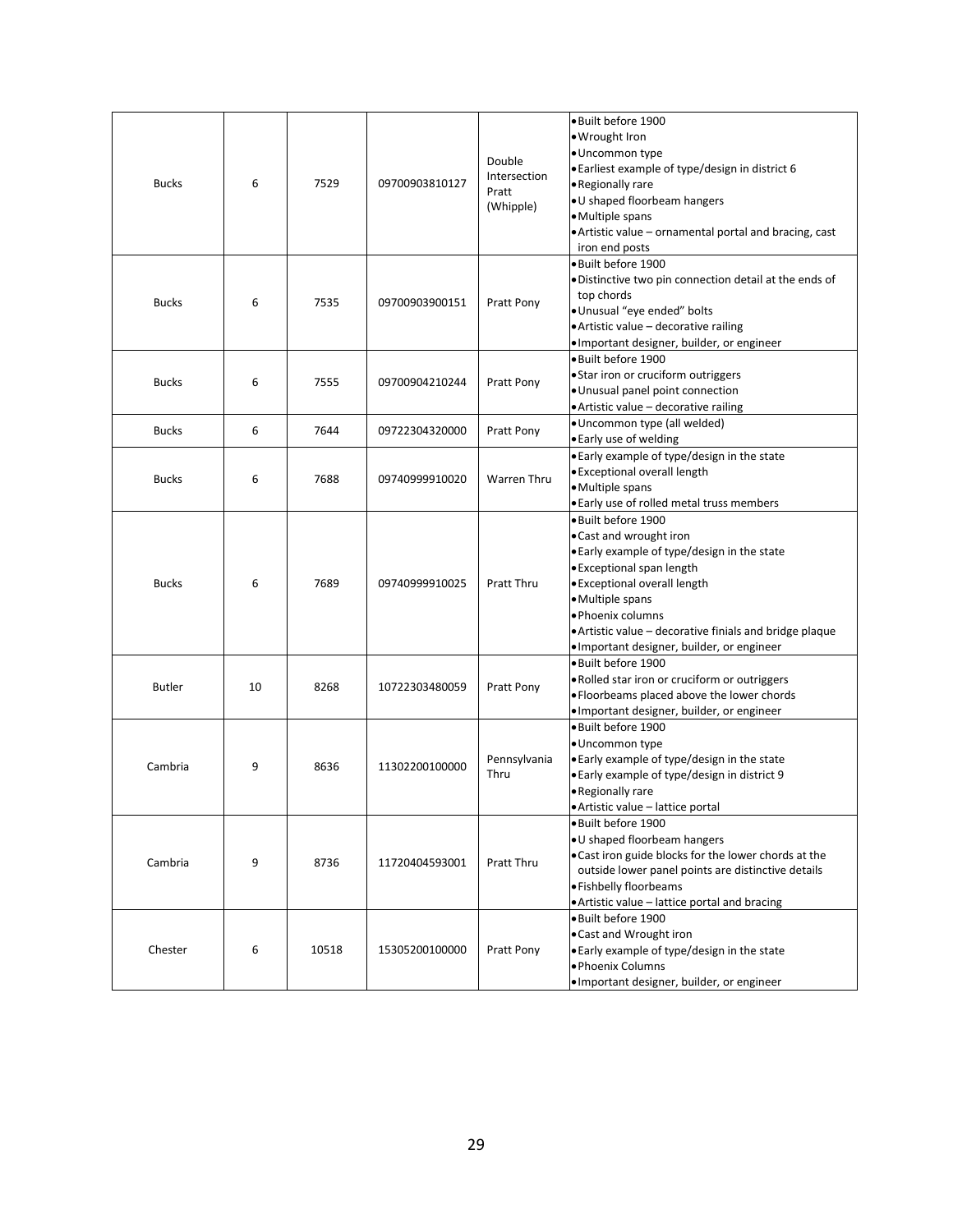| Chester    | 6              | 10682 | 15701504090138 | Pratt Pony        | · Built before 1900<br>• Wrought iron<br>. Early example of type/design in the state<br>• Earliest example of type/design in district 6<br>. Early use of rolled metal truss members<br>. Bottom chord is not connected to the hip vertical<br>· Fishbelly floorbeams<br>• Artistic value – decorative vertical members with two<br>rows of lattice and decorative cast iron caps<br>· Important designer, builder, or engineer |
|------------|----------------|-------|----------------|-------------------|---------------------------------------------------------------------------------------------------------------------------------------------------------------------------------------------------------------------------------------------------------------------------------------------------------------------------------------------------------------------------------------------------------------------------------|
| Chester    | 6              | 10686 | 15701504240199 | Pratt Pony        | · Built before 1900<br>• Wrought iron<br>. U shaped floorbeam hangers<br>· Important designer, builder, or engineer                                                                                                                                                                                                                                                                                                             |
| Chester    | 6              | 10692 | 15701504380111 | <b>Pratt Thru</b> | • Early use of riveting<br>. Early use of rolled metal truss members<br>. U shaped floorbeam hangers<br>• Artistic value - decorative railing                                                                                                                                                                                                                                                                                   |
| Chester    | 6              | 10707 | 15701504910194 | Pratt Thru        | · Built before 1900<br>• Wrought iron<br>. Early example of type/design in the state<br>. U shaped floorbeam hangers<br>· Important designer, builder, or engineer                                                                                                                                                                                                                                                              |
| Chester    | 6              | 10712 | 15701505020196 | Warren Pony       | . Early example of type/design in the state<br>· Exceptional overall length<br>• Early use of rivets<br>· U shaped floorbeam hangers are uncommon in<br>riveted bridges<br>· Artistic value - decorative railing<br>· Important designer, builder, or engineer                                                                                                                                                                  |
| Chester    | 6              | 10720 | 15701505400167 | Pratt Pony        | · Built before 1900<br>. Cast and wrought iron<br>• Early example of type/design in the state<br>. U shaped floorbeam hangers<br>· Fishbelly floorbeams<br>· Cast iron connections<br>· Important designer, builder, or engineer                                                                                                                                                                                                |
| Chester    | 6              | 10727 | 15701505930166 | Pratt Pony        | · Built before 1900<br>· Wrought iron<br>. U shaped floorbeam hangers<br>· Fishbelly floorbeams<br>· Important designer, builder, or engineer                                                                                                                                                                                                                                                                                   |
| Chester    | 6              | 10821 | 15723604170001 | Warren Pony       | · Built before 1900<br>$\bullet$ Wrought iron<br>. Early example of type/design in the state<br>. Earliest example of type and design in district 6<br>• Exceptional overall length<br>. Pin connection is uncommon on Warrens                                                                                                                                                                                                  |
| Clearfield | $\overline{2}$ | 11939 | 17722312240005 | Howe Pony         | · Wrought iron<br>· Uncommon type<br>. Early example of type/design in the state<br>• Earliest example of type/design in district 2<br>· Regionally rare                                                                                                                                                                                                                                                                        |
| Clearfield | $\overline{2}$ | 11945 | 17722602060005 | Pratt Pony        | · Built before 1900<br>. Cast and wrought iron<br>. Early of type/design in the state<br>• Earliest example of type/design in district 2<br>• Regionally rare<br>• Cast iron connections<br>. Flat bar lower chord with bolted lap joints<br>. Verticals composed of I beams<br>. U shaped floorbeam hangers                                                                                                                    |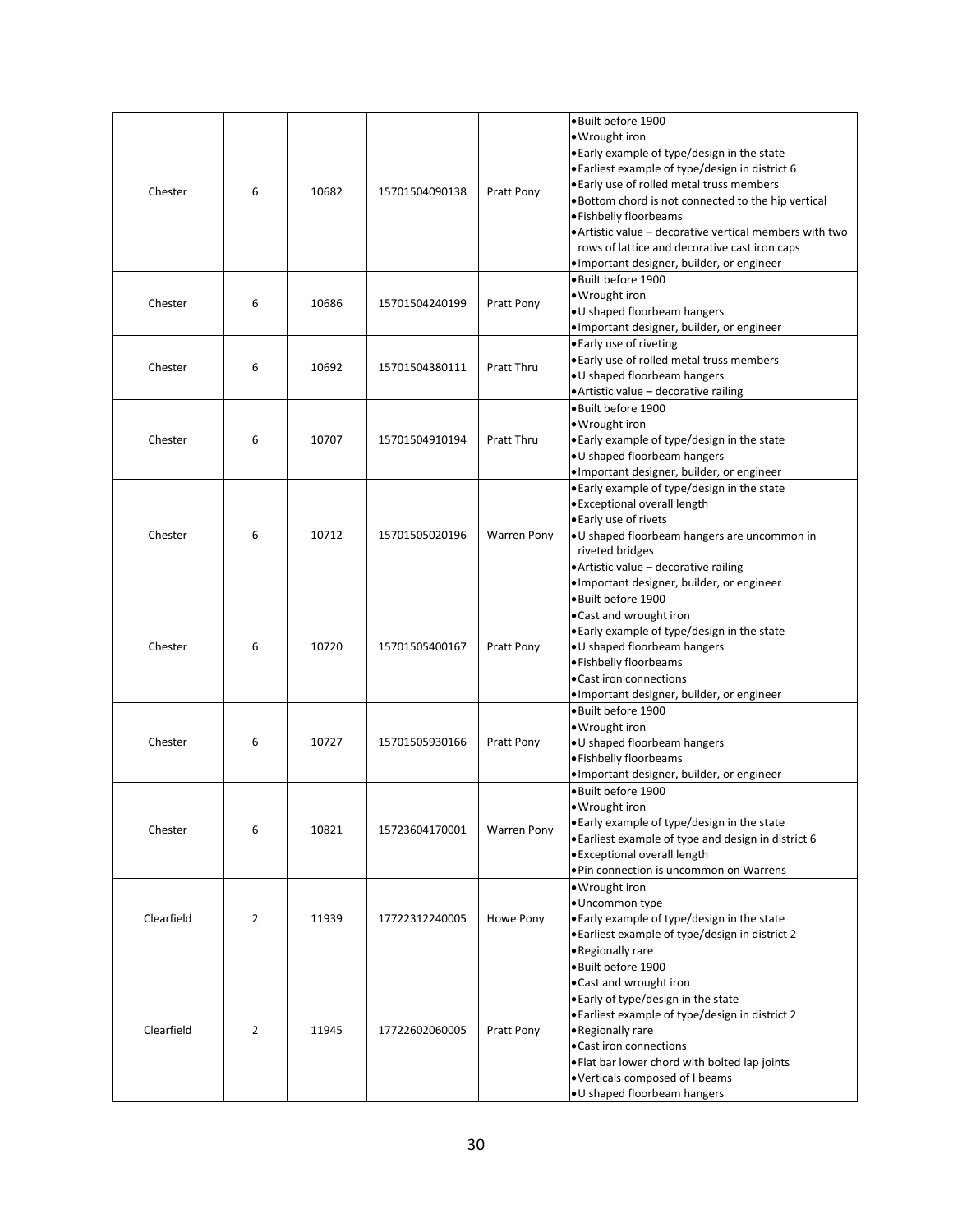| Clearfield | $\overline{2}$ | 11915 | 17721704210005 | Double<br>Intersection<br>Pratt<br>(Whipple) | · Built before 1900<br>• Wrought iron<br>· Uncommon type<br>. Early example of type/design in the state<br>• Earliest example of type/design in district 2<br>• Regionally rare<br>· U shaped floorbeam hangers<br>• Artistic value - ornamental portal bracing and bridge<br>plaque                                  |
|------------|----------------|-------|----------------|----------------------------------------------|-----------------------------------------------------------------------------------------------------------------------------------------------------------------------------------------------------------------------------------------------------------------------------------------------------------------------|
| Clearfield | 2              | 11930 | 17722205660010 | Double<br>Intersection<br>Pratt<br>(Whipple) | · Built before 1900<br>· Wrought iron<br>· Uncommon type<br>. Early example of type/design in the state<br>• Regionally rare<br>· Unusual framed lower chord pin connections<br>• Artistic value – ornamental portal and bracing<br>· Important designer, builder, or engineer                                        |
| Columbia   | 3              | 12824 | 19721404680042 | Parker Thru                                  | . Early example of type/district in the state<br>. Floorbeam framing reflects transition from pinned to<br>riveted connections<br>. Pin connection is uncommon on Parkers<br>• Artistic value - decorative railings and end posts<br>. Important designer, builder, or engineer                                       |
| Crawford   | $\mathbf{1}$   | 13408 | 20720208853003 | Pratt Pony                                   | · Built before 1900<br>. Early example of type/design in the state<br>• Early example of type/design in district 1<br>• Cast iron connections<br>· Important designer, builder, or engineer                                                                                                                           |
| Crawford   | 1              | 13435 | 20721006203014 | Pratt Thru                                   | · Built before 1900<br>· Artistic value - decorative bridge plaque, portal, and<br>portal bracing<br>· Important designer, builder, or engineer                                                                                                                                                                       |
| Crawford   | 1              | 13450 | 20721409933020 | <b>Bowstring</b><br>Thru                     | · Built before 1900<br>· Wrought iron<br>· Uncommon type<br>. Early example of type/design in the state<br>• Earliest example of type/design in district 1<br>• Regionally rare<br>• Keystone style top chord<br>. U shaped floorbeam hangers<br>· Fishbelly floorbeams<br>· Important designer, builder, or engineer |
| Crawford   | $\mathbf 1$    | 13513 | 20723506003041 | Pratt Thru                                   | · Built before 1900<br>· U shaped floorbeam hangers<br>• Artistic value - decorative railing, portal, and portal<br>bracing                                                                                                                                                                                           |
| Crawford   | $\mathbf{1}$   | 13434 | 20721005743013 | Pratt Pony                                   | · Built before 1900<br>• Wrought iron<br>· Important designer, builder, or engineer                                                                                                                                                                                                                                   |
| Crawford   | $\mathbf{1}$   | 13546 | 20730288253035 | Pratt Thru                                   | · Built before 1900<br>. Early example of type/design in the state<br>. Floorbeams placed above the lower chord<br>. Pins framed into the box shaped verticals<br>• Artistic value – cast iron end posts, lattice portal and<br>portal bracing<br>· Important designer, builder, or engineer                          |
| Crawford   | $\mathbf{1}$   | 13549 | 20740603843029 | Pratt Pony                                   | · Built before 1900<br>. Early use of rolled metal truss members<br>. U shaped floor beam hangers<br>· Fishbelly floorbeams<br>· Important designer, builder, or engineer                                                                                                                                             |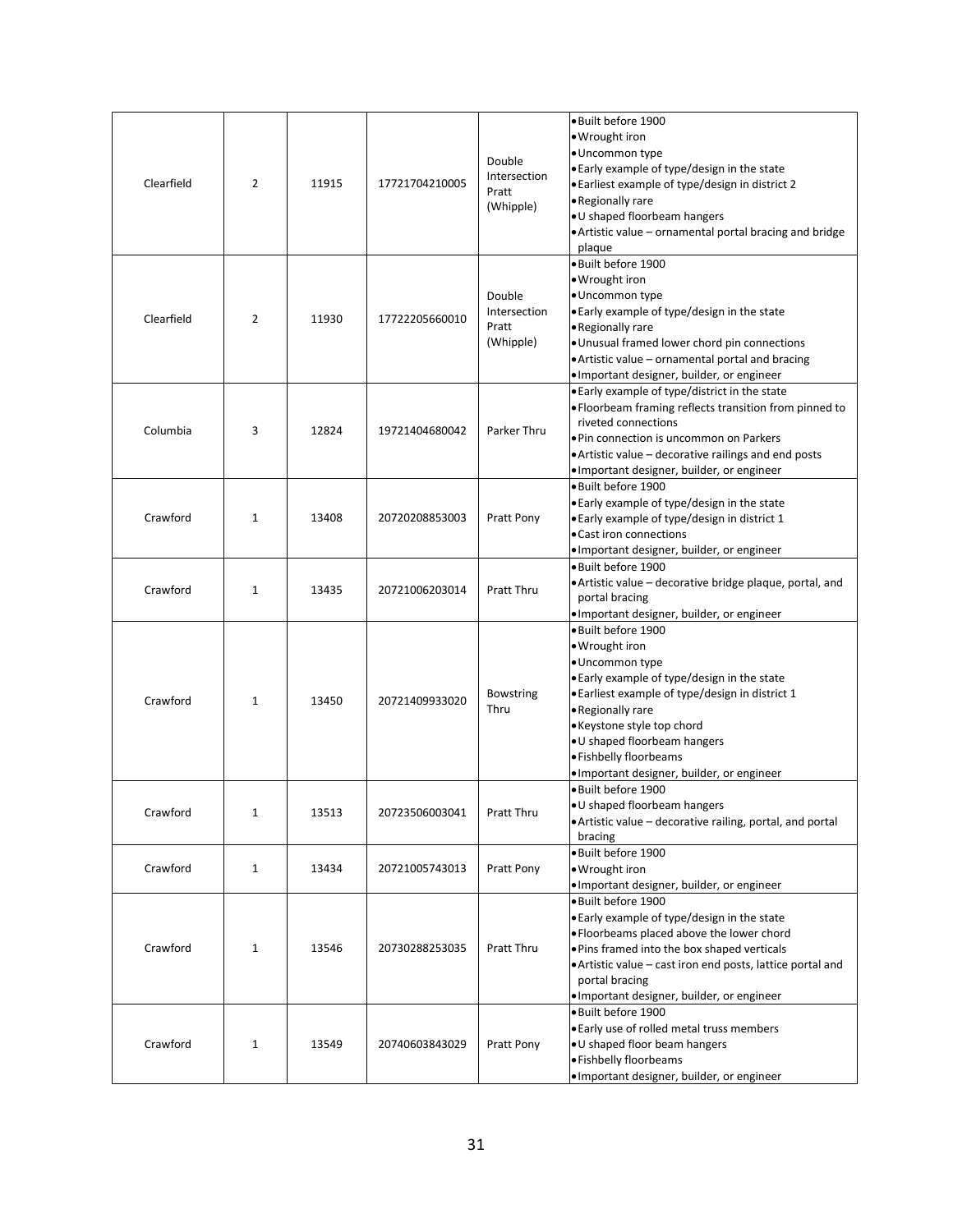| Crawford                 | $\mathbf{1}$ | 13550 | 20740688093006 | Pratt Thru               | · Built before 1900<br>. Early use of rolled metal truss members<br>• Artistic value – decorative sidewalk railing, end posts,<br>portal, and portal bracing with cresting                                                                                                   |
|--------------------------|--------------|-------|----------------|--------------------------|------------------------------------------------------------------------------------------------------------------------------------------------------------------------------------------------------------------------------------------------------------------------------|
| Crawford                 | $\mathbf{1}$ | 13554 | 20740909623025 | Pennsylvania<br>Thru     | · Uncommon type<br>. Early example of type/design in the state<br>. Early example of type/design in district 1<br>• Regionally rare<br>. U shaped floorbeam hangers<br>• Artistic value - decorative railing                                                                 |
| Cumberland               | 8            | 14041 | 21710206483802 | <b>Pratt Thru</b>        | · Built before 1900<br>· Wrought iron<br>. Early example of type/design in the state<br>· Phoenix columns<br>• Artistic value - decorative cast iron stars of portal<br>bracing and bridge plaque<br>· Important designer, builder, or engineer                              |
| Cumberland               | 8            | 14048 | 21710406123809 | Pratt Thru               | · Built before 1900<br>. Early use of rolled metal truss members<br>· Artistic value decorative railing<br>· Important designer, builder, or engineer                                                                                                                        |
| Cumberland               | 8            | 14064 | 21720404273616 | Pennsylvania<br>Thru     | · Built before 1900<br>• Uncommon type<br>. Early example of type/design in the state<br>• Regionally rare<br>. Z shaped plate floorbeam hangers<br>• Artistic value - decorative railing, lattice portal and<br>bridge plaque<br>· Important designer, builder, or engineer |
| Cumberland               | 8            | 14077 | 21720605083611 | Pennsylvania<br>Thru     | · Built before 1900<br>· Uncommon type<br>. Early example of type/design in the state<br>• Regionally rare<br>. Z shaped plate floorbeam hangers<br>· Artistic value - lattice portal<br>· Important designer, builder, or engineer                                          |
| Cumberland <sup>16</sup> | 8            | 14097 | 21721305203818 | Pratt Thru               | · Built before 1900<br>• Artistic value - decorative railing, portal, portal<br>bracing and sway bracing<br>· Important designer, builder, or engineer                                                                                                                       |
| Dauphin                  | 8            | 14693 | 22721204743027 | <b>Baltimore</b><br>Thru | · Likely built before 1900<br>· Uncommon type<br>. Early example of type/design in the state<br>• Earliest example of type/design in district 8<br>• Regionally rare                                                                                                         |
| Erie                     | $\mathbf{1}$ | 16449 | 25721106364002 | Pratt Thru               | · Built before 1900<br>. Early example of type/design in the state<br>· Distinctive hip verticals with four-pronged<br>connection details at the lower chord panel points<br>· Important designer, builder, or engineer                                                      |
| Fayette                  | 12           | 17042 | 26403801100000 | Pratt Thru               | · Built before 1900<br>. Early example of type/design in the state<br>• Exceptional span length<br>• Exceptional overall length<br>• Multiple spans<br>. Unusual deck design where the deck runs through<br>the middle of the truss web rather than along the<br>bottom      |

<span id="page-31-0"></span> <sup>16</sup> This bridge (Bridge Key # 14097 - BMS#21721305203818) was marketed since the creation of this document and ownership of this bridge was transferred to a private owner. The bridge remains at its original location.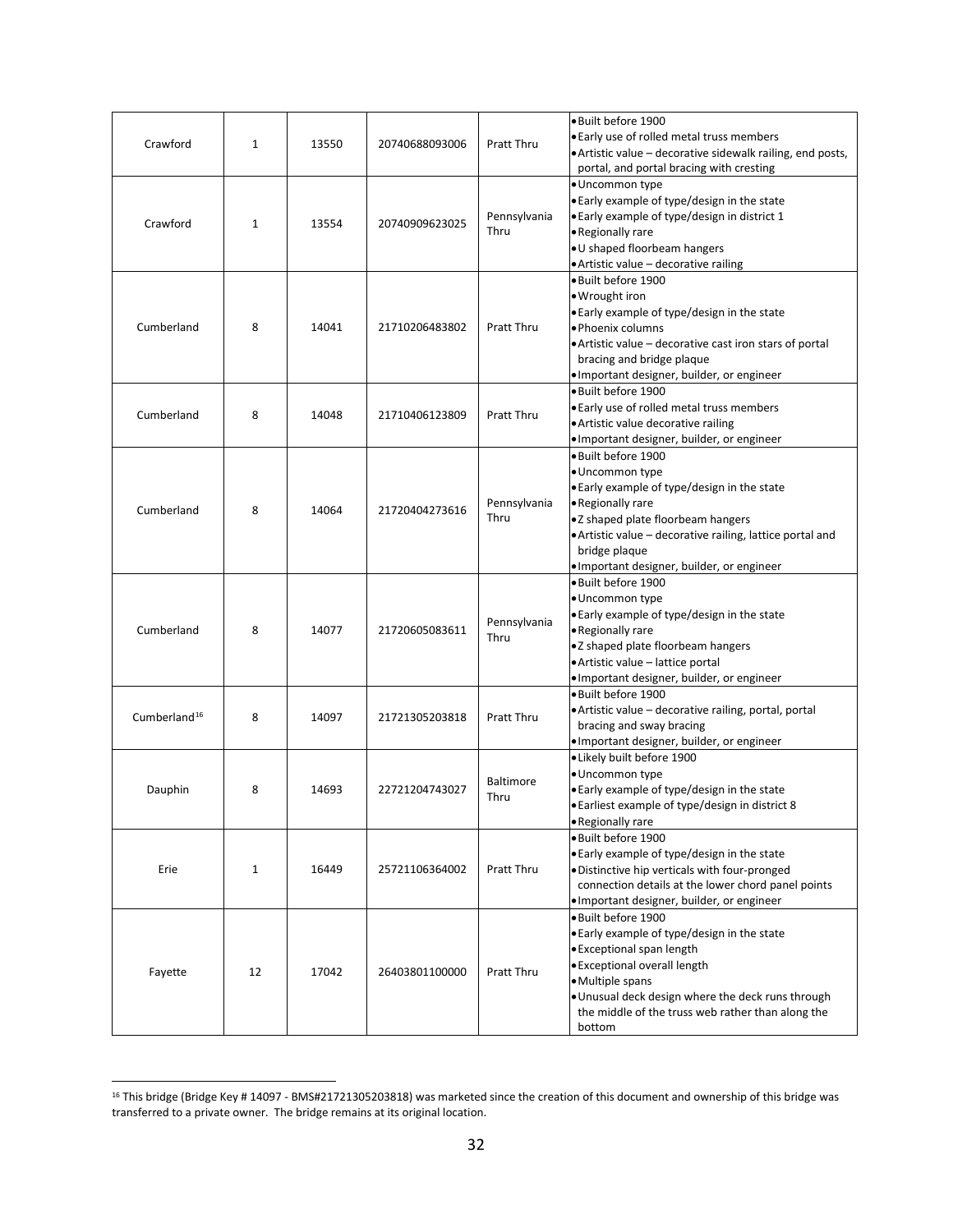| Franklin   | 8  | 17679 | 28720706423066 | <b>Pratt Thru</b>                            | · Built before 1900<br>· Wrought iron<br>. Early example of type/design in the state<br>• Earliest example of type/design in district 8<br>. Rare bottom chord connections are framed into the<br>floorbeams instead of using a U shaped hanger and<br>secondary pin connection from vertical members to<br>gusset plate<br>· Artistic value - bridge plaque<br>· Important designer, builder, or engineer                                                                                                                                    |
|------------|----|-------|----------------|----------------------------------------------|-----------------------------------------------------------------------------------------------------------------------------------------------------------------------------------------------------------------------------------------------------------------------------------------------------------------------------------------------------------------------------------------------------------------------------------------------------------------------------------------------------------------------------------------------|
| Franklin   | 8  | 17726 | 28721204814001 | Double<br>Intersection<br>Pratt<br>(Whipple) | • Built before 1900<br>• Wrought iron<br>· Uncommon type<br>• Early example of type/design in the state<br>• Earliest example of type/design in district 8<br>• Regionally rare<br>. Distinctive two pin connection detail at the ends of<br>top chords<br>. Threaded rod with nut type connections on top<br>chord connections<br>. Bottom chord is formed with up-set eyebars with<br>rounded rectangle heads<br>· Artistic value - ornamental portal, bracing, shields,<br>and bridge plaque<br>· Important designer, builder, or engineer |
| Greene     | 12 | 18346 | 30300105101775 | <b>Pratt Thru</b>                            | . Early use of rolled metal truss members<br>• Floorbeams connected to pins by riveted pin plates<br>instead of U shaped hangers marking the transition<br>from all pinned to riveted connections<br>. Artistic value - decorative railing, portal, and portal<br>bracing                                                                                                                                                                                                                                                                     |
| Greene     | 12 | 18488 | 30720306342015 | Parker Pony                                  | · Built before 1930<br>• Earliest example of type/design in district 12<br>• Early use of rivets<br>• Artistic value – decorative railing<br>· Important designer, builder, or engineer                                                                                                                                                                                                                                                                                                                                                       |
| Greene     | 12 | 18518 | 30721305972022 | Double<br>Intersection<br>Pratt<br>(Whipple) | · Built before 1900<br>· Wrought iron<br>· Uncommon type<br>. Early example of type/design in the state<br>• Earliest example of type/design in district 12<br>· Regionally rare<br>· Early rolled I section<br>• Artistic value - unusual portal bracing, ornamental<br>portal, bracing and bridge plaque                                                                                                                                                                                                                                    |
| Greene     | 12 | 18521 | 30721306592087 | Pennsylvania<br>Thru                         | · Uncommon type<br>• Earliest example of type/design in district 12<br>• Regionally rare<br>· Artistic value - decorative railing, lattice portal,<br>bracing, and bridge plaque<br>· Important designer builder or engineer                                                                                                                                                                                                                                                                                                                  |
| Huntington | 9  | 18879 | 31400501200000 | Pratt Thru                                   | · Built before 1900<br>. Early example of design/type in the state<br>• Artistic value – lattice portal and portal bracing<br>· Important designer, builder, or engineer                                                                                                                                                                                                                                                                                                                                                                      |
| Huntington | 9  | 18931 | 31722003733009 | Pratt Thru                                   | · Built before 1900<br>• Early example of design/type in the state<br>• Multiple spans<br>• Artistic value - lattice portal and portal bracing<br>· Important designer, builder, or engineer                                                                                                                                                                                                                                                                                                                                                  |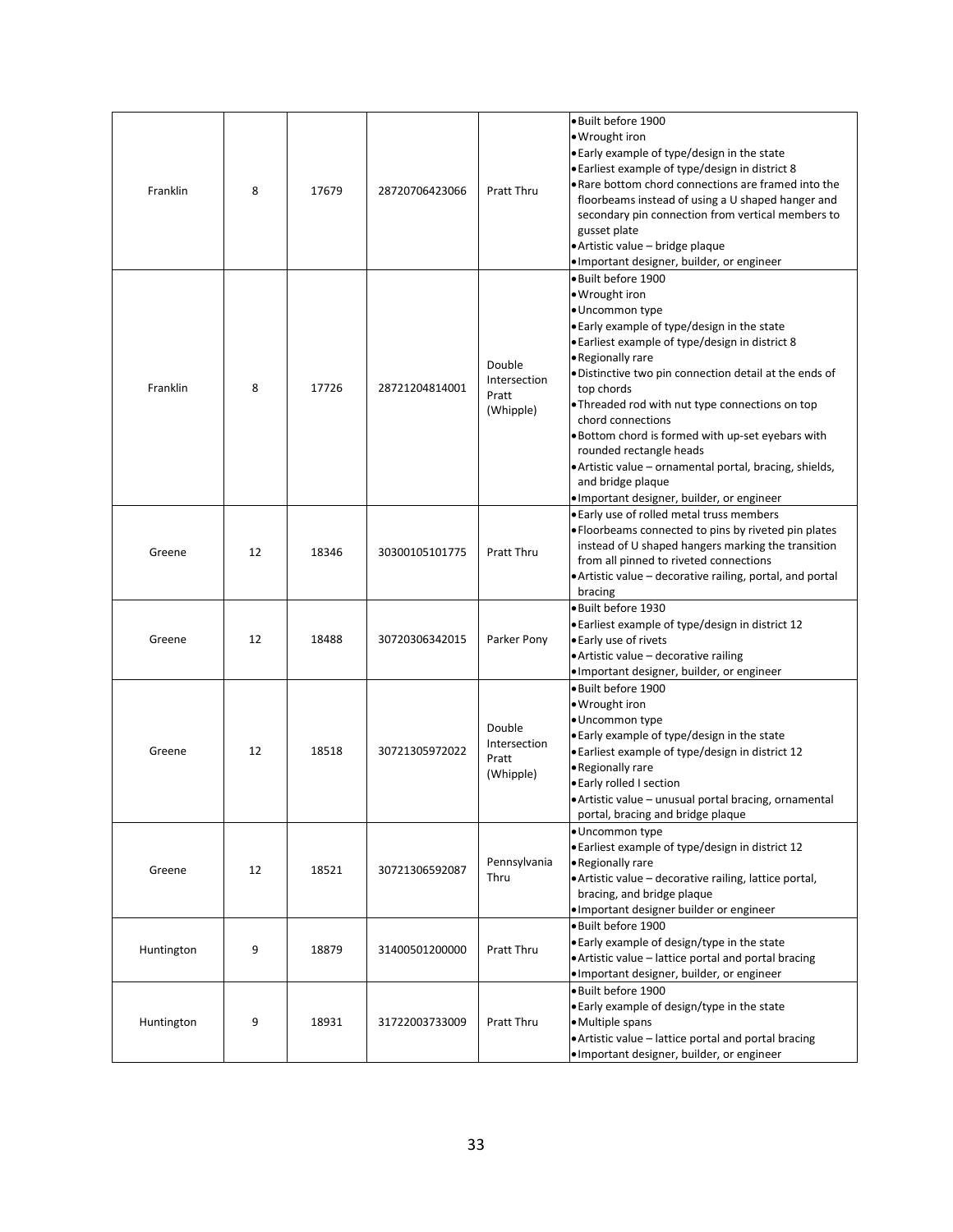| Huntington | 9  | 18945 | 31722503683012 | Pratt Pony           | · Built before 1900<br>• Wrought Iron<br>. Rolled star iron or cruciform on the outriggers<br>. Floorbeams placed above the lower chord<br>• Artistic value - decorative railing                                                                                        |
|------------|----|-------|----------------|----------------------|-------------------------------------------------------------------------------------------------------------------------------------------------------------------------------------------------------------------------------------------------------------------------|
| Lancaster  | 8  | 21910 | 36721308070303 | Pratt Pony           | · Built before 1900<br>• Wrought iron<br>. Early use of rolled metal truss members<br>. U shaped floorbeam hangers<br>· Important designer, builder, or engineer                                                                                                        |
| Lawrence   | 11 | 22522 | 37720303567011 | Pratt Pony           | · Built before 1900<br>• Regionally rare<br>• Exceptional span length<br>. Early use of rolled metal truss members<br>. Distinctive two pin connection detail at the ends of<br>top chords<br>· Important designer, builder, or engineer                                |
| Lebanon    | 8  | 22889 | 38721505753007 | Pennsylvania<br>Thru | · Built before 1900<br>· Uncommon type<br>. Early example of type/design in the state<br>• Regionally rare<br>. Z shaped pate floorbeam hangers<br>• Artistic value - lattice portal, portal bracing and<br>bridge plaque<br>· Important designer, builder, or engineer |
| Luzerne    | 4  | 24209 | 40301400202380 | Camelback<br>Thru    | · Uncommon type<br>. Early example of type/design in the state<br>• Earliest example of type/design in district 4<br>• Regionally rare<br>. Early use of rolled metal truss members<br>• Artistic value - decorative railing                                            |
| Luzerne    | 4  | 24405 | 40721503755802 | Warren Pony          | . Early example of type/design in the state<br>· Earliest example of type/design in district 4<br>• Regionally rare<br>• Early use of rivets<br>. Early use of rolled metal truss members                                                                               |
| Luzerne    | 4  | 24406 | 40721503925810 | Pratt Pony           | · Built before 1900<br>• Wrought iron<br>· Phoenix columns<br>· U shaped floorbeam hangers                                                                                                                                                                              |
| Luzerne    | 4  | 24408 | 40721618090001 | Parker Thru          | . Early example of type/design in the state<br>• Earliest example of type/design in district 4<br>• Exceptional overall length<br>· Multiple spans<br>. Pin connected Parkers are unusual                                                                               |
| Luzerne    | 4  | 24409 | 40721704556016 | Pratt Pony           | · Built before 1900<br>. Wrought and cast iron<br>· Phoenix Columns<br>. Floorbeams placed above the lower chords<br>· Important designer, builder, or engineer                                                                                                         |
| Luzerne    | 4  | 24410 | 40721704726018 | Pratt Pony           | · Built before 1900<br>· Wrought iron<br>· Phoenix columns<br>. Floorbeams placed above the lower chords<br>· Important designer, builder, or engineer                                                                                                                  |
| Luzerne    | 4  | 24411 | 40721704826006 | Pratt Pony           | · Built before 1900<br>. Cast and wrought iron<br>· Phoenix columns<br>. Floorbeams placed above the lower chords<br>. Outriggers meet verticals at about its midpoint<br>· Important designer, builder, or engineer                                                    |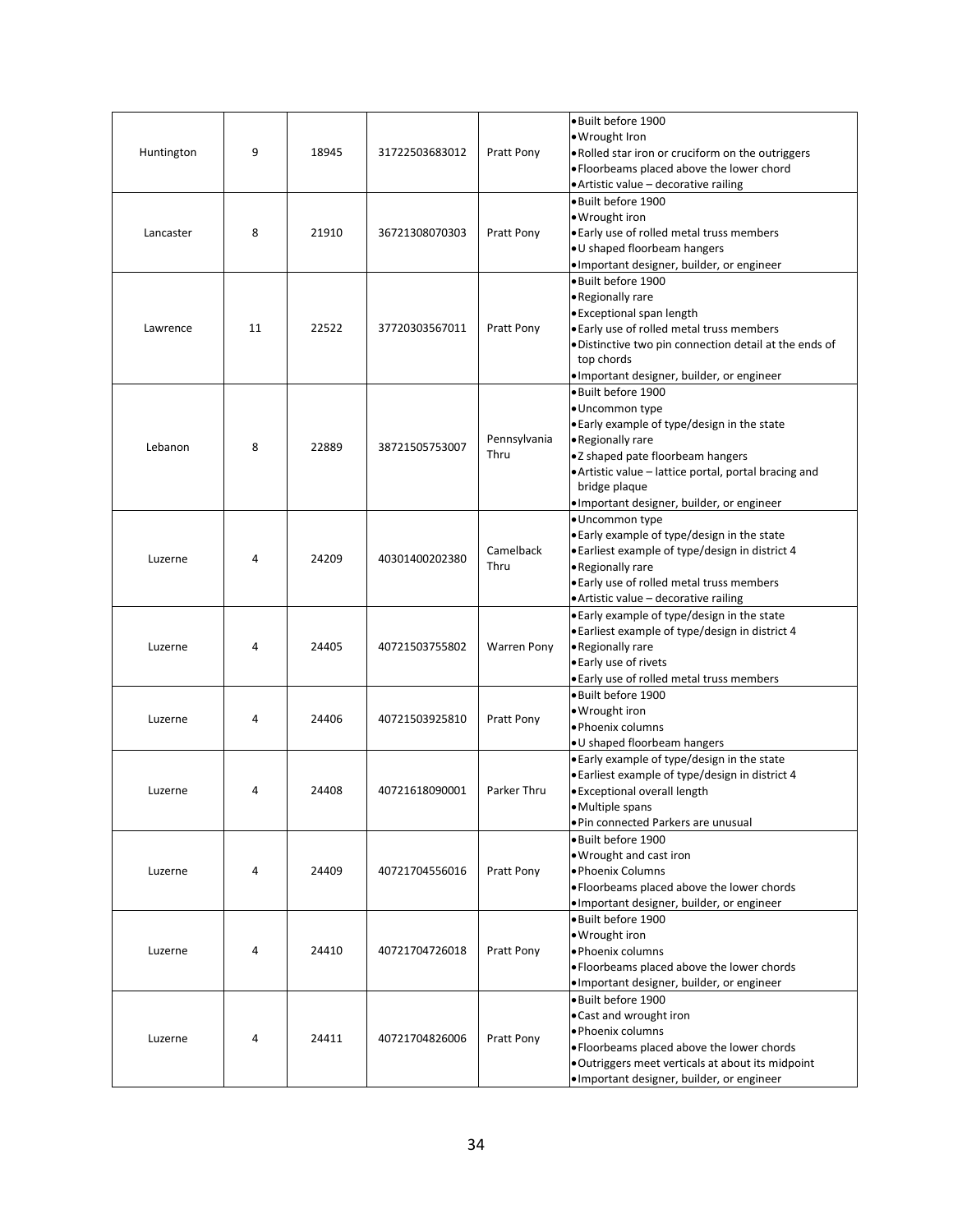|          |              |       |                |              | · Wrought iron                                                                              |
|----------|--------------|-------|----------------|--------------|---------------------------------------------------------------------------------------------|
|          |              |       |                |              | . Early use of rolled metal truss members                                                   |
| Luzerne  | 4            | 24412 | 40721704906007 | Pratt Pony   | · Phoenix columns                                                                           |
|          |              |       |                |              | . Floorbeams placed above the lower chords                                                  |
|          |              |       |                |              | . Important designer, builder, or engineer                                                  |
|          |              |       |                |              | • Wrought and cast iron                                                                     |
| Luzerne  | 4            | 24446 | 40722303427312 | Pratt Pony   | · Phoenix columns                                                                           |
|          |              |       |                |              | . Floorbeams placed above the lower chords                                                  |
|          |              |       |                |              | . Important designer, builder, or engineer<br>· Built before 1900                           |
|          |              |       |                |              | · Wrought iron                                                                              |
|          |              |       |                |              | . Early example of type/design in the state                                                 |
|          |              |       |                |              | • Earliest example of type/design in district 4                                             |
| Luzerne  | 4            | 24427 | 40722303564706 | Pratt Pony   | . Distinctive two pin connection detail at the ends of                                      |
|          |              |       |                |              | top chords                                                                                  |
|          |              |       |                |              | • Unusual adjustable eye bolt detail at the hip vertical                                    |
|          |              |       |                |              | at the lower chord connection                                                               |
|          |              |       |                |              | • Important designer, builder, or engineer                                                  |
|          |              |       |                |              | · Built before 1900                                                                         |
|          |              |       |                |              | · Wrought iron                                                                              |
|          |              |       |                |              | · Uncommon type                                                                             |
|          |              |       |                |              | . Only example of type/design in the state                                                  |
|          |              |       |                | Quadruple    | • Earliest example of type/design in district 3                                             |
| Lycoming | 3            | 24759 | 41041403300000 | Intersection | · Regionally rare                                                                           |
|          |              |       |                | Warren Thru  | • Early use of riveting                                                                     |
|          |              |       |                |              | . Unusual diagonal strut riveted to the inner vertical                                      |
|          |              |       |                |              | surface of the lower chord and to a horizontal plate<br>on the bottom of the lower chord    |
|          |              |       |                |              | . Artistic value - highly ornamental and decorative                                         |
|          |              |       |                |              | portal                                                                                      |
|          |              |       |                |              | · Built before 1900                                                                         |
|          |              |       |                |              | · Likely wrought iron                                                                       |
|          |              |       |                |              | · Uncommon type                                                                             |
|          |              |       |                | Lenticular   | . Early example of type/design in the state                                                 |
| Lycoming | 3            | 24964 | 41300300100000 | Thru         | • Earliest example of type/design in district 3                                             |
|          |              |       |                |              | • Regionally rare                                                                           |
|          |              |       |                |              | • Exceptional span length                                                                   |
|          |              |       |                |              | . Artistic value - highly ornamental and decorative                                         |
|          |              |       |                |              | portal                                                                                      |
|          |              |       |                |              | · Built before 1900<br>· Wrought iron                                                       |
|          |              |       |                |              | . Early example of type/design in the state                                                 |
| McKean   | 2            | 25583 | 42720903850005 | Pratt Thru   | • Earliest example of type/design in district 2                                             |
|          |              |       |                |              | • U shaped floorbeam hangers                                                                |
|          |              |       |                |              | Artistic value - decorative railing, portal, portal                                         |
|          |              |       |                |              | bracing, and bridge plaque                                                                  |
|          |              |       |                |              | · Built before 1900                                                                         |
|          |              |       |                |              | . Early example of type/design in the state                                                 |
| Mercer   | $\mathbf{1}$ | 26217 | 43721807401015 | Pratt Thru   | • Artistic value - decorative railing, lattice portal, and                                  |
|          |              |       |                |              | portal bracing.                                                                             |
|          |              |       |                |              | · Important designer, builder, or engineer                                                  |
|          |              |       |                |              | · Built before 1900                                                                         |
|          |              |       |                |              | · Uncommon type                                                                             |
|          |              |       |                | Camelback    | . Early example of type/design in the state<br>. Early example of type/design in district 1 |
| Mercer   | $1\,$        | 26326 | 43730303882304 | Thru         | • Regionally rare                                                                           |
|          |              |       |                |              | • Artistic value - decorative railing, lattice portal and                                   |
|          |              |       |                |              | portal bracing and bridge plaque                                                            |
|          |              |       |                |              | · Important designer, builder, or engineer                                                  |
|          |              |       |                |              | • Multiple spans                                                                            |
|          |              |       |                |              | . Artistic value - decorative railing, ornate cresting,                                     |
| Mercer   | $\mathbf{1}$ | 26334 | 43740388110803 | Pratt Thru   | sidewalk railing and bridge plaque                                                          |
|          |              |       |                |              | · Important designer, builder, or engineer                                                  |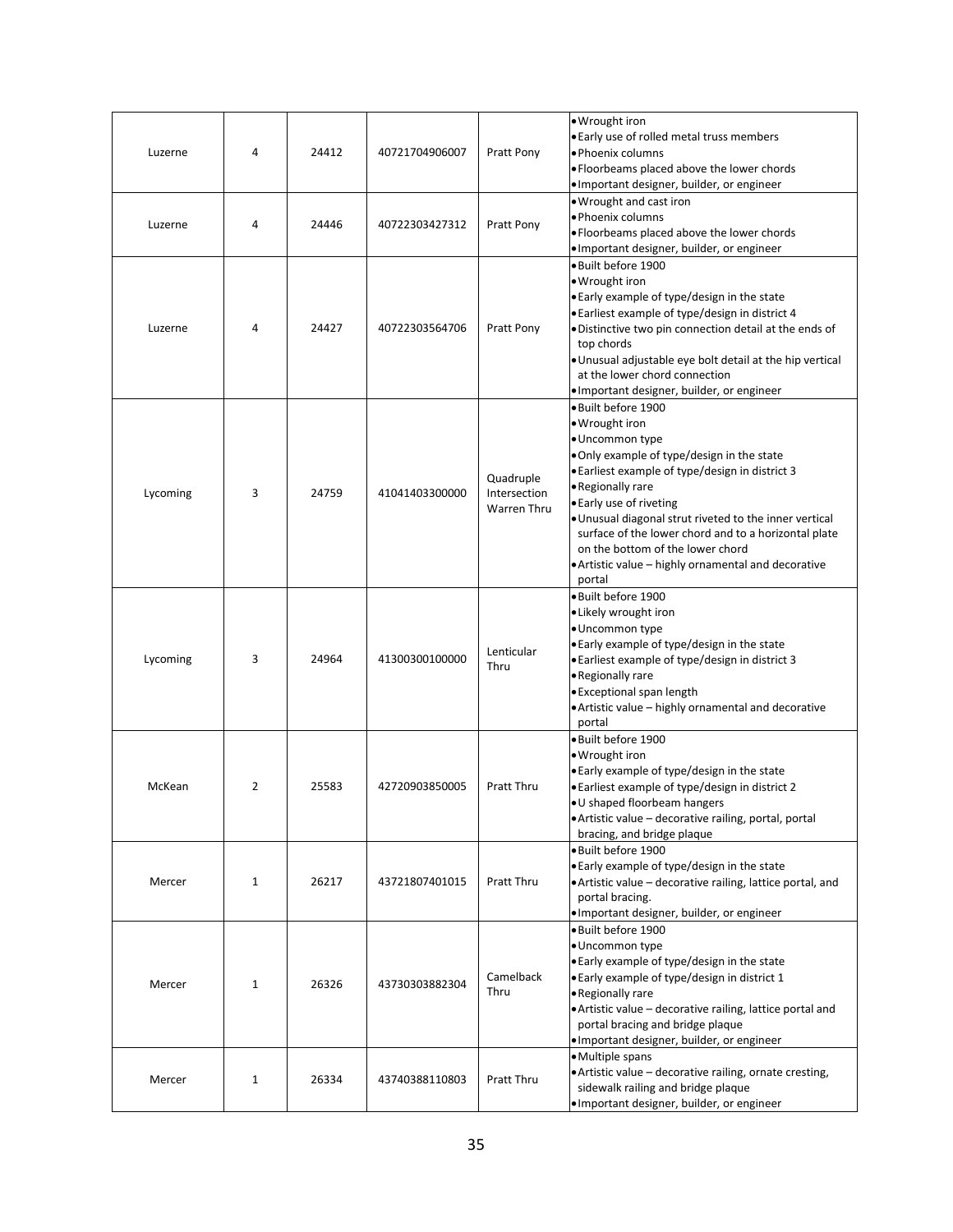| Montgomery  | 6 | 27901 | 46704601500190 | Warren Pony                           | . Polygonal top chord<br>· Exceptional overall length<br>· Multiple spans                                                                                                                                                                                                                                                                                                                  |
|-------------|---|-------|----------------|---------------------------------------|--------------------------------------------------------------------------------------------------------------------------------------------------------------------------------------------------------------------------------------------------------------------------------------------------------------------------------------------------------------------------------------------|
| Montgomery  | 6 | 27913 | 46704602100146 | Pratt Thru                            | · Built before 1900<br>. Early example of type/design in the state<br>· Multiple spans<br>. Unusual built up members do not reflect the<br>standards of the period<br>. Artistic value - lattice portal and bridge plaque<br>· Important designer, builder, or engineer                                                                                                                    |
| Montgomery  | 6 | 27927 | 46704604000231 | <b>Pratt Thru</b>                     | · Built before 1900<br>• Some cast iron<br>. Early example of type/design in the state<br>· Earliest example of type/design in district 6<br>• Early use of rivets<br>. Early use of rolled metal truss members<br>. Hollow cylinder verticals with packing blocks and flat<br>bar chords representing idiosyncratic details<br>. Artistic value - highly decorative with artistic details |
| Montgomery  | 6 | 27928 | 46704604100232 | Pratt Thru                            | <b>•</b> Exceptional overall length<br>· Multiple spans<br>· Unusual stone arch approach span                                                                                                                                                                                                                                                                                              |
| Montgomery  | 6 | 27939 | 46704605000154 | Pratt Pony                            | · Built before 1900<br>• Multiple spans<br>. Early use of rolled metal truss members                                                                                                                                                                                                                                                                                                       |
| Montgomery  | 6 | 27941 | 46704605100156 | Parker Thru                           | . Early example of type/design in the state<br>· Earliest example of type/design in district 6<br>• Regionally rare<br>• Multiple span (Parker pony and Parker thru)<br>. Unusual pony truss only has four slopes instead of 5<br>. Pin connections are uncommon in Parkers<br>· Important designer, builder, or engineer                                                                  |
| Montgomery  | 6 | 27948 | 46704606200059 | Pratt Pony                            | · Built before 1900<br>. Early example of type/design in the state<br>· Exceptional overall length<br>· Multiple spans<br>. Important designer, builder, or engineer                                                                                                                                                                                                                       |
| Montgomery  | 6 | 27999 | 46704610700027 | <b>Pratt Thru</b>                     | · Built before 1900<br>. Early example of type/design in the state                                                                                                                                                                                                                                                                                                                         |
| Montgomery  | 6 | 27816 | 46720600302039 | Pratt Thru                            | · Built before 1900<br>. Early example of type/design in the state<br>· Phoenix columns<br>• Artistic value - decorative finials and portal bracing                                                                                                                                                                                                                                        |
| Northampton | 5 | 28847 | 48720899920005 | Double<br>Intersection<br>Warren Thru | Uncommon type<br>. Early example of type/design in the state<br>· Earliest example of type/design in district 4<br>• Regionally rare<br>· Exceptional overall length<br>• Early use of rivets<br>. Early use of rolled I sections<br>· Multiple spans<br>. Artistic value - lattice portal, portal bracing and<br>bridge plaque                                                            |
| Northampton | 5 | 28904 | 48730100009019 | Pratt Thru                            | . Uncommon type (only all welded thru truss in the<br>state)<br>. Uncommon use of tolled I and wide flange H for the<br>top chord and end post sections representing the<br>transition of all built up to all rolled beams<br>· Early all welded bridge                                                                                                                                    |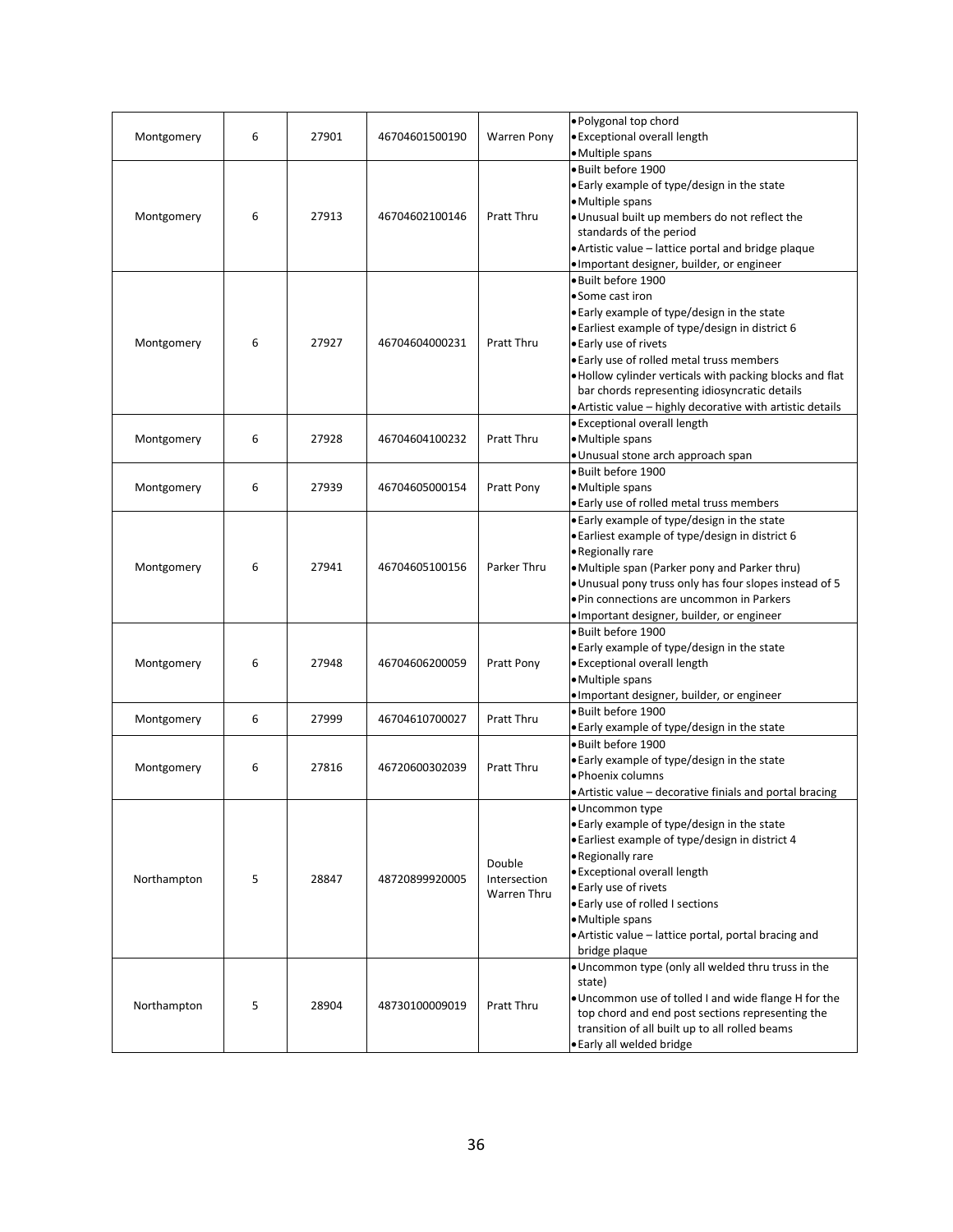|              |              |       |                |                                   | · Built before 1900.                                                                                              |
|--------------|--------------|-------|----------------|-----------------------------------|-------------------------------------------------------------------------------------------------------------------|
|              |              |       |                |                                   | · Uncommon type<br>. Early example of type/design in the state<br>• Earliest example of type/design in district 5 |
| Northampton  | 5            | 28914 | 48730299920005 | Cantilever<br><b>Thru Trusses</b> | • Regionally rare                                                                                                 |
|              |              |       |                |                                   | · Multiple spans                                                                                                  |
|              |              |       |                |                                   | . Rare pin connected cantilever                                                                                   |
|              |              |       |                |                                   | • Artistic value - highly artistic with finials, plaques,                                                         |
|              |              |       |                |                                   | and statues<br>· Uncommon type                                                                                    |
|              |              |       |                |                                   | • Earliest example of type/design in district 5                                                                   |
|              |              |       |                |                                   | • Regionally rare                                                                                                 |
| Northampton  | 5            | 28915 | 48730299920010 | Pennsylvania<br>Thru              | · Exceptional overall length                                                                                      |
|              |              |       |                |                                   | . Only riveted Pennsylvania truss in the state                                                                    |
|              |              |       |                |                                   | • Artistic value – designed without lattice and v lacing,<br>instead has oval cutouts                             |
| Northampton  | 5            | 28919 | 48740200009115 | Pratt Pony                        | • Uncommon type (all welded)                                                                                      |
|              |              |       |                |                                   | • Early use of welding<br>· Built before 1900                                                                     |
|              |              |       |                |                                   | · Likely wrought iron                                                                                             |
|              |              |       |                |                                   | · Uncommon type                                                                                                   |
| Perry        | 8            | 29763 | 50740340004001 | Lenticular                        | . Only example of type/design in the state                                                                        |
|              |              |       |                | Pony                              | • Earliest example of type/design in district 8                                                                   |
|              |              |       |                |                                   | • Regionally rare                                                                                                 |
|              |              |       |                |                                   | · Fishbelly floorbeams                                                                                            |
|              |              |       |                |                                   | · Uncommon type                                                                                                   |
|              |              |       |                |                                   | • Regionally rare<br>• Exceptional span length                                                                    |
| Philadelphia | 6            | 38666 | 67029100600000 | Cantilever                        | · Exceptional overall length                                                                                      |
|              |              |       |                | Thru                              | • Multiple spans                                                                                                  |
|              |              |       |                |                                   | • Artistic value - designed with oval cutouts instead of                                                          |
|              |              |       |                |                                   | V lacing                                                                                                          |
|              |              |       |                |                                   | · Built before 1900                                                                                               |
|              |              | 39140 | 67730100400004 | Baltimore                         | · Uncommon type                                                                                                   |
|              |              |       |                |                                   | . Early example of type/design in the state<br>• Earliest example of type/design in district 6                    |
| Philadelphia | 6            |       |                |                                   | • Regionally rare                                                                                                 |
|              |              |       |                | Thru                              | • Exceptional bridge length                                                                                       |
|              |              |       |                |                                   | · Multiple spans                                                                                                  |
|              |              |       |                |                                   | • Artistic value - decorative railing, highly ornamental                                                          |
|              |              |       |                |                                   | and decorative portal, and portal bracing                                                                         |
|              |              |       |                |                                   | . Early example of type/design in the state<br>• Earliest example of type/design in district 6                    |
| Philadelphia | 6            | 39171 | 67730100700178 | Parker Pony                       | • Regionally rare                                                                                                 |
|              |              |       |                |                                   | • Early use of rivets                                                                                             |
|              |              |       |                |                                   | · Uncommon type                                                                                                   |
|              |              |       |                |                                   | . Early example of type/design in the state                                                                       |
|              |              |       |                | Pennsylvania                      | • Earliest example of type/design in district 4                                                                   |
| Pike         | 4            | 29949 | 51101100102574 | Thru                              | • Regionally rare                                                                                                 |
|              |              |       |                |                                   | · Multiple span<br>• Artistic value - decorative railing and lattice portal                                       |
|              |              |       |                |                                   | · Important designer, builder, or engineer                                                                        |
|              |              |       |                |                                   | · Built before 1900                                                                                               |
|              | $\mathbf{2}$ | 30458 | 52721205160005 | Pratt Pony                        | • Regionally rare                                                                                                 |
| Potter       |              |       |                |                                   | • Early use of rivets                                                                                             |
|              |              |       |                |                                   | . Early use of rolled metal truss members                                                                         |
|              |              |       |                |                                   | . Early example of type/design in the state                                                                       |
|              |              |       |                |                                   | • Earliest example of type/design in district 5<br>· Regionally rare                                              |
| Schuylkill   | 5            | 30965 | 53723507069094 | Parker Thru                       | . Pin connections is uncommon in Parkers                                                                          |
|              |              |       |                |                                   | • Artistic value – decorative railing                                                                             |
|              |              |       |                |                                   | · Important designer, builder, or engineer                                                                        |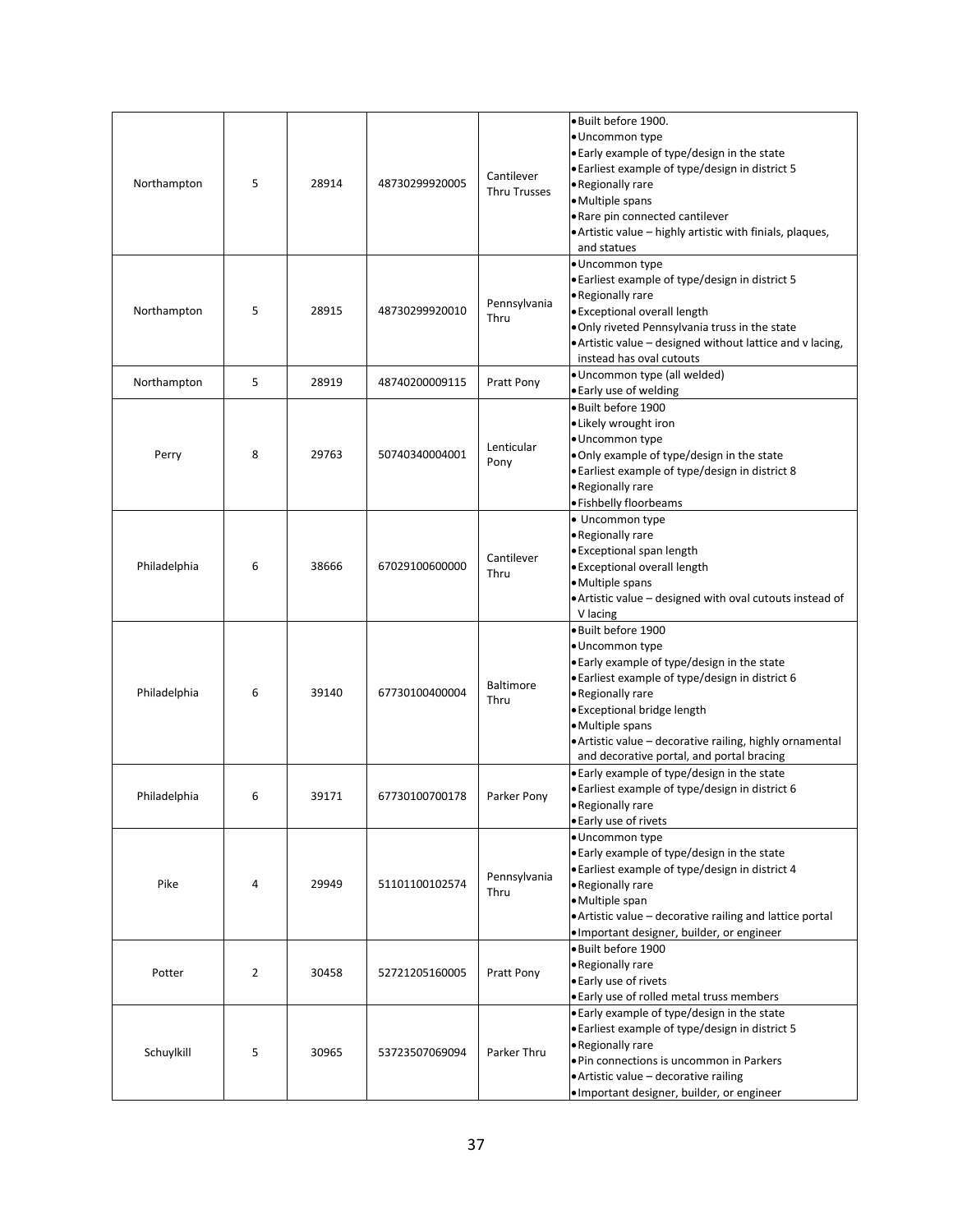| Schuylkill  | 5 | 30982   | 53730100000001 | Warren Deck              | · Built before 1900<br>• Early example of type/design in the state<br>• Earliest example of type/design in district 5<br>• Regionally rare<br>• Early use of riveting<br>• Multiple spans                                                                                                                              |
|-------------|---|---------|----------------|--------------------------|------------------------------------------------------------------------------------------------------------------------------------------------------------------------------------------------------------------------------------------------------------------------------------------------------------------------|
| Schuylkill  | 5 | Unknown | 53000000000001 | <b>Bowstring</b><br>Thru | · Built before 1900<br>• Likely wrought iron<br>· Uncommon type<br>. Early example of type/design in the state<br>• Earliest example of type/design in district 5<br>• Regionally rare                                                                                                                                 |
| Somerset    | 9 | 31850   | 55720603513021 | Pratt Thru               | . Punch plate rather than eyebars for lower chords<br>. Loop forged connections for hip floorbeams and<br>lower sway bracing<br>• Artistic value - decorative portal and bridge plaque<br>· Important designer, builder, or engineer                                                                                   |
| Somerset    | 9 | 31853   | 55720608053025 | <b>Pratt Thru</b>        | · Built before 1900<br>• Wrought iron<br>. Early example of type/design in the state<br>. U shaped floorbeam hangers<br>• Artistic value - lattice portal and portal bracing                                                                                                                                           |
| Somerset    | 9 | 31888   | 55721906663048 | <b>Pratt Thru</b>        | · Built before 1900<br>· Wrought iron<br>. Early example of type/design in state<br>• Earliest example of type/design in district 9<br>. U shaped floorbeam hangers<br>· Artistic value - decorative finials, plaque, lattice<br>portal, portal bracing and sway bracing<br>· Important designer, builder, or engineer |
| Somerset    | 9 | 31890   | 55722007123056 | Pratt Pony               | · Built before 1900<br>. Wrought and cast iron<br>. Early example of type/design in the state<br>. Earliest example of type/design in district 9<br>. Early use of rolled metal truss members<br>• Combination pin and compression fittings                                                                            |
| Somerset    | 9 | 31906   | 55722405043067 | Pratt Pony               | · Built before 1900<br>• Wrought iron<br>. Early example of type/design in the state<br>. U shaped floorbeam hangers<br>· Important designer, builder, or engineer                                                                                                                                                     |
| Sullivan    | 3 | 32131   | 56793551200012 | Pratt Thru               | · Built before 1900<br>. Early use of rolled metal truss members<br>• U shaped floorbeam hangers<br>• Artistic value - decorative portal and portal bracing                                                                                                                                                            |
| Susquehanna | 4 | 32725   | 57722104980130 | Pratt Pony               | · Built before 1900<br>· Likely wrought iron<br>$\bullet$                                                                                                                                                                                                                                                              |
| Susquehanna | 4 | 32741   | 57740910140002 | <b>Warren Pony</b>       | · Regionally rare<br>. Early use of rolled metal truss members<br>. U shaped floorbeam hangers are uncommon in<br>riveted bridges                                                                                                                                                                                      |
| Tioga       | 3 | 33587   | 59720304210002 | Pratt Thru               | · Built before 1900<br>• Wrought iron<br>. Early example of type/design in the state<br>. Earliest example of type/design in district 3<br>. U shaped floorbeam hangers<br>. Artistic value - decorative portal and portal bracing                                                                                     |
| Tioga       | 3 | 33592   | 59720403090024 | Parker Thru              | . Early example of type/design in the state<br>. Pin connections in uncommon in Parkers<br>• Artistic value - decorative railings<br>· Important designer, builder, or engineer                                                                                                                                        |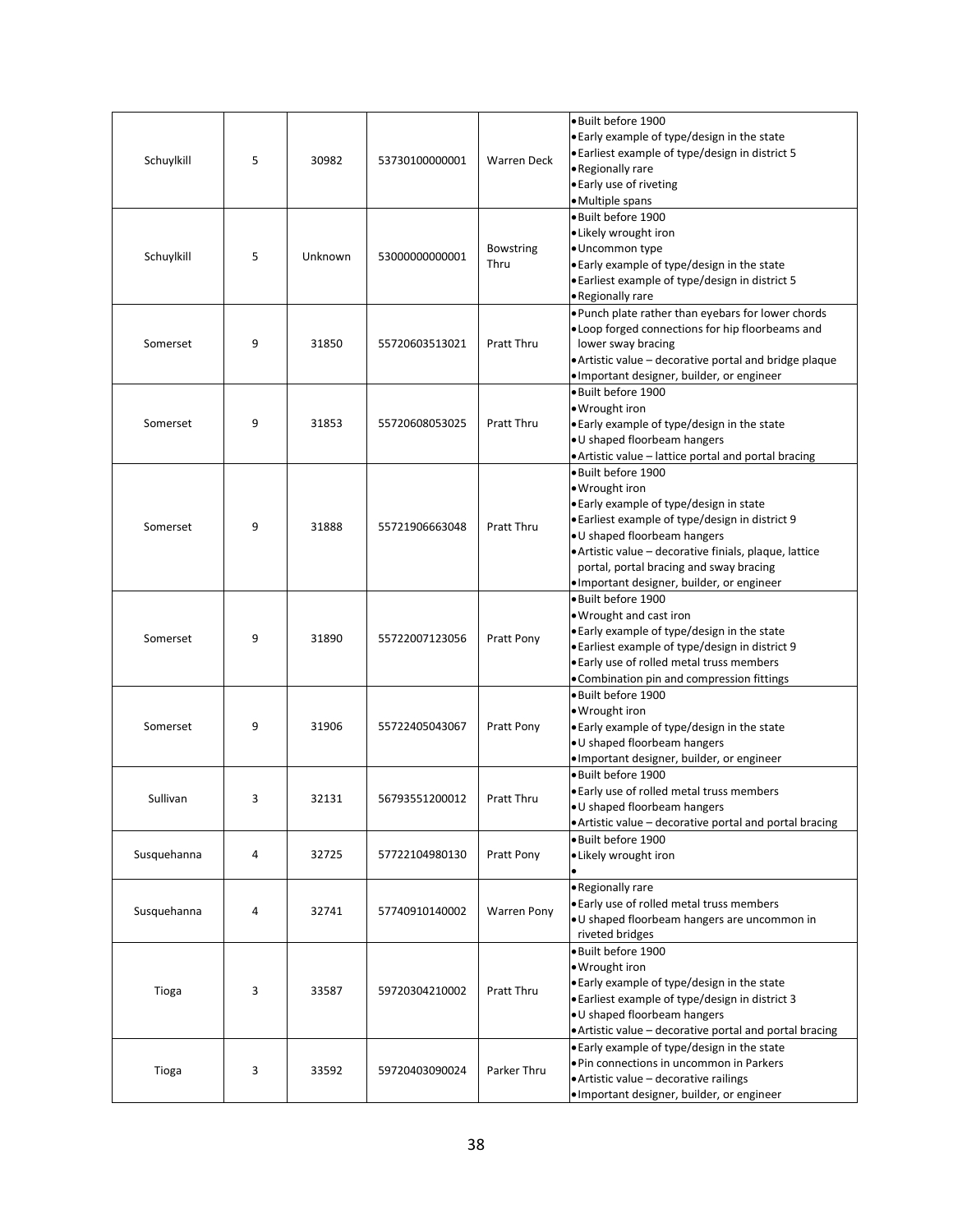| Venango    | $\mathbf 1$ | 33770 | 60100400100196 | Pratt Thru           | · Built before 1900<br>• Cast and wrought iron<br>. Early example of type/design in the state<br>• Multiple spans<br>• Artistic value - decorative portal bracing and<br>pediment top brace<br>· Important designer, builder, or engineer                                                                                    |
|------------|-------------|-------|----------------|----------------------|------------------------------------------------------------------------------------------------------------------------------------------------------------------------------------------------------------------------------------------------------------------------------------------------------------------------------|
| Venango    | 1           | 33905 | 60721206353034 | Pratt Thru           | · Built before 1900<br>. Early example of type/design in the state<br>• Artistic value – lattice portal and decorative portal<br>bracing                                                                                                                                                                                     |
| Venango    | 1           | 33928 | 60721705223041 | Prat Pony            | · Built before 1900<br>. Early example of type/design in the state                                                                                                                                                                                                                                                           |
| Venango    | 1           | 33914 | 60721406274005 | Pratt Thru           | · Built before 1900<br>• Wrought iron<br>• Early example of type/design in the state<br>• Earliest example of type/design in district 1<br>· Phoenix columns<br>. Ribbon lacing or unusual batten details represent a<br>period of experimentation                                                                           |
| Warren     | 1           | 34174 | 61301200300000 | Pratt Thru           | · Built before 1900<br>. Early example of type/design in the state<br>. Z shaped plate floorbeam hangers<br>• Artistic value - minor lattice portal with lattice portal<br>bracing<br>• Important designer, builder, or engineer                                                                                             |
| Washington | 12          | 35024 | 62206700100000 | Pennsylvania<br>Thru | · Uncommon type<br>• Regionally rare<br>• Exceptional span length<br>• Multiple spans<br>• Artistic value - decorative railing at approach span<br>and decorative portal design                                                                                                                                              |
| Washington | 12          | 35244 | 62720107334040 | <b>Pratt Thru</b>    | · Built before 1900<br>. Early example of type/design in the state<br>. Distinctive two pin connection detail at the ends of<br>top chords<br>· Fishbelly floorbeams<br>• Artistic value - decorative railing, lattice portal and<br>portal bracing<br>· Important designer, builder, or engineer                            |
| Washington | 12          | 35246 | 62720204764029 | Pratt Thru           | · Built before 1900<br>• Early example of type/design in the state<br>. Distinctive two pin connection detail at the ends of<br>the top chords<br>• Artistic value - decorative cast iron covers for top<br>chord, decorative medallions affixed to knees of<br>portal bracing<br>· Important designer, builder, or engineer |
| Washington | 12          | 35271 | 62720904874004 | Pratt Pony           | · Built before 1900<br>• Some wrought iron<br>. Early use of rolled metal truss members                                                                                                                                                                                                                                      |
| Washington | 12          | 35296 | 62721208614005 | Pratt Thru           | · Built before 1900<br>. Early example of type/design in the state<br>• Artistic value - decorative railing, lattice portal and<br>portal bracing<br>· Important designer, builder, or engineer                                                                                                                              |
| Washington | 12          | 35333 | 62722407194028 | Pratt Pony           | • Early use of rivets<br>. Floorbeams placed above the lower chord<br>· Important designer, builder, or engineer                                                                                                                                                                                                             |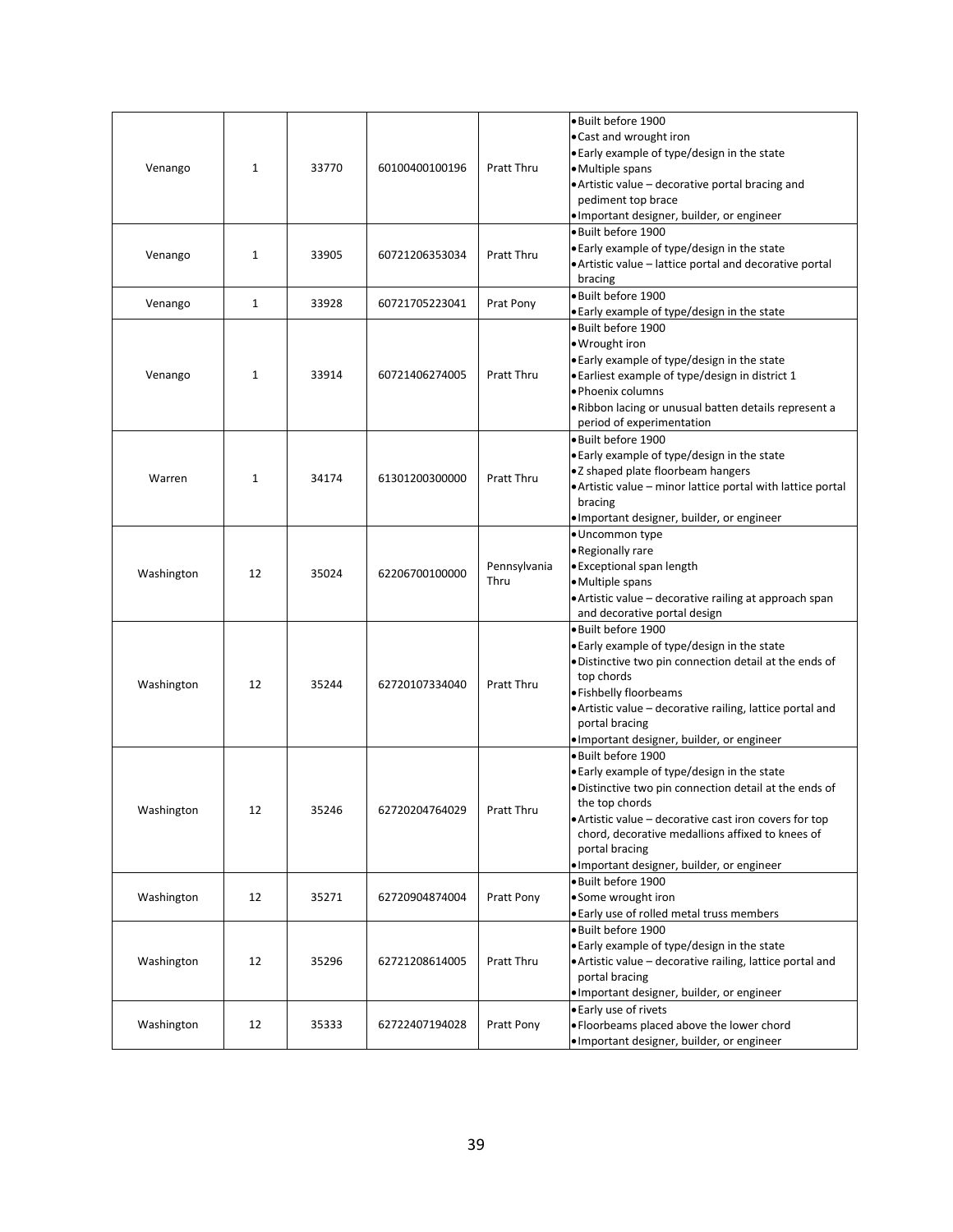| Washington   | 12 | 35346 | 62722808444001 | Pratt Pony         | · Built before 1900<br>. Distinctive two pin connection detail at the ends of<br>top chords<br>• Verticals are flared to accommodate a rivet<br>connected triangular shaped pin plate for lower<br>panel points<br>· Fishbelly floorbeams<br>. Lower hanger detail with single nut and bolt in<br>unusual<br>. Important designer, builder, or engineer |
|--------------|----|-------|----------------|--------------------|---------------------------------------------------------------------------------------------------------------------------------------------------------------------------------------------------------------------------------------------------------------------------------------------------------------------------------------------------------|
| Washington   | 12 | 35352 | 62723003604008 | Pratt Pony         | • Built before 1900<br>• Wrought iron<br>. Early example of type/design in the state<br>• Earliest example of type/design in district 12<br>. Rare vertical end posts (square end posts)<br>. Floorbeams placed above lower chords                                                                                                                      |
| Washington   | 12 | 35367 | 62740190004001 | Pratt Thru         | · Built before 1900<br>• Early example of type/design in state<br>• Early example of type/design in district 12<br>. Distinctive two pin connection detail at the ends of<br>top chords<br>• Artistic value - lattice portal, decorative portal<br>bracing and bridge plaque<br>· Important designer, builder, or engineer                              |
| Washington   | 12 | 34533 | 62007004001415 | <b>Warren Thru</b> | . Uncommon design - only two like it in the state<br>• Exceptional span length<br>· Exceptional overall length<br>• Multiple span<br>· Unusual design for a Warren, main span holds a<br>suspended deck<br>• Artistic value - designed without V lacing, instead has<br>oval cutouts<br>· Important designer, builder, or engineer                      |
| Wayne        | 4  | 35588 | 63100202300739 | Baltimore<br>Thru  | · Uncommon type<br>. Early example of type/design in the state<br>• Earliest example of type/design in district 4<br>• Regionally rare<br>• Multiple spans<br>• Artistic value - lattice railing, highly ornamental and<br>decorative cresting, and bridge plaque<br>· Important designer, builder, or engineer                                         |
| Wayne        | 4  | 35776 | 63401700102711 | Pratt Pony         | · Built before 1900<br>. Cast and wrought iron<br>. Early example of type/design in the state<br>• Earliest example of type/design in district 4<br>· Exceptional overall length<br>· Multiple span<br>· Artistic value - decorative railing                                                                                                            |
| Westmoreland | 12 | 36123 | 64013600501938 | Parker Thru        | . Early example of type/design in the state<br>· Multiple span<br>. Pin connection is uncommon in Parkers                                                                                                                                                                                                                                               |
| Westmoreland | 12 | 36452 | 64106000100037 | Parker Thru        | . Early example of type/design in the state<br>• Earliest example of type/design in district 12<br>· Multiple span<br>. Pine connection is unusual in Parkers                                                                                                                                                                                           |
| Westmoreland | 12 | 36697 | 64401900700961 | <b>Warren Pony</b> | . Early example of type/design in the state<br>• Early use of rivets<br>• Artistic value - ornate cast iron railing and end posts<br>· Important designer, builder, or engineer                                                                                                                                                                         |
| Westmoreland | 12 | 36969 | 64721706990008 | <b>Warren Pony</b> | . Early example of type/design in the state<br>· Exceptional overall length<br>• Early use of riveting                                                                                                                                                                                                                                                  |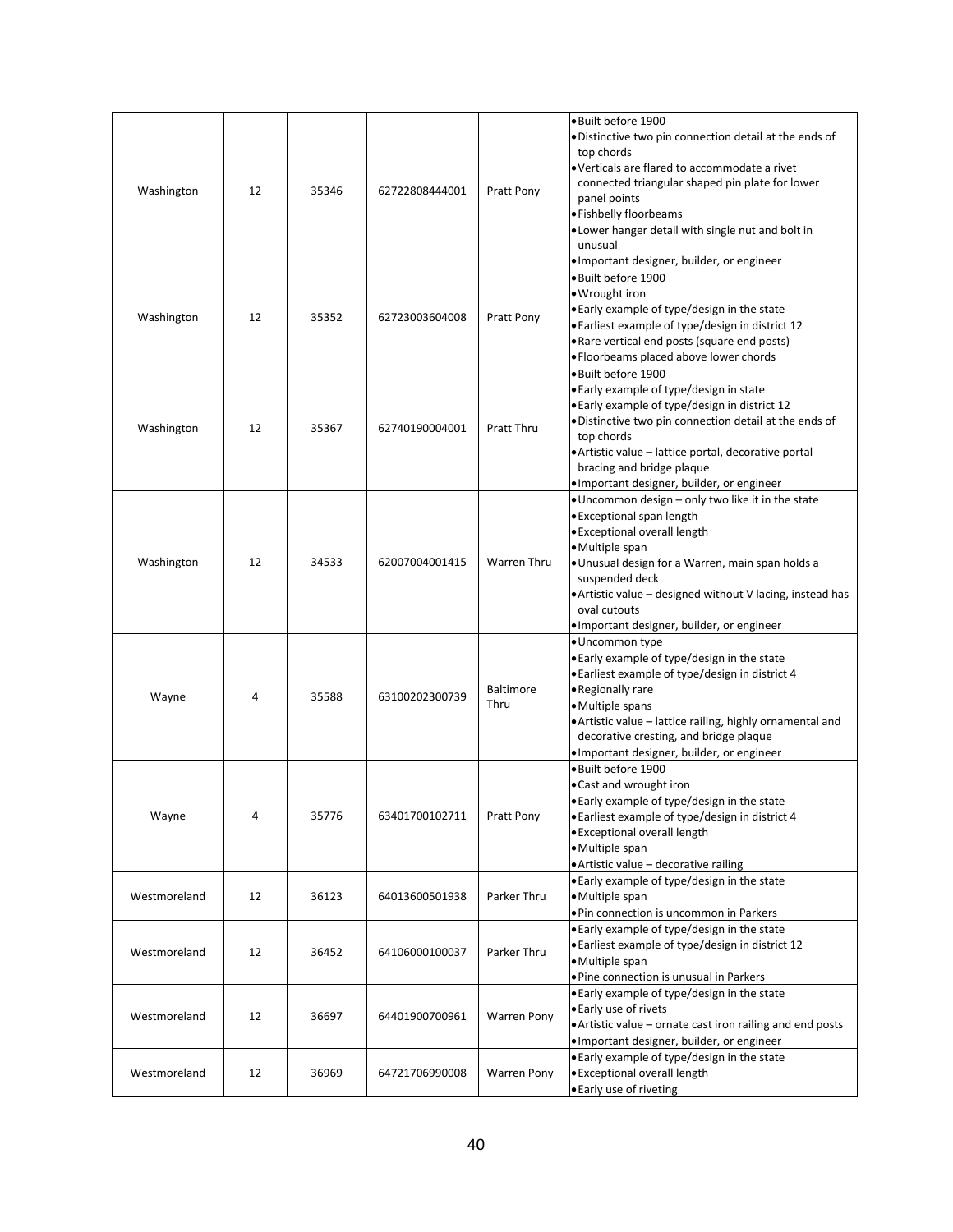| York | 8 | 37988 | 66402100100000 | Double<br>Intersection<br>Pratt<br>(Whipple) | · Built before 1900<br>· Uncommon type<br>• Regionally rare<br>· U shaped floorbeam hangers<br>• Early use of rolled truss members (floorbeams)<br>. Double loop floorbeam hangers in end panels<br>• Artistic value - ornamental portal, portal bracing,<br>building plaques, and medallions<br>· Important designer, builder, or engineer                                                                                              |
|------|---|-------|----------------|----------------------------------------------|------------------------------------------------------------------------------------------------------------------------------------------------------------------------------------------------------------------------------------------------------------------------------------------------------------------------------------------------------------------------------------------------------------------------------------------|
| York | 8 | 38118 | 66720809683257 | Pratt Thru                                   | . Built before 1900<br>• Cast and wrought iron<br>. Early example of type/design in the state<br>• U shaped floorbeam hangers<br>· Phoenix columns<br>• Artistic value – decorative portal bracing and bridge<br>plaques<br>· Important designer, builder, or engineer                                                                                                                                                                   |
| York | 8 | 38247 | 66723098483226 | Pratt Thru                                   | · Built before 1900<br>• Multiple spans<br>. Early use of rolled metal truss members<br>• Artistic value - decorative railing<br>· Important designer, builder, or engineer                                                                                                                                                                                                                                                              |
| York | 8 | 37504 | 6601810200YY00 | Camelback<br>Pennsylvania<br>Thru            | · Built before 1900<br>· Uncommon type<br>• Early example of type/design in state<br>• Earliest example of type/design in district 8<br>• Regionally rare<br>• U shaped hangers<br>• Some bottom chord panels are composed of both<br>eyebars and built-up beams, having both<br>compression and tension members at the same point<br>• Artistic value – lattice portal and portal bracing<br>· Important designer, builder, or engineer |

# APPENDIX E BRIDGES THAT ARE RECOMMENDED NOT ELIGBILE (DEMOTED) UNDER CRITERION C[17](#page-40-0)

| County       | <b>District</b> | <b>Bridge Key#</b> | <b>BMS#</b>    | <b>Design</b>      |
|--------------|-----------------|--------------------|----------------|--------------------|
| Adams        | 8               | 397                | 01720304633062 | <b>PRATT PONY</b>  |
| Allegheny    | 11              | 2565               | 02741500002066 | <b>WARREN PONY</b> |
| Armstrong    | 10              | 3387               | 03721703460001 | <b>WARREN PONY</b> |
| <b>Bucks</b> | 6               | 7583               | 09700904790198 | <b>PRATT PONY</b>  |
| Clinton      | 2               | 12405              | 18721505370005 | <b>PRATT PONY</b>  |
| Columbia     | 3               | 12600              | 19048705800000 | <b>PARKER PONY</b> |
| Columbia     | 3               | 12797              | 19720905360089 | <b>PRATT PONY</b>  |
| Crawford     |                 | 13390              | 20720107433001 | <b>PRATT PONY</b>  |
| Jefferson    | 10              | 19852              | 33721603850001 | <b>PRATT PONY</b>  |
| Lehigh       | 5               | 23179              | 39032901300882 | <b>PRATT THRU</b>  |
| Lehigh       | 5               | 23356              | 39400301901518 | <b>PRATT THRU</b>  |
| Somerset     | 9               | 31874              | 55721607133043 | <b>PRATT PONY</b>  |
| Venango      |                 | 33851              | 60401001000934 | <b>PRATT THRU</b>  |

<span id="page-40-0"></span> $^{17}$  Geospatial data and images of demoted bridges can be found here:

<http://pennshare.maps.arcgis.com/apps/webappviewer/index.html?id=e4c8112754b14cb18a21a615dc2d8aae>

To search for bridges on the website: Open the link, click on the filter option in the upper right corner, enter the bridge key number under demoted bridges, and turn the search function on by sliding the dot across from "Demoted Bridges" to the right. A demoted bridge will appear as a red diamond on the map and an image of the bridge can be viewed by clicking on the diamond. It may be necessary to zoom out of the map to access the crossing information for the bridge.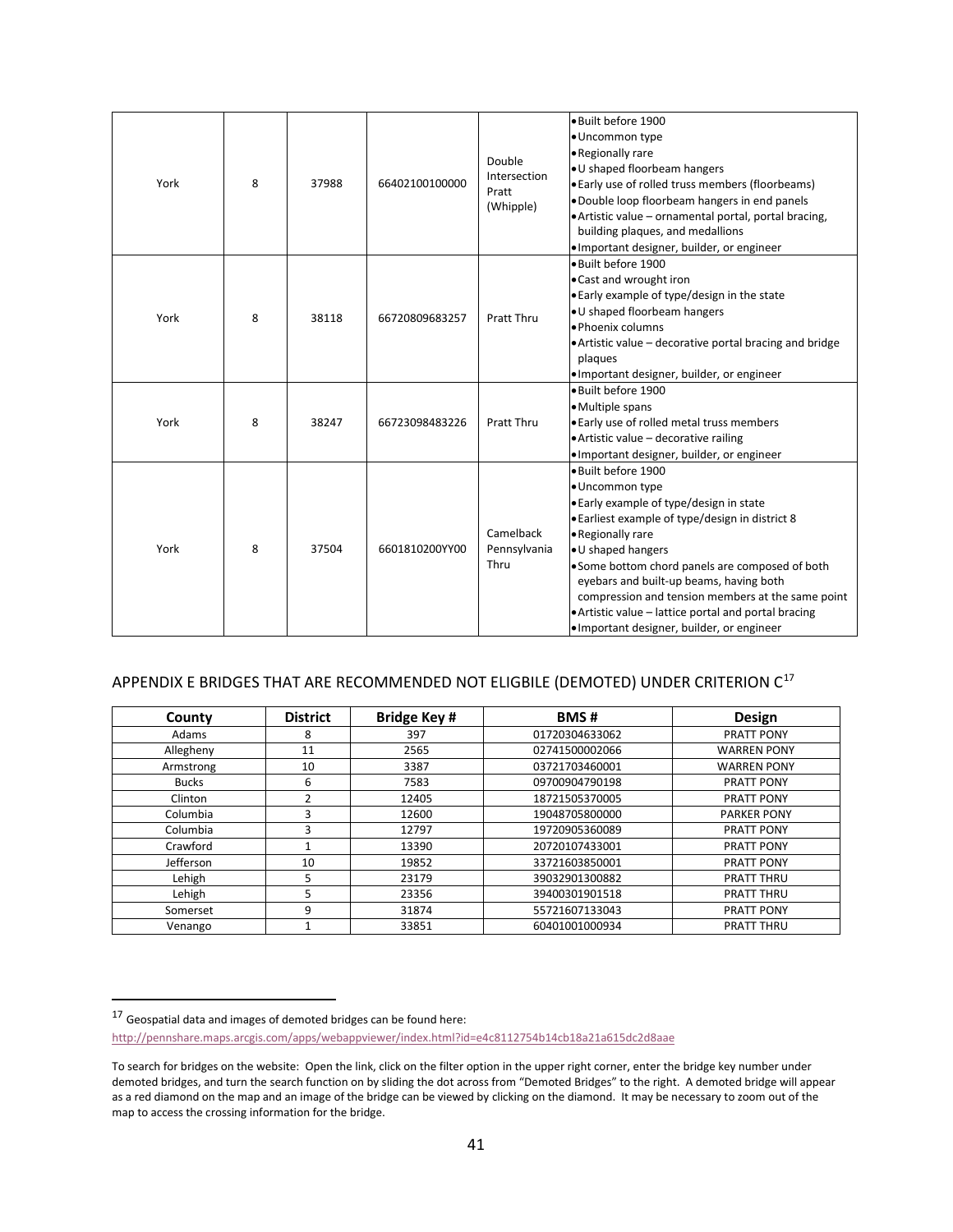#### **Thru Truss Point System**

|                                                                                    |                                                                                                         | <b>Points to</b>                                                                                                                                                                                                                                                                                                                                                                                                                                                                                                                                                                                                                                                                                                                                                                                                                                                                                                                                                                                                   |                                      |                                      |                                                                                                                                                                                                                                                 |                       |                                                       |                |
|------------------------------------------------------------------------------------|---------------------------------------------------------------------------------------------------------|--------------------------------------------------------------------------------------------------------------------------------------------------------------------------------------------------------------------------------------------------------------------------------------------------------------------------------------------------------------------------------------------------------------------------------------------------------------------------------------------------------------------------------------------------------------------------------------------------------------------------------------------------------------------------------------------------------------------------------------------------------------------------------------------------------------------------------------------------------------------------------------------------------------------------------------------------------------------------------------------------------------------|--------------------------------------|--------------------------------------|-------------------------------------------------------------------------------------------------------------------------------------------------------------------------------------------------------------------------------------------------|-----------------------|-------------------------------------------------------|----------------|
| Category                                                                           | Item                                                                                                    | Design                                                                                                                                                                                                                                                                                                                                                                                                                                                                                                                                                                                                                                                                                                                                                                                                                                                                                                                                                                                                             |                                      |                                      |                                                                                                                                                                                                                                                 |                       |                                                       | Assign         |
| 1. Distinctive<br>characteristics of type,<br>period, or method of<br>construction | A. Built before specified year                                                                          | Warren<br>Parker<br>Pratt<br><b>Other Variations</b><br>Pennsylvania<br><b>Baltimore</b><br>Built before 1900                                                                                                                                                                                                                                                                                                                                                                                                                                                                                                                                                                                                                                                                                                                                                                                                                                                                                                      |                                      |                                      |                                                                                                                                                                                                                                                 |                       |                                                       |                |
|                                                                                    | <b>B. Building Material</b>                                                                             | ron Truss                                                                                                                                                                                                                                                                                                                                                                                                                                                                                                                                                                                                                                                                                                                                                                                                                                                                                                                                                                                                          |                                      |                                      |                                                                                                                                                                                                                                                 |                       |                                                       |                |
|                                                                                    | C. Distinctive type and/or uncommon<br>type or Only known example in the state Yes - top chord anything | No - polygonal top chord No<br>other than polygonal <sup>1</sup>                                                                                                                                                                                                                                                                                                                                                                                                                                                                                                                                                                                                                                                                                                                                                                                                                                                                                                                                                   |                                      | Yes - All welded<br>design           | Yes - Quadruple Intersection Warren, Double Intersection<br>Warren, Camelback, Cantilever, Double Intersection Pratt<br>(Whipple), Bowstring, Howe, and Lenticular                                                                              | Yes                   | Yes                                                   | $\overline{7}$ |
|                                                                                    | D. Early example in the State                                                                           | Before 1930                                                                                                                                                                                                                                                                                                                                                                                                                                                                                                                                                                                                                                                                                                                                                                                                                                                                                                                                                                                                        | Before 1915                          | Before 1895                          | Quadruple Intersection Warren - before 1891; Double Intersection Warren<br>- before 1908; Camelback - before 1917; Cantilever - before 1928; Whipple<br>- before 1985; Bowstring - before 1877; Howe - before 1911; Lenticular -<br>before 1890 | Before 1905           | Before 1915                                           | $\overline{7}$ |
|                                                                                    | E. Early standard plan in the State                                                                     |                                                                                                                                                                                                                                                                                                                                                                                                                                                                                                                                                                                                                                                                                                                                                                                                                                                                                                                                                                                                                    | 1932                                 | No standard plan                     |                                                                                                                                                                                                                                                 |                       |                                                       | $\mathbf{3}$   |
|                                                                                    | F. Earliest example in PennDOT district                                                                 | Earliest example in each<br>district                                                                                                                                                                                                                                                                                                                                                                                                                                                                                                                                                                                                                                                                                                                                                                                                                                                                                                                                                                               | Earliest example in<br>each district | Earliest example<br>in each district | Earliest example in each district                                                                                                                                                                                                               | in each district      | Earliest example Earliest example in<br>each district | $\overline{4}$ |
|                                                                                    | G. Rare - PennDOT Dist. (< 3 bridges)                                                                   | Dist. 3,4,9, 11                                                                                                                                                                                                                                                                                                                                                                                                                                                                                                                                                                                                                                                                                                                                                                                                                                                                                                                                                                                                    | Dist. 5,6,8,9                        | Dist. 4, 10                          | All Regions                                                                                                                                                                                                                                     |                       | Dist. 3,4,9,10,12 Dist. 3,4,6,8,9,10                  | 3              |
| 2. Variation,<br>evolution, and/or<br>transition of a type                         | A. Exceptional length - main span                                                                       | Greater than 225'                                                                                                                                                                                                                                                                                                                                                                                                                                                                                                                                                                                                                                                                                                                                                                                                                                                                                                                                                                                                  | Greater than 250'                    |                                      | Greater than 170' Cantilever - greater than 500'<br>Whipple - greater than 500'                                                                                                                                                                 | Greater than<br>500'2 | points awarded to<br>bridge with largest<br>main span | 3              |
|                                                                                    | B. Exceptional length - overall                                                                         | Greater than 1000'                                                                                                                                                                                                                                                                                                                                                                                                                                                                                                                                                                                                                                                                                                                                                                                                                                                                                                                                                                                                 |                                      |                                      | Greater than 1000' Greater than 350' Double Intersection Warren - greater than 500'<br>Cantilever - greater than 1000'                                                                                                                          | Greater than<br>1000' | points awarded to<br>largest overall<br>bridge        | 3              |
|                                                                                    | C. Special feature/ innovations -<br>important or unusual                                               | Employing multiple thru-truss spans allows significant distances to be achieved, while substantially limiting the amount of substructure construction required, and represents an<br>important variation in the design of the overall structure.<br>Substantial skew represents a distinctive construction method to address engineering challenges. (Only bridges called out in the 2001 inventory or Historicbridges.org as having extreme<br>skew or more than 45 degree skew)<br>Early use of riveting represents the initial application of a new metal bridge construction technique for each design (Pratt Thru pre-1910, Parker Thru pre-1932, Baltimore 1914, Double<br>Intersection Warren 1904, Camelback 1916)<br>Early fabrication and use of rolled metal truss members represents the initial application of an important innovation in metal bridge construction (Pre-1932 for Warren Thru, pre-1916<br>for Pratt Thru, pre-1932 for Parker Thru, Double Intersection Warren 1904, Camelback 1905) |                                      |                                      |                                                                                                                                                                                                                                                 |                       |                                                       |                |
|                                                                                    | D. Special feature/ innovations - highly<br>mportant or unusual                                         | Non-uniform or unusual design features <sup>3</sup>                                                                                                                                                                                                                                                                                                                                                                                                                                                                                                                                                                                                                                                                                                                                                                                                                                                                                                                                                                |                                      |                                      |                                                                                                                                                                                                                                                 |                       |                                                       |                |
|                                                                                    | E. Outstanding technological<br>achievement                                                             | Multiple examples of 2C, 2D or a combination of 2C and 2D above.<br>Early use of welding represents the initial application of a highly important innovation in metal bridge construction (pre-1937)<br>Pinned connections represent a highly unusual variation within Warren, Parker, and Cantilever thru construction                                                                                                                                                                                                                                                                                                                                                                                                                                                                                                                                                                                                                                                                                            |                                      |                                      |                                                                                                                                                                                                                                                 |                       |                                                       |                |
| 3. High artistic value                                                             | A. Selected ornamentation, notable but<br>isolated                                                      | Single decorative features such as decorative railing or decorative end posts                                                                                                                                                                                                                                                                                                                                                                                                                                                                                                                                                                                                                                                                                                                                                                                                                                                                                                                                      |                                      |                                      |                                                                                                                                                                                                                                                 |                       |                                                       |                |
|                                                                                    | B. Outstanding ornamentation or<br>architectural treatment in overall design                            | Ornamental portal elements, highly artistic or decorative design                                                                                                                                                                                                                                                                                                                                                                                                                                                                                                                                                                                                                                                                                                                                                                                                                                                                                                                                                   |                                      |                                      |                                                                                                                                                                                                                                                 |                       |                                                       |                |
| 4. Work of a Master                                                                | A. Prolific or Important<br>Designer/Builder/Engineer                                                   | See list of Designers/Builders/Engineers                                                                                                                                                                                                                                                                                                                                                                                                                                                                                                                                                                                                                                                                                                                                                                                                                                                                                                                                                                           |                                      |                                      |                                                                                                                                                                                                                                                 |                       |                                                       | 3              |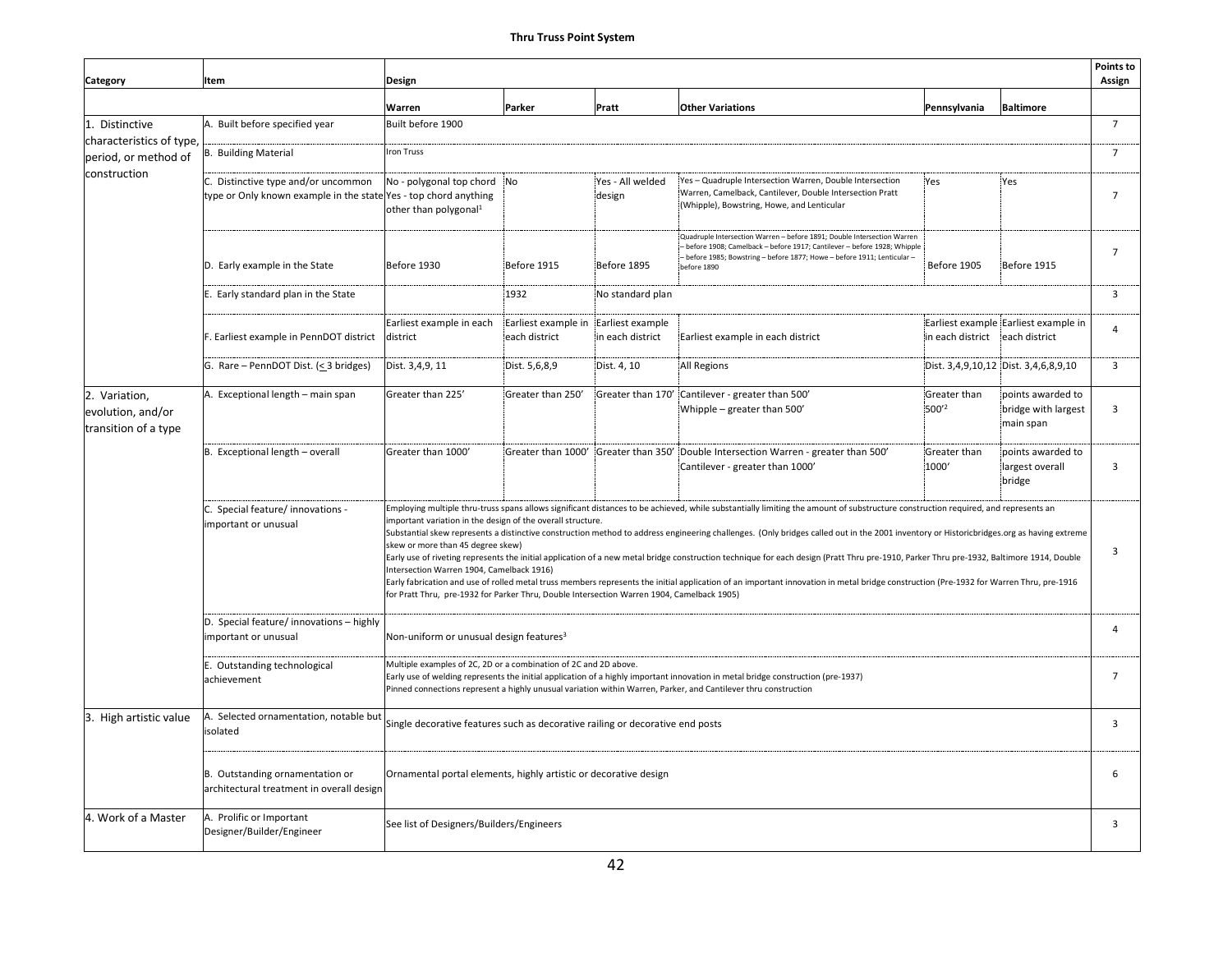<sup>1</sup> Population consists of 7 polygonal top chord, 3 regular top chord, and 2 with unique design.

<sup>2</sup> The 2001 inventory notes that bridge key #28915 pushes the simple span truss design to the limit at 550'

| <sup>3</sup> 2D - Non-uniform or unusual design features:                                                                                                                              |
|----------------------------------------------------------------------------------------------------------------------------------------------------------------------------------------|
| Warren: Unusual Warren design with a suspended deck                                                                                                                                    |
| Baltimore: Unusually engineered with deck inclined inside the truss                                                                                                                    |
| Pennsylvania: z shaped plate floorbeam hangers                                                                                                                                         |
| Bottom chord consisting of both eyebars and built up beams, having both compression and tension members at the same point                                                              |
| Parker: Floorbeam framing that reflects transition from a pinned to riveted connection                                                                                                 |
| Entire structure is composed of rolled beams which is unusual                                                                                                                          |
| Built at a 6.32% grade (an important achievement at the time it was built)                                                                                                             |
| Pratt: "Hollow Cylinder" verticals with packing blocks (rolled I beams held together with packing blocks which are idiosyncratic details)                                              |
| Flat bar chords (Idiosyncratic details)                                                                                                                                                |
| Phoenix Columns are significant as a unique patented type of built up beam                                                                                                             |
| Ribbon lacing or unusual batten details (represent period of experimentation reflected in idiosyncratic details)                                                                       |
| Lightweight portal bracing (represent period of experimentation reflected in idiosyncratic details)                                                                                    |
| Rare bottom chord connections are framed into the floorbeams instead of using a U bolt hanger system                                                                                   |
| Secondary Pin connection from vertical members to gusset plate                                                                                                                         |
| Fishbelly floorbeams                                                                                                                                                                   |
| Floorbeams placed above the lower chords                                                                                                                                               |
| Pins framed into the box shaped verticals                                                                                                                                              |
| Z shaped plate floorbeam hangers                                                                                                                                                       |
| U shaped floorbeam hangers                                                                                                                                                             |
| Distinctive 2 pin connection on upper chord (1 for inclined end post and 1 for verticals and diagonals)                                                                                |
| Distinctive hip verticals with four-pronged connection details at lower chord panel points                                                                                             |
| Unusual lower panel point connection detail where the vertical is bolted to the top flange of the floor beam and the pin joining the lower chord and diagonals is cut out in the floor |
| beam and a strap pin plate connects the pin to the floor beam                                                                                                                          |
| Unusual deck design where the deck runs through the middle of the truss web rather than along the bottom                                                                               |
| Unusual build up members that do not reflect the standards of the period                                                                                                               |
| Cast iron guide blocks for the lower chords at the outside lower panel points are distinctive detail                                                                                   |
| Punched plate rather than eye bars for lower chords                                                                                                                                    |
| Loop forged connections for hip floor beam hangers and lower sway bracing                                                                                                              |
| Floorbeams connected to pins by riveted pin plates instead of U shaped hangers marking the transition from all pinned to riveted connections                                           |
| Uncommon use of rolled I and wide flange H for the top chord and end post sections represents the transitions from built up to all rolled beams                                        |
| Longitudinal struct running down center is unusual in pin connected bridge                                                                                                             |
| Quadruple Intersection Warren Thru: Diagonal strut riveted to the inner vertical surface of the lower chord and to a horizontal plate on the bottom of the lower chord                 |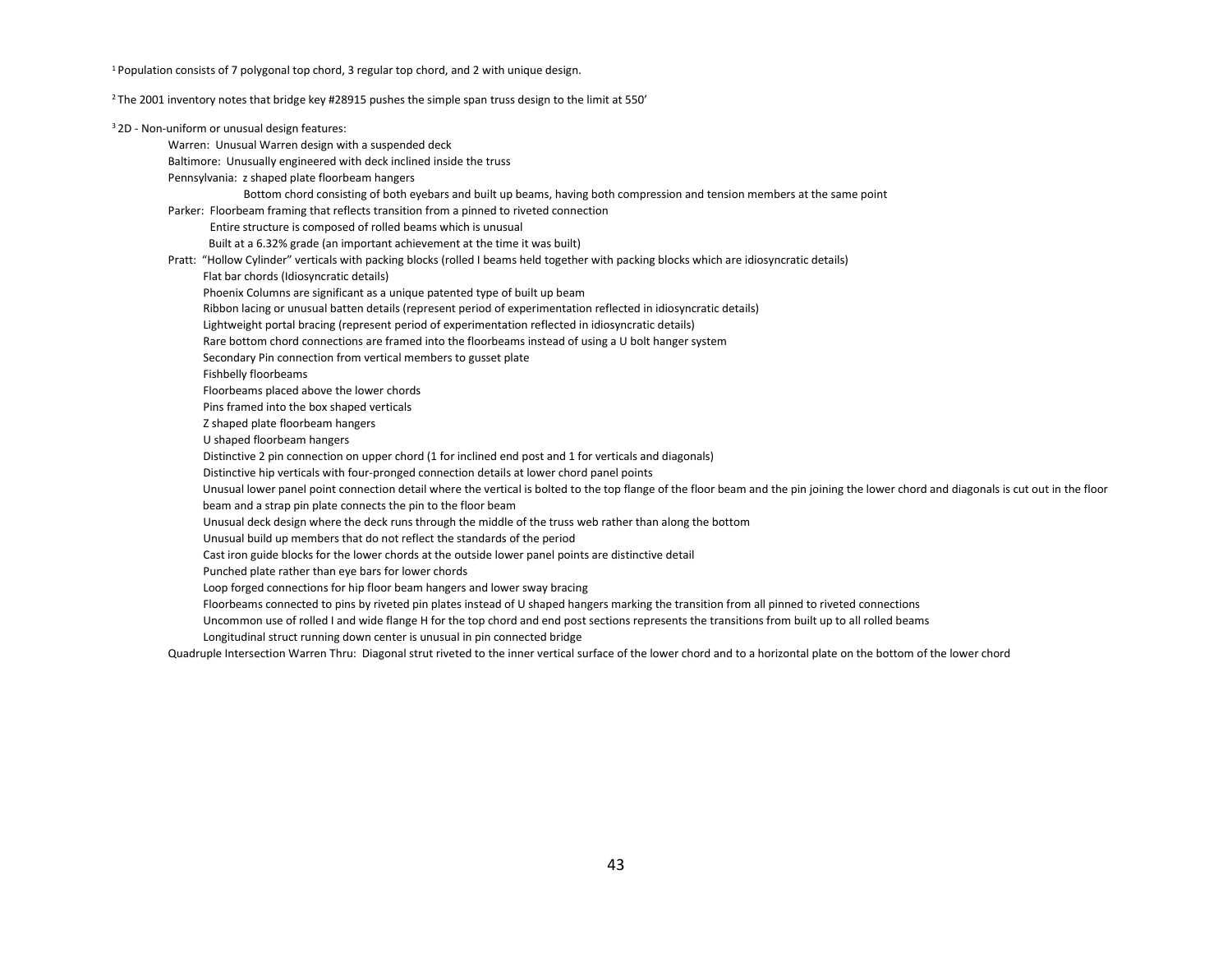|                                                            |                                                                                   |                                                                                                                                                                                                                                                                                                                                                                                                                                                                                                                                                                                                                                                                                                                                                                                                                                                                                                             |                          |                                                     |                                                                             |  | <b>Points</b>  |  |
|------------------------------------------------------------|-----------------------------------------------------------------------------------|-------------------------------------------------------------------------------------------------------------------------------------------------------------------------------------------------------------------------------------------------------------------------------------------------------------------------------------------------------------------------------------------------------------------------------------------------------------------------------------------------------------------------------------------------------------------------------------------------------------------------------------------------------------------------------------------------------------------------------------------------------------------------------------------------------------------------------------------------------------------------------------------------------------|--------------------------|-----------------------------------------------------|-----------------------------------------------------------------------------|--|----------------|--|
|                                                            |                                                                                   |                                                                                                                                                                                                                                                                                                                                                                                                                                                                                                                                                                                                                                                                                                                                                                                                                                                                                                             |                          |                                                     |                                                                             |  |                |  |
| Category                                                   | Item                                                                              | Design<br>Assign                                                                                                                                                                                                                                                                                                                                                                                                                                                                                                                                                                                                                                                                                                                                                                                                                                                                                            |                          |                                                     |                                                                             |  |                |  |
|                                                            |                                                                                   | Warren                                                                                                                                                                                                                                                                                                                                                                                                                                                                                                                                                                                                                                                                                                                                                                                                                                                                                                      | Parker                   | Pratt                                               | <b>Other Variations</b>                                                     |  |                |  |
| 1. Distinctive                                             | A. Built before specified year                                                    | Built before 1900                                                                                                                                                                                                                                                                                                                                                                                                                                                                                                                                                                                                                                                                                                                                                                                                                                                                                           |                          |                                                     |                                                                             |  |                |  |
| characteristics of                                         | <b>B. Building Material</b>                                                       | Iron Truss                                                                                                                                                                                                                                                                                                                                                                                                                                                                                                                                                                                                                                                                                                                                                                                                                                                                                                  |                          |                                                     |                                                                             |  |                |  |
| type, period, or<br>method of<br>construction              | C. Distinctive type and/or<br>uncommon type or Only known<br>example in the state | No - regular top chord;<br>Yes - Polygonal top chord and all<br>welded design                                                                                                                                                                                                                                                                                                                                                                                                                                                                                                                                                                                                                                                                                                                                                                                                                               | <b>No</b>                | Yes - Continuous<br>design and all<br>welded design | $Yes$ – Bowstring, Howe,<br>and Lenticular                                  |  | $\overline{7}$ |  |
|                                                            | D. Early example in the State                                                     | Before 1909 <sup>1</sup>                                                                                                                                                                                                                                                                                                                                                                                                                                                                                                                                                                                                                                                                                                                                                                                                                                                                                    | Before 1930              | Before 1886                                         | Bowstring - before 1877;<br>Howe - before 1903;<br>Lenticular - before 1891 |  | $\overline{7}$ |  |
|                                                            | E. Early standard plan in the State                                               | No Standard Plan                                                                                                                                                                                                                                                                                                                                                                                                                                                                                                                                                                                                                                                                                                                                                                                                                                                                                            | 1932                     | No Standard Plan                                    |                                                                             |  | 3              |  |
|                                                            | F. Earliest example in PennDOT                                                    |                                                                                                                                                                                                                                                                                                                                                                                                                                                                                                                                                                                                                                                                                                                                                                                                                                                                                                             | earliest example in each | earliest example                                    | earliest example in each                                                    |  | $\overline{4}$ |  |
|                                                            | district                                                                          | earliest example in each district                                                                                                                                                                                                                                                                                                                                                                                                                                                                                                                                                                                                                                                                                                                                                                                                                                                                           | district                 | in each district                                    | district                                                                    |  |                |  |
|                                                            | G. Rare - PennDOT Dist. (< 3                                                      |                                                                                                                                                                                                                                                                                                                                                                                                                                                                                                                                                                                                                                                                                                                                                                                                                                                                                                             |                          |                                                     |                                                                             |  | $\overline{3}$ |  |
|                                                            | bridges)                                                                          | Dist. 1, 2, 4, 5                                                                                                                                                                                                                                                                                                                                                                                                                                                                                                                                                                                                                                                                                                                                                                                                                                                                                            | Dist. 1,4,6, 8           | Dist. 2,11                                          | All Regions                                                                 |  |                |  |
| 2. Variation,<br>evolution, and/or<br>transition of a type | A. Exceptional length - main span                                                 | Greater than 85 feet - regular<br>horizontal top chord<br>Greater than 120 feet - polygonal top<br>chord                                                                                                                                                                                                                                                                                                                                                                                                                                                                                                                                                                                                                                                                                                                                                                                                    | Greater than 119 feet    | Greater than 85<br>feet                             |                                                                             |  | 3              |  |
|                                                            |                                                                                   |                                                                                                                                                                                                                                                                                                                                                                                                                                                                                                                                                                                                                                                                                                                                                                                                                                                                                                             |                          | Greater than 130                                    | points awarded to largest                                                   |  | $\mathbf{3}$   |  |
|                                                            | B. Exceptional length - overall                                                   | Greater than 700 feet <sup>2</sup>                                                                                                                                                                                                                                                                                                                                                                                                                                                                                                                                                                                                                                                                                                                                                                                                                                                                          | Greater than 350 feet    | feet                                                | overall bridge                                                              |  |                |  |
|                                                            | C. Special feature/ innovations -<br>important or unusual                         | Employing multiple pony-truss spans allows significant distances to be achieved, while substantially limiting the amount of<br>substructure construction required, and represents an important variation in the design of the overall structure.<br>Substantial skew represents a distinctive construction method to address engineering challenges. ((Only bridges called out<br>in the 2001 inventory or Historicbridges.org as having extreme skew or more than 45 degree skew)<br>Early use of riveting represents the initial application of a new metal bridge construction technique for each design<br>(Warrens pre-1909; Pratts pre-1910, Parkers pre-1920)<br>Early fabrication and use of rolled metal truss members represents the initial application of an important innovation in<br>metal bridge construction (pre-1920 for Warren Pony, pre-1916 for Pratt Pony, pre-1932 for Parker Pony) |                          |                                                     |                                                                             |  |                |  |
|                                                            | D. Special feature/ innovations -                                                 |                                                                                                                                                                                                                                                                                                                                                                                                                                                                                                                                                                                                                                                                                                                                                                                                                                                                                                             |                          |                                                     |                                                                             |  |                |  |
|                                                            | highly important or unusual<br>E. Outstanding technological<br>achievement        | Non-uniform or unusual design features <sup>3</sup><br>Multiple examples of 2C, 2D or a combination of 2C and 2D above<br>Early use of welding represents the initial application of a highly important innovation in metal bridge construction (pre-<br>1937)<br>Pinned connections represent a highly unusual variation within Warren and Parker truss construction                                                                                                                                                                                                                                                                                                                                                                                                                                                                                                                                       |                          |                                                     |                                                                             |  |                |  |
| 3. High artistic                                           | A. Selected ornamentation, notable                                                | Single decorative features such as decorative railing or decorative end posts                                                                                                                                                                                                                                                                                                                                                                                                                                                                                                                                                                                                                                                                                                                                                                                                                               |                          |                                                     |                                                                             |  |                |  |
| value                                                      | but isolated                                                                      |                                                                                                                                                                                                                                                                                                                                                                                                                                                                                                                                                                                                                                                                                                                                                                                                                                                                                                             |                          |                                                     |                                                                             |  | 3              |  |
|                                                            | B. Outstanding ornamentation or<br>architectural treatment in overall<br>design   | Ornamental portal elements, highly artistic or decorative design                                                                                                                                                                                                                                                                                                                                                                                                                                                                                                                                                                                                                                                                                                                                                                                                                                            |                          |                                                     |                                                                             |  |                |  |
| 4. Work of a Master                                        | A. Prolific or Important<br>Designer/Builder/Engineer                             | See list of Designers/Builders/Engineers                                                                                                                                                                                                                                                                                                                                                                                                                                                                                                                                                                                                                                                                                                                                                                                                                                                                    |                          |                                                     |                                                                             |  | 3              |  |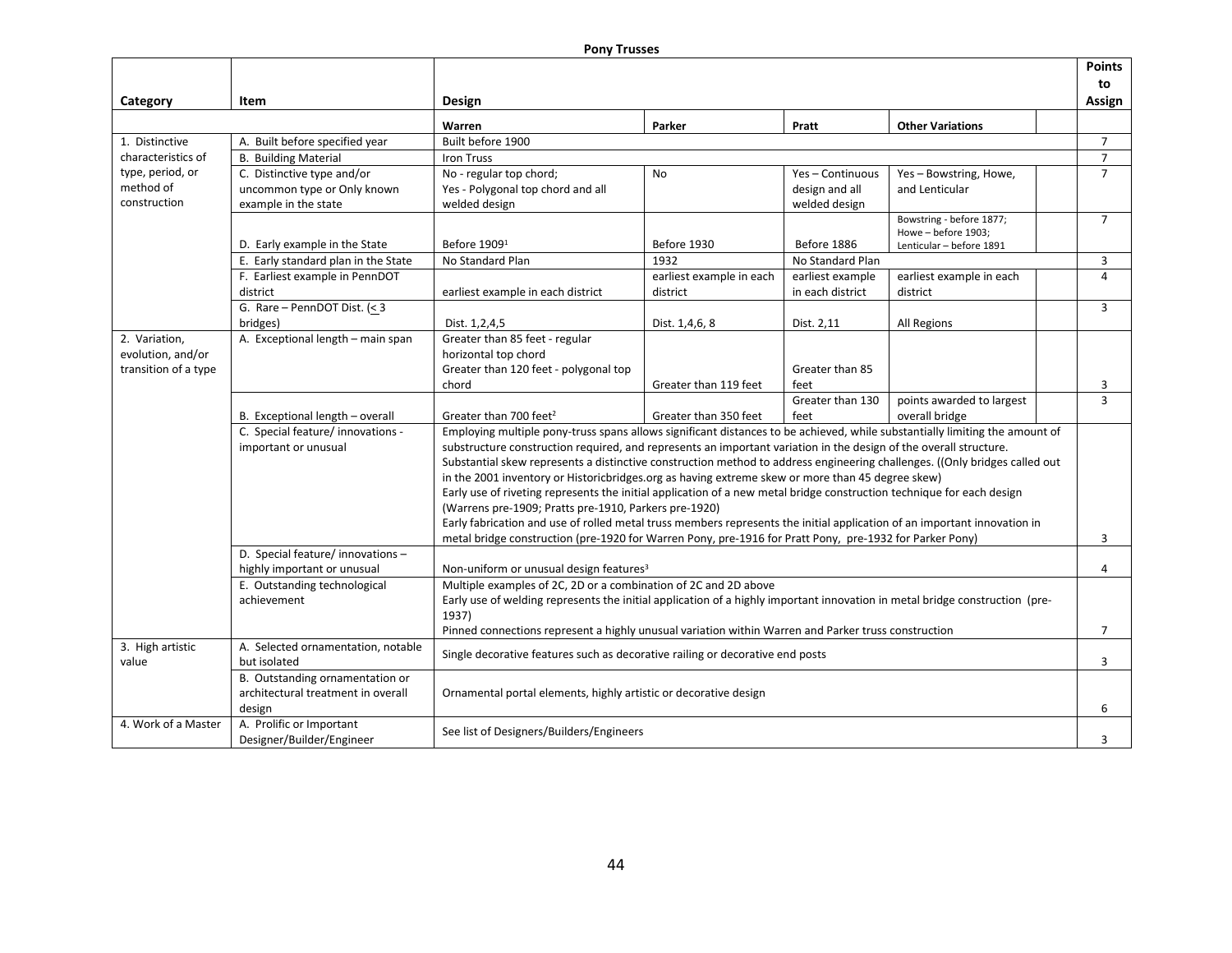<sup>1</sup> The 2001 inventory states a 1909 is not early for a Warren riveted pony truss (Bridge Key #28441)

<sup>2</sup> The longest Warren pony truss is 720' (Indiana gave extra points for Warren bridges over 1000')

#### <sup>3</sup> 2D - Non-uniform or unusual design features:

Warren: Lower Chords have built up plates and angles resembling a girder

- U-shaped floorbeam hangers are uncommon in riveted bridges
- Pratts: Rare design features or features that represent a transitional period includes:
	- Octagonal top chord
	- Vertical end posts (square end posts)
	- Fishbelly floorbeams
	- Lightweight built up floor beams
	- Floorbeams placed above the lower chords
	- Cast iron connections
	- U shaped floorbeam hangers
	- Combination pin and compression fittings
	- Distinctive 2 pin connection on upper chord (1 for inclined end post and 1 for verticals and diagonals)
	- Unusual "eye-ended" bolts
	- Unusual lower panel point connection represents idiosyncratic truss design
	- Rolled star iron or cruciform on outriggers
	- Verticals are flared to accommodate a rivet connected triangular shaped pin plate for lower panel points
	- Phoenix columns are significant as a unique patented type of built up beam
	- Bottom chord not connected to the hip vertical
	- Verticals and diagonals the same size instead of compression verticals being heavier than tension diagonals
- Bowstring: Built up tubular upper chord members similar to Phoenix half sections
	- Phoenix half sections
	- Cast Iron connections
	- Keystone style columns for top chords
	- Star-iron cruciform members

#### Lenticular: Fishbelly floorbeams

Double Lenticular truss

#### Whipple: Keystone columns

- Distinctive 2 pin connection on upper chord (1 for inclined end post and 1 for verticals and diagonals)
- Bottom chord formed from up-set eyebars with rounded rectangle heads
- Unusual framed lower chord pin connections
- U shaped floorbeam hangers
- Double loop floorbeam hangers in end panels